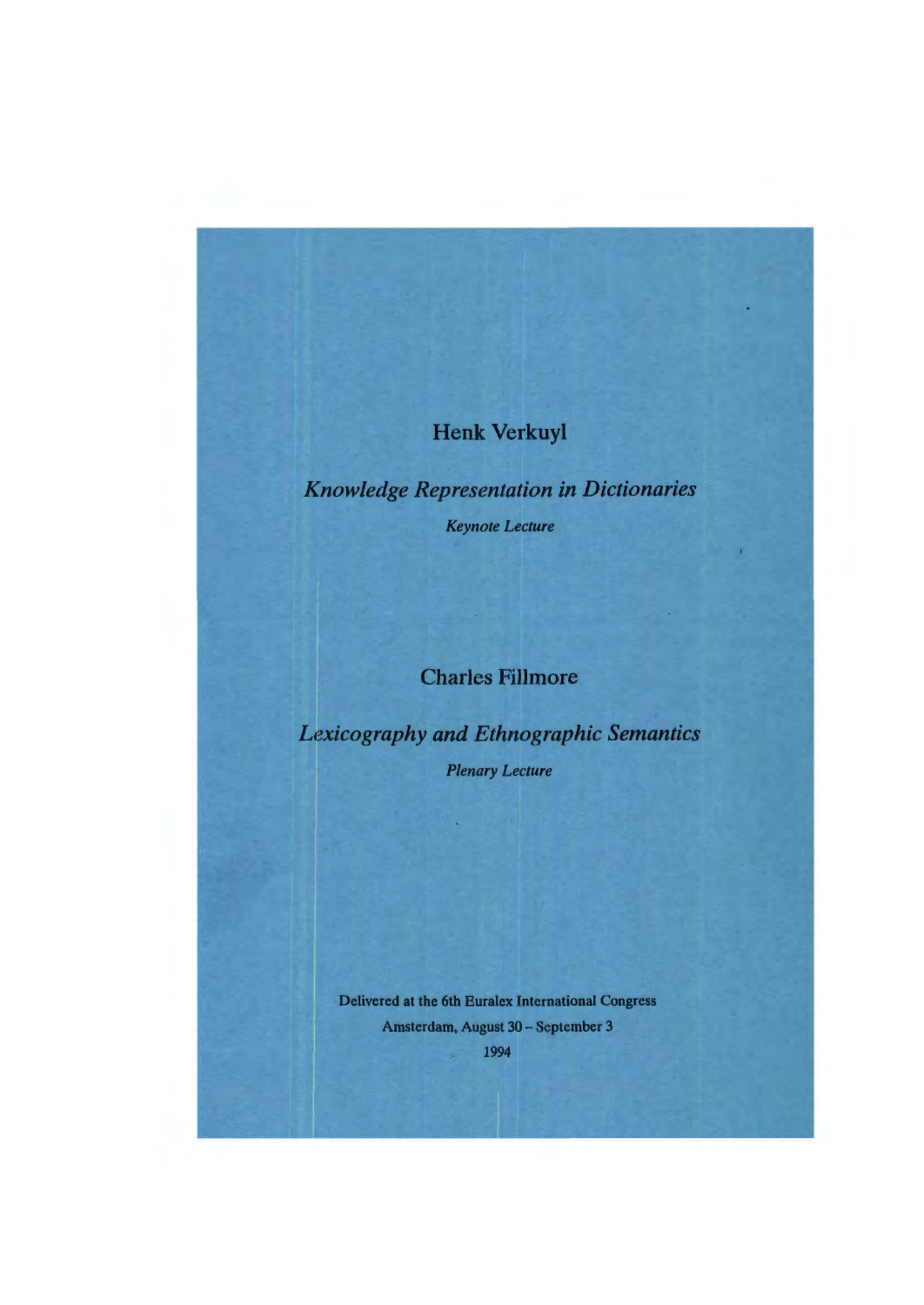# **Knowledge Representation in Dictionaries·**

Henk Verkuyl OTS, University Utrecht

# **0. Introduction**

The organizers of this conference must have had their own reasons for inviting a linguist to say something about dictionaries. If I may guess why, I can think of two reasons. Firstly, they know that I belonged to a team of four linguists setting out to make the counterpart of the Dutch Big Van Dale, our leading dictionary.I From scratch we made a blueprint called *Opzet* (Design) of 68 pages, on the basis of which a full-fledged dictionary can be produced. However, at the very moment the large team of entry-authors was installed to write the lexical entries on the basis of the script, the economic recession in 1981 made it painfully clear that the Dutch language community cannot or does not want to afford two top dictionaries: twenty million speakers is probably too little for having two dictionaries of the Big Van Dale size. The second reason must be that last year I wrote a long, very critical review article about the new edition of the Big Van Dale. These two things taken together put me in the position of a sour music critic having written a symphony that has never been performed. It wouldn't help to observe that in the history of architecture there are many more designs than buildings and that yet these designers are called architects.

So I have to appeal to a third reason: I started as a generative linguist, but gradually I have diluted-down into a semanticist employing the tools of mathematical logic for my work on quantification and temporal structure. Combining the three, I shall address you as a constructive and criti- . cal semanticist.

 $\mathbf{1}$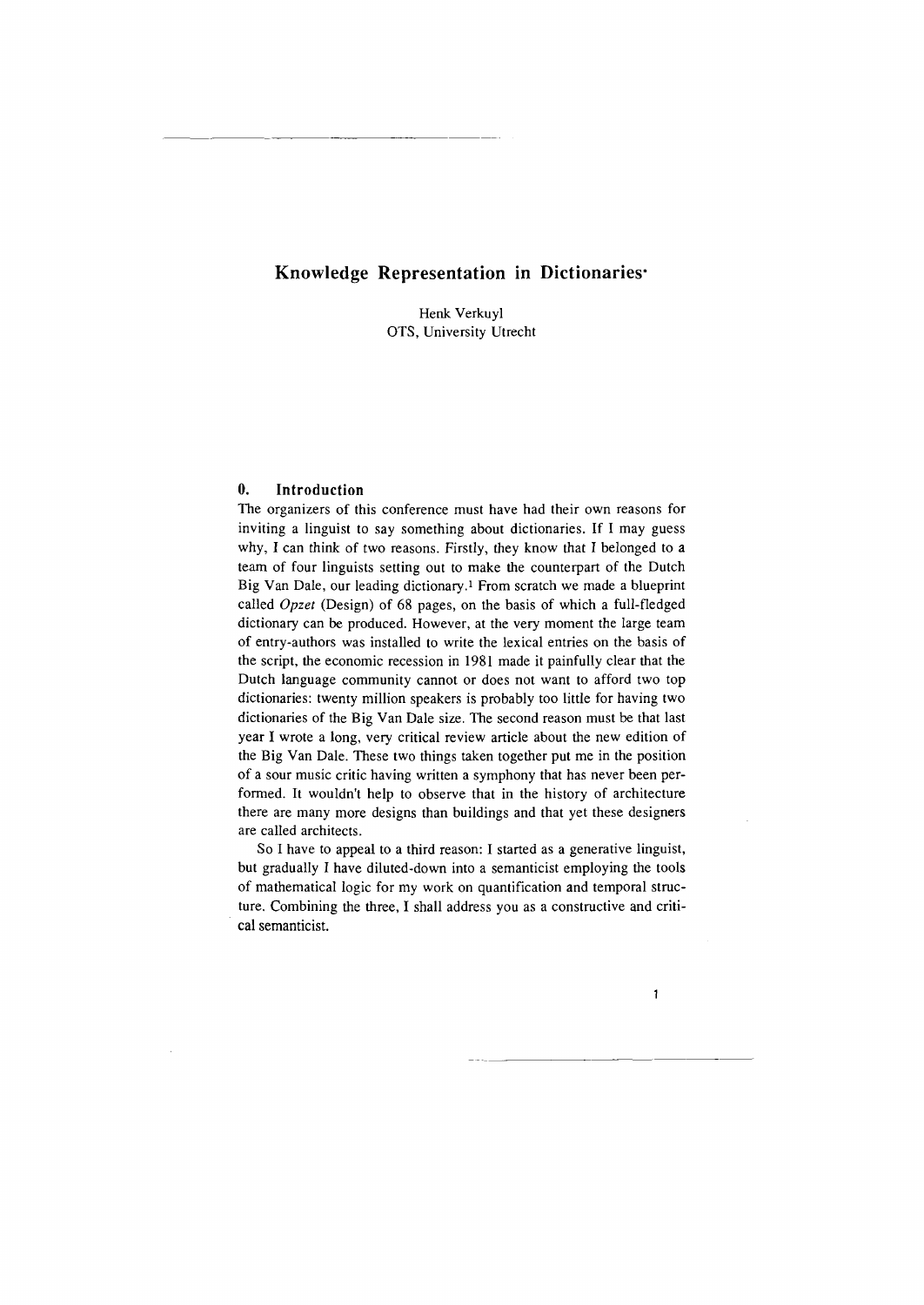# 1. The five C's

Let me first briefly discuss the five criteria for judging definitions and register labels of monolingual dictionaries, because some of them show up in what I am going to say. I will call them the five C's: completeness, consistency, correctness, currency, and citation. In my review I identified them with the help of a relatively small knowledge domain: chess. This served as a revealing sort of model for testing the criteria applied to the dictionary information about structured knowledge domains like logic, mathematics, law, physics, medicine, economics, music, among others.

*Completeness* can be taken globally and locally. Global completeness is rather uninteresting from the definitorial point of view, because the size of dictionaries is determined by the publisher or by other practical nuisances. No, completeness is to be understood here primarily in its local sense. If you include *horse,* then the structure of the chess game domain requires that *king, queen, rook, bishop* and *pawn* also be included. So, you are incomplete if you tell what naturals, integers and reals are, but you forget the rationals. I pointed out that in general Van Dale failed to have this sort of completeness in all sorts of important knowledge domains. I am not going to repeat my review of Van Dale here. What I say, applies to many many foreign dictionaries as well, but in this talk the completeness criterion will not be at issue.

*Consistency* is a very interesting criterion. Van Dale gives appropriate information about the moving of bishops along the diagonals but it restricts itself for *horse* to: name of a piece of chess. This is not consistent. It reveals the lack of a coherent point of view organizing the definitions of the chess pieces. Sometimes Van Dale gives the form, sometimes the movement, sometimes the importance of the pieces. In this respect, Webster College is really excellent: as a chess player you feel that the definitions were checked by someone who knows the game. Petit Robert is somewhere in between.

*Correctness* comes into play in different ways. One may not ask the impossible so one may accept definitions which can be located between a lower limit and an upper limit. 'Name of a chess piece' is far below the lower limit for the definition of *horse* in a chess game. It gives practically no information: no dictionary would think of defining poem as 'Name of a literary expression form'. On the other hand, you do not learn the chess game by reading a dictionary. This attitude seems to be a reasonable way of judging a dictionary, although the size of the dictionary is, of course, a factor in fixing the lower and upper limit. Compatibility is a catch word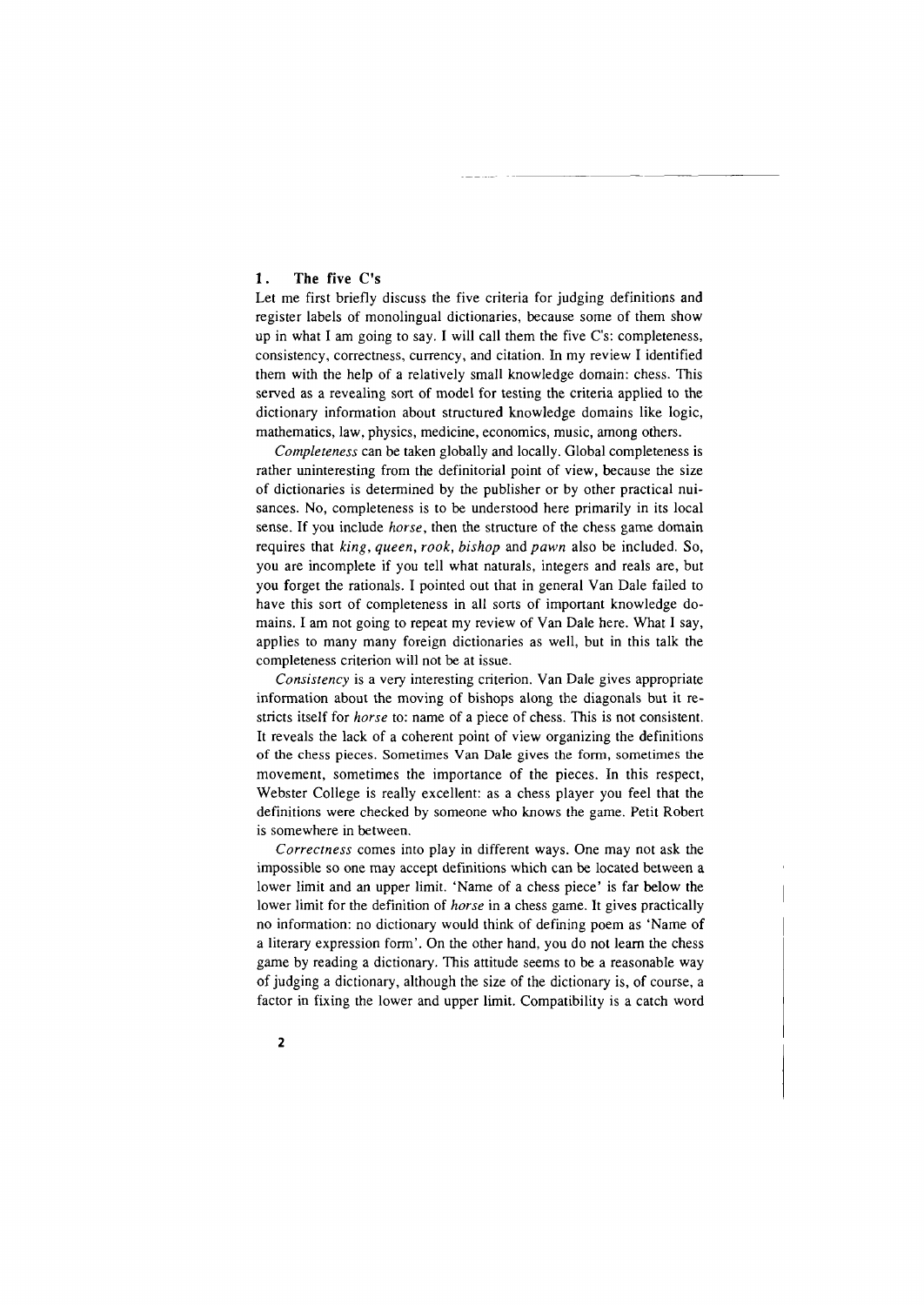here: a definition must be compatible with the meaning which experts of the relevant domain standardly attach to it. Correctness could also be used in judging information which is unnecessarily too vague and too broad, as is the case with the meaning of many labels.

*Currency* is a funny thing. Some dictionaries take a range of about hundred years for the meaning description of words. However, you cannot always freeze the use of words. In Dutch, we have two names for *bishop: loper* (lit: walker) and *raadsheer* (lit: councillor). Likewise for the rook we have the pair *toren* (lit: tower) and *kasteel* (lit: castle). Generally, only people having the age of sixty and older will use *raadsheer* and *kasteel.* These names are dying out. People in their fifties and younger always use *loper* and *toren.* Currency means that it is quite odd to still have the definitions under *raadsheer* (councillor) and *kasteel*  (castle) rather than under *loper* (walker) and *toren* (tower).

Finally, *citation.* I could have skipped it here, but a fact of life is that many dictionaries fill a lot of room by quoting literary authors, not so much I am afraid because this gives information about the meaning of a specific word, but rather as a sort of signal to linguistics: 'Keep your hands off. We, lexicographers, have a very respectable philological background and mission: we foster the cultural treasures of the past.' But *cultural* is taken in Van Dale as 'literary', which results in quoting a writer rather than a mathematician for the illustration of a notion like transitivity. And this leads to the wrong meaning explanation.2

How strict these criteria should be applied, depends of course on the room for definitions in the dictionary. Focussing on a range between about 2000 pages (Oxford Advanced, Duden, Petit Robert, Garzanti, Felice/Duro) and 4000 pages (Van Dale) one may accept that in smaller dictionaries the descriptions are reduced to simple indications like 'chess piece', but in that case it is better not to do what the majority of smaller dictionaries does: to define the knight as having the form of a horse's head and the bishop on its diagonal move. Of the five criteria, consistency is indeed the least dependent on size and it is the most urgent one at the moment. It is extremely easy to find inconsistencies. Until the late eighties, one cannot really blame anyone for this: they are due to the dreadful filing cards of the past and the impossibility for any human being to remember all information written on them. This situation has been changed quite rapidly due to technological improvements, and it is still changing. This makes consistency a very important criterion indeed, because in this transitory phase dictionary entries and labels have to be checked and

--~- ------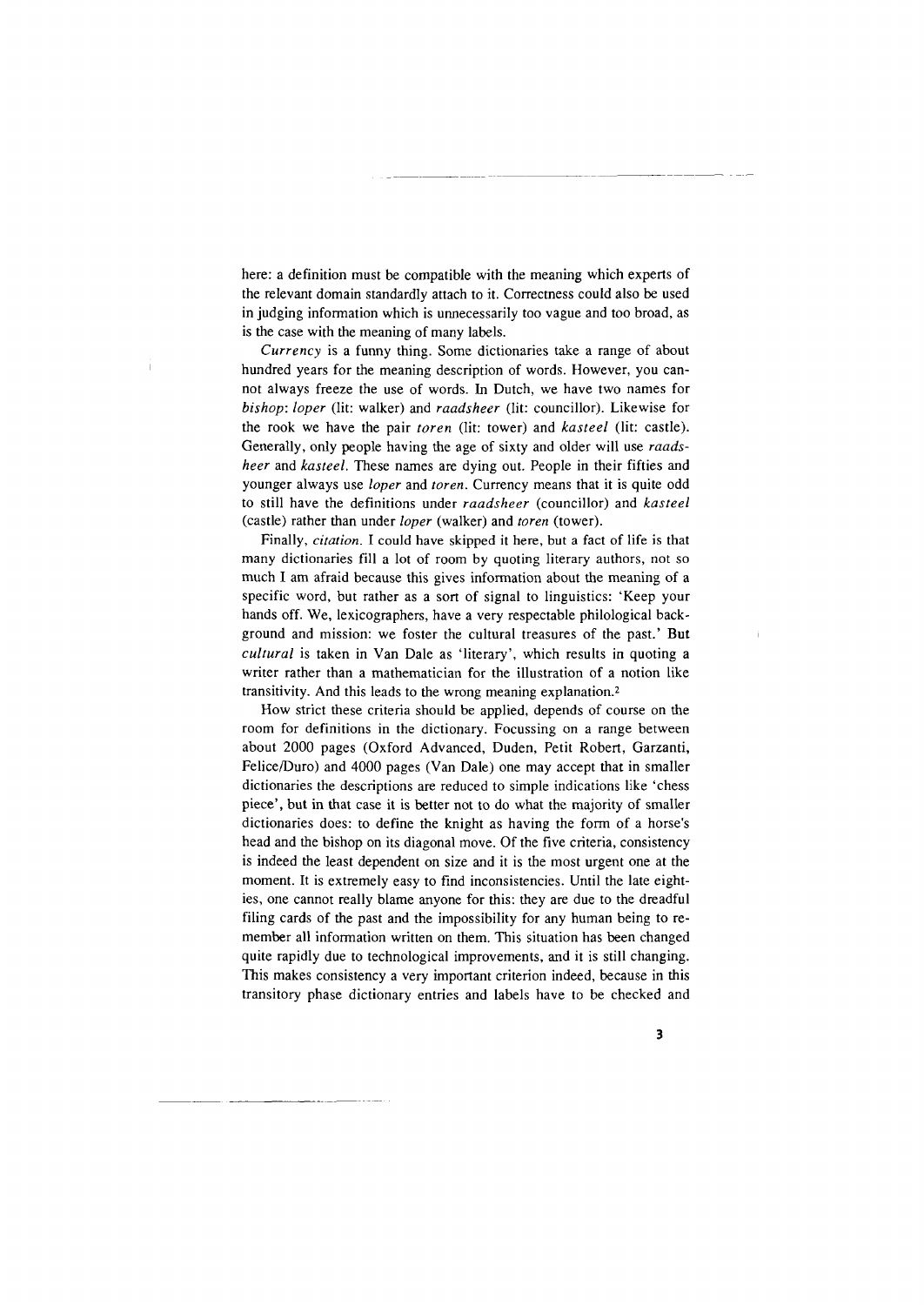rechecked on consistency.3 The problem is **that** most lexicographers cannot start from scratch and have to repair the boat while sailing.

I talked about our linguistically based design and I am sure we would have beaten many dictionaries including Van Dale in terms of the five C's. If you start from scratch, it is easier to remain consistent, complete, correct, etc. But after some reflection I must admit that this is probably not a virtue of the linguistic part of the design. At the time, linguistics still hated semantics. So being semantically interested, what we did in determining for example the general format of verbal information, was to use the then-and in Chomskyan circles still-peripheral localistic framework of Gruber and Jackendoff, with a little Fillmore in it. A glance at the current literature is sufficient to observe that linguists (and not only generative linguists) still cannot deliver the goods as requested. As long as they do not reach consensus about whether there are four verb classes (States, Activities, Accomplishments, Achievements) or three (States, Processes, Events), or as long as theories change the picture completely every seven years, it is hard to see how lexicographers could possibly apply anything.4

## **2. The** Message

Here, I think, I should reveal something more of the message I would like to convey at the level of generality at which I am allowed to speak. You are in Holland, so you are supposed to receive a Message.

As you all know, lexicography has started as part of the philological reconstruction of the past: people were interested in the meanings of the words spoken and written by their ancestors, and it was only later that dictionaries were made to register current meanings. Philology, at least in the Dutch sense, is a sort of (literary) reconstruction of worlds (domains) in which language is being interpreted: sentences are looked at, given a domain of interpretation, at a certain point in time and by relating them systematically to the world in which they were used, one may determine their meaning. In this enterprise, it is vital to lay down how words as the building blocks of sentences were being used in different contexts. If you remove the restriction to the study of literary history, this characterization of philology is nothing but the general definition of model theory as developed in mathematical logic and successfully applied in current semantics: it develops means for constructing and reconstructing models in which expressions can be interpreted.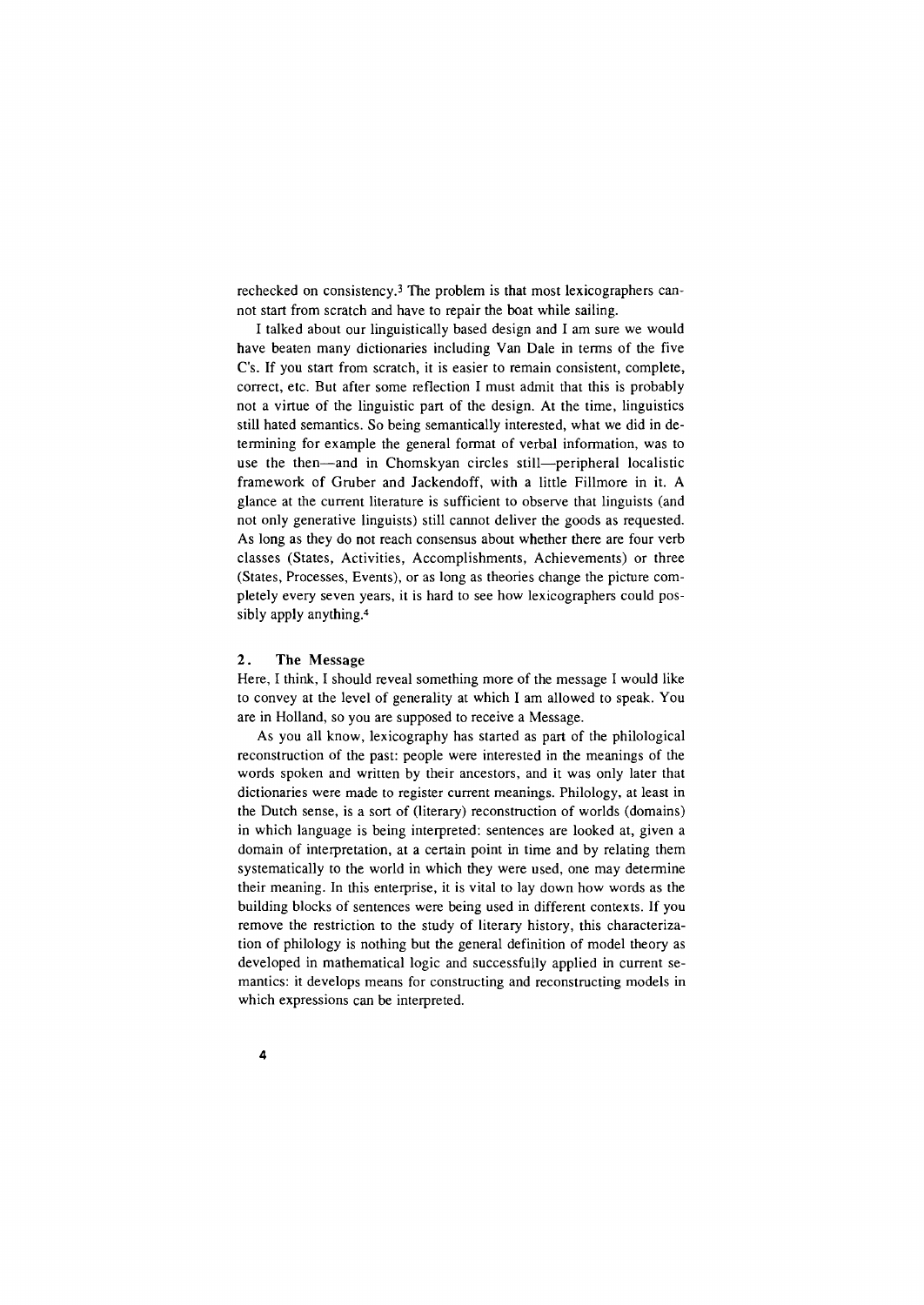Now, the Message itself: being a part of semantics, lexicography is in the process of being mathematized, irreversibly. It cannot escape from this development because the foundations of a good lexicographic description are completely definable by mathematical-logical concepts such as consistency, completeness, correctness, etc.<sup>5</sup> Lexicography is focussed on connecting language with the world in which this language is being used and by doing this it falls right in the scope of model theory, much to its profit I would like to add.

Let me first save myself from being sold a dummy. Nowadays, every lexicographer will admit that no serious dictionary can be made without computation and that countless improvements in the quality of information processing are due to this development: the computational tools contribute to a much better overall organization of dictionaries by providing for data bases in which lexical information is stored and on the bases of which dictionaries can be made. For the organization of data bases mathematical-logical notions are indispensable. The dummy is this. Some lexicographers having said this in a genuine mood, will hire technical experts to take care of this part of the job. It would leave them the room to stick to their good old definitions and labels and to keep away from formal semantics.

My point is that parallel to and concurrent with the technical improvements in the area of information processing, storage and retrieval, mathematical-logical tools also play an increasingly dominant role in obtaining adequate definitions and labels. Of course, lexicographers should not be turned into mathematical logicians. They are in a very fortunate position of being able to make practical decisions about seemingly endless and tiresome discussions of theoretical issues, so they can use what is available as a practical tool. Considerable improvement of the definitions can be made by applying elementary set-theoretical algebraic notions. Not in the definitions themselves, but in a reliable check on the definitions. I will demonstrate this point here today with the help of an investigation of a register label and I will tie it up with a sort of theoretical model for the design of definitions, also in view of a second Message that I want to convey at the end of my talk.

# **3. Sets as functions**

The mathematical logician Richard Montague contributed (at least) two important insights to semantics. The first one is that a set can be equated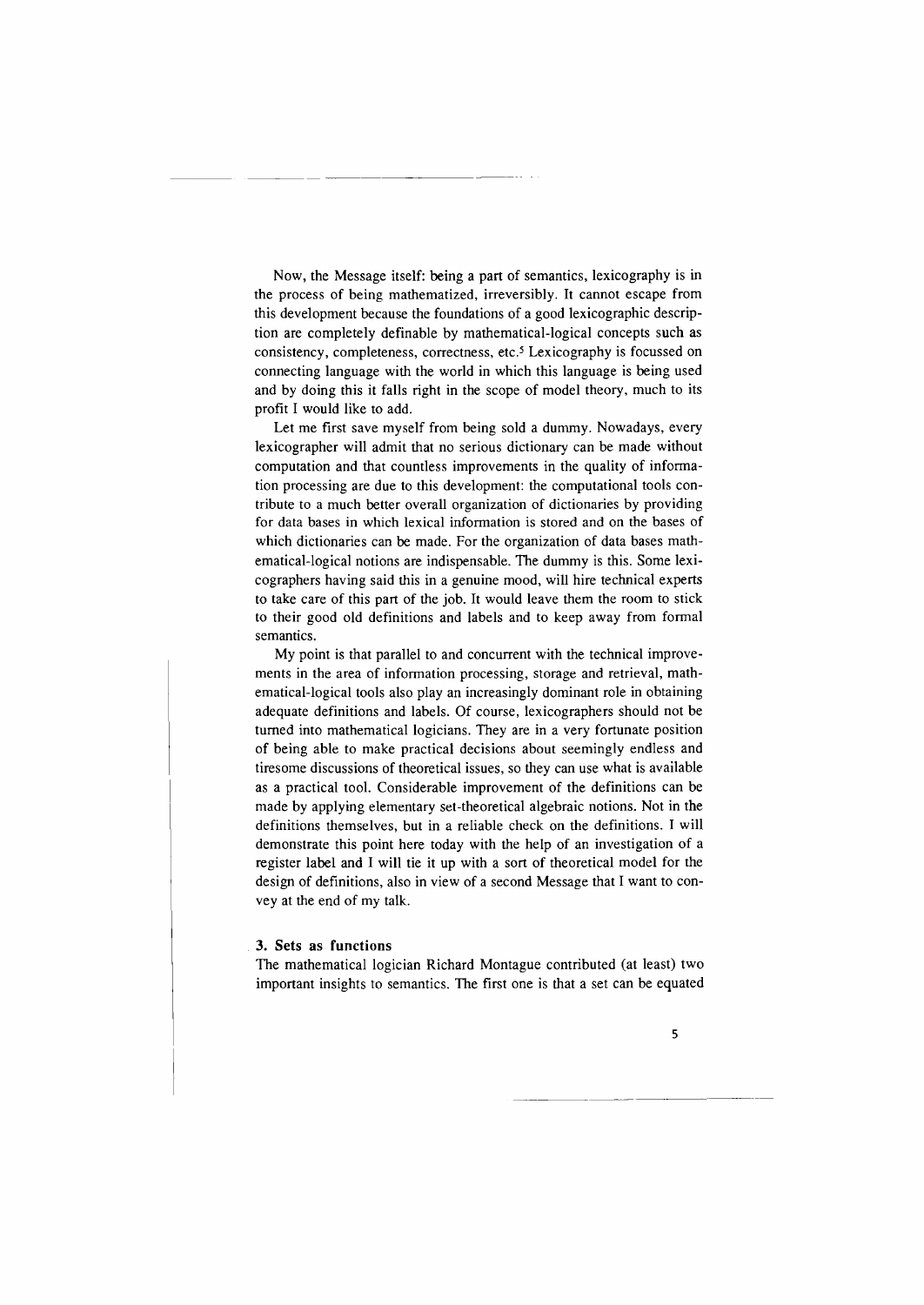with a specific sort of mathematical function construing it. The second is that sets can be made dependent on indices.

As to the first, let us capitalize on the fact that a property, say HORSE, may be described at least in terms of all the things that have this property. In this way, the world about which we speak (at a certain index, which we keep fixed here) is divided in those things that are called *horse* and those things that are not horses. A lot of philosophy can be thrown in, because sometimes you cannot determine whether or not things are horse. But these qualms shouldn't worry the lexicographer. Why should they burden the dictionary with the scientific problems of biologists concerning the fault between horses and non-horses. So, they operate on the safe side and can see a set as construed by a (mathematical) function which has the form of Figure 1. This function is a domain splitter: it separates things that are horse from those that are not.



*Figure 1* 

Most of the categories you describe in the dictionaries can be treated in this way.6 Your whole existence as a lexicographer--categorizing and subcategorizing things- is based on this sort of splitting, so why not express it formally, if it helps you to improve on things?

There is an attractive sort of ontology in Figure 1. Individuals are marked as e (entity), the values 1 and 0 as  $t$  (truth) and the function mapping individuals to 1 or 0 as et. The algebra we need is simple:  $et(e)$  $\Rightarrow$  t. That is, et applied to e yields t. So, you have function et and for all arguments of the type e of individual, the result will be one of the truth values t. Truth is a very practical guide indeed: it helps organizing things into two regions: a set and its complement. Both are also of type et: you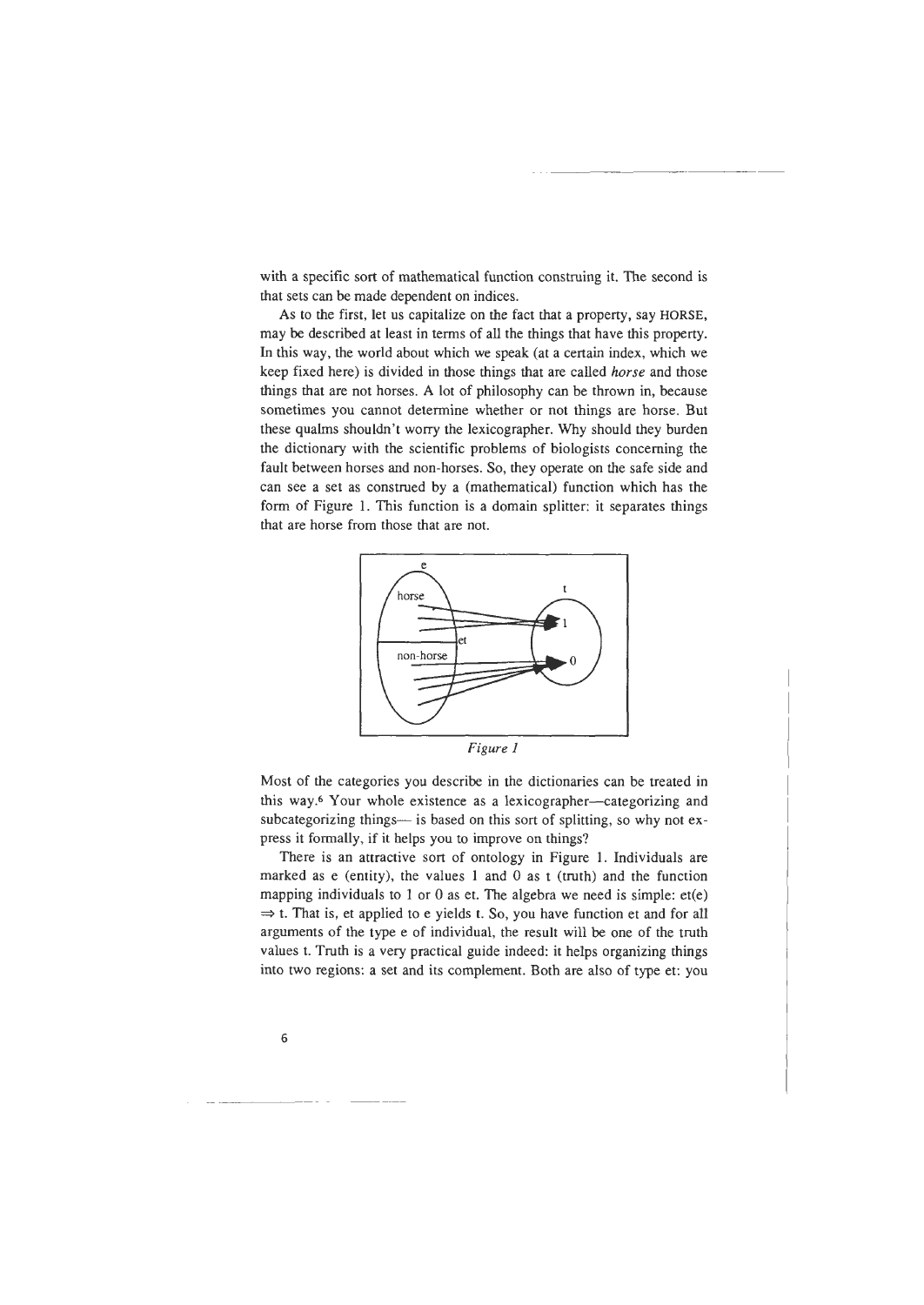can say that a set is nothing but the result of splitting a domain such that the set and its complement are formed.

The second point made by Montague is that sets (or if you wish, the splitting functions) can be made dependent on indices. For example, the set of horses at this moment (or more general: an arbitrary index *n* pertaining to some context) is different from the set of horses say on Tuesday last week (or an index  $n-1$ ), which means that technically you need a function operating on indices yielding the sets of horses at any relevant index. Each of the three circles in Figure 2 can be replaced by Figure 1 with possibly different values for the individuals e.



Index-dependency comes already much closer to the property of being a horse. Moreover, it enables to bring in all sorts of partial information, such as context restrictions, pragmatic factors, etc. The index machinery covers the intuitive notion of sense, that is so dear to lexicographers. Of course, this is not the whole story, but you certainly will accept the point of departure: you have the property of being a lexicographer and this must have something to do with the simple fact that here and now you constitute an indexed set of people called lexicographers, some of which are connected to earlier Euralex-indices.

## 4. The L-model

---- - ----- - ---

Verkuyl (1978) proposed a model, call it the L-model, for the construction of a mental lexicon in which information associated with a particular lexical item, say *horse,* is structured as in Figure 3. Its entry in the lexicon L is split up in:

- a component N in which a lexical item *horse* is biconditionally connected with a concept HORSE by an interface predicate Is\_called\_, which assures that x is called a horse if and only if x is a horse.
- a component C containing if-then rules, whose consequents are spelled out in other entries, as illustrated for  $P(x)$  in Figure 3.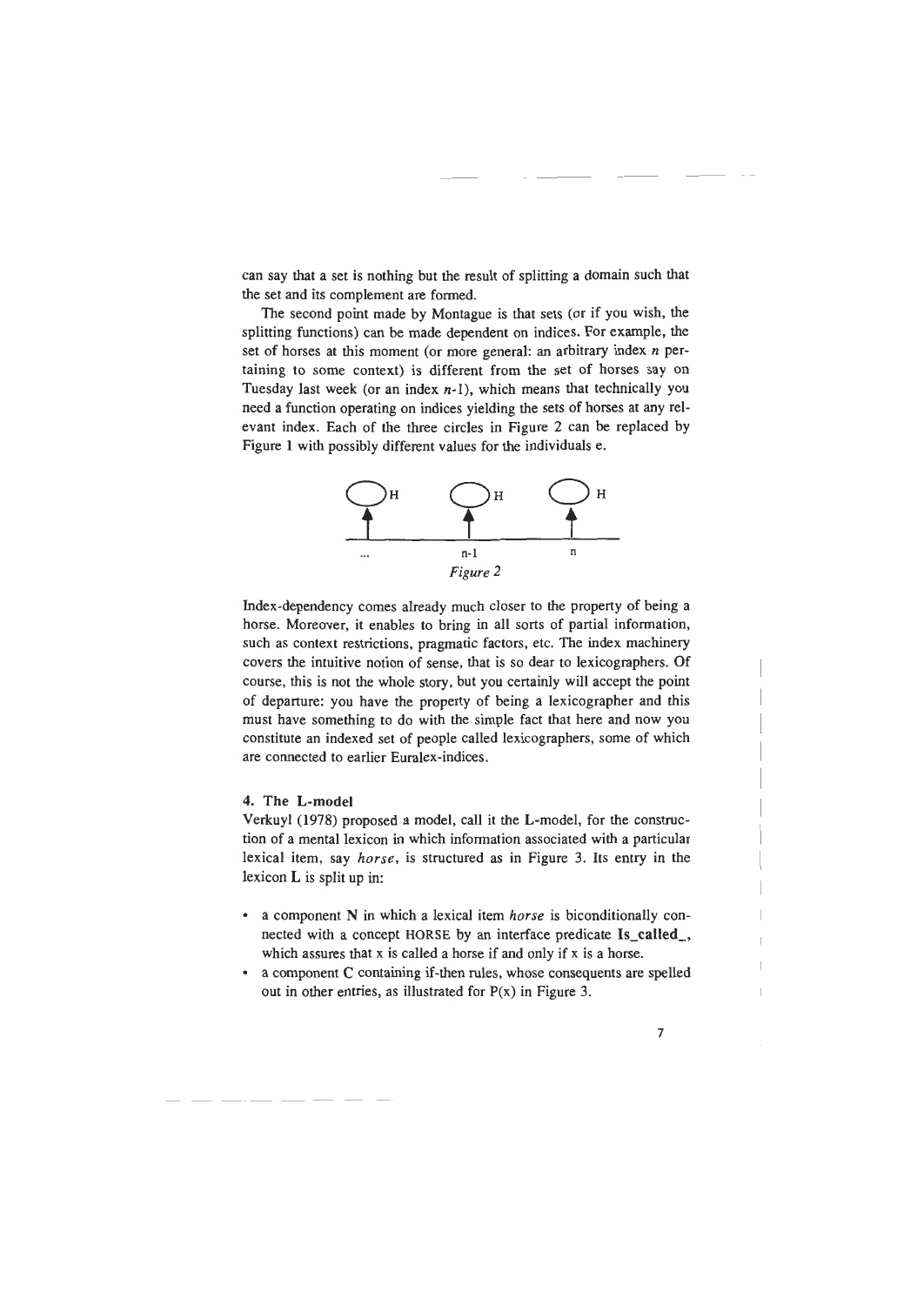

*Figure 3* 

The name-giving component N assigns a unique name to a concept (I don't believe in complete synonymy), in this case the concept HORSE, which is interpreted as a function construing a set: HORSE in N denotes the domain-splitting function of Figure 1. In C it is characterized as to the conditions an entity x should have in order for it to be mapped to 1 rather than to 0.

The top rule in C requires that if Alice is a horse, Alice has the property P. Say  $P = MAMMAL$ , then in L there will be an N-entry connecting the Dutch noun *zoogdier* (the English *mammal)* to the concept MAMMAL, which in C is related to the concepts ANIMAL and NURSE\_ WITH\_MILK, by rules like:7

 $MAMMAL(X) \Rightarrow ANIMAL(X)$  $MAMMAL(X) \Rightarrow (NURSE_WITH_MILK(x,y) \& OFFSPRING(y,x))$ 

So, there are two steps between *horse* and *animal,* as in Robert. Some dictionaries, like Webster and Cobuild, give 'animal' rather than 'mammal'. This is not excluded in the L-model, but it remains very close to the well-known technique of genus proximum et differentiae specificae. There is no need to give an exhaustive list of properties of HORSE because the *if-then-structure* of C-rules replaces the bi-conditionality which was so heavy a burden for the philosophers and decompositional

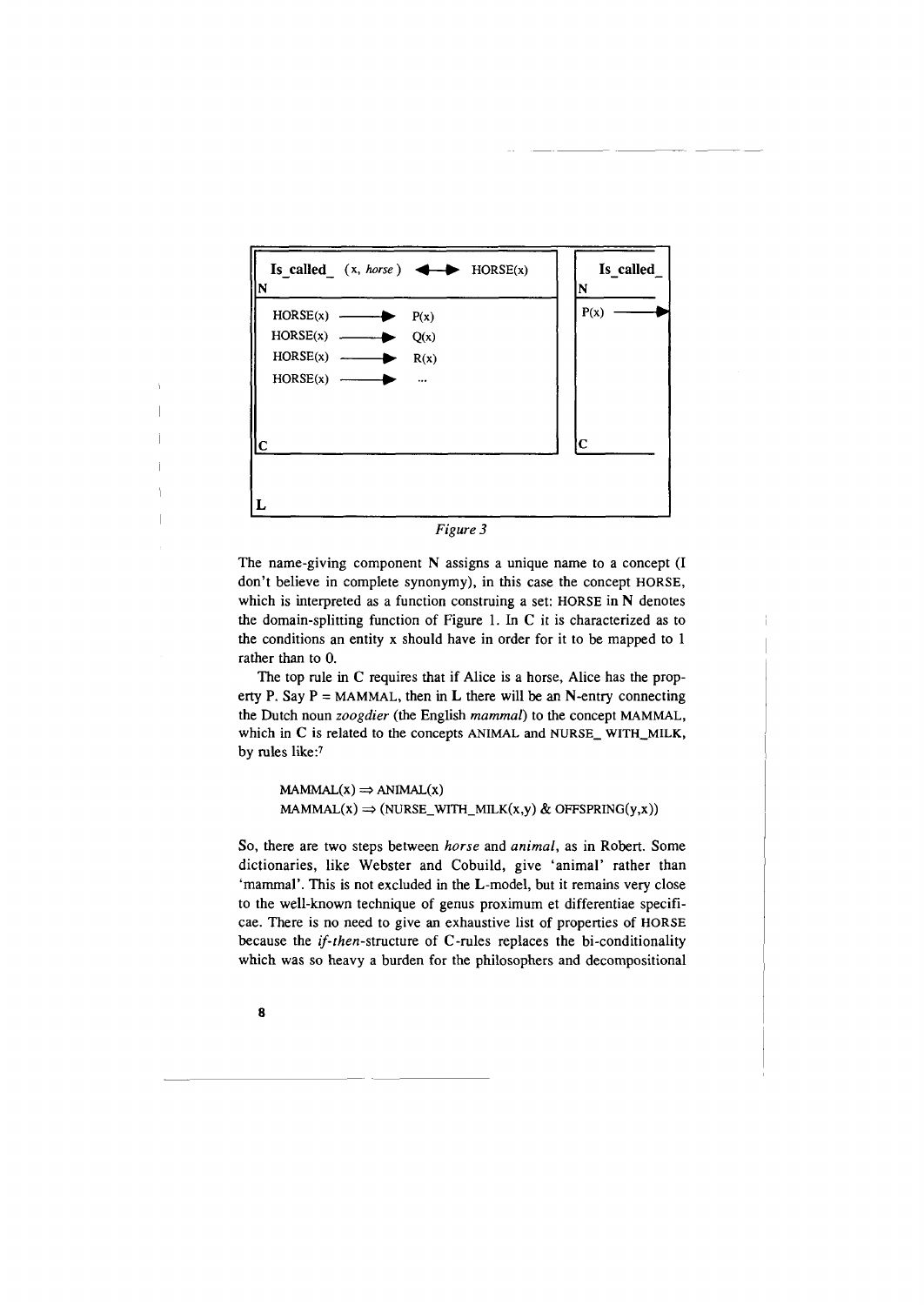theorists.<sup>8</sup> The uniconditional arrow gives just partial information about a concept (the antecedent) and relates it by the information in the consequent to the whole system of concepts that forms the knowledge base, because all consequents have their own antecedent position. In this way, the L-model remains quite close to the needs of the lexicographer: just a couple of inclusion relations for the kernel of the meaning and the rest of the knowledge is found via the defining terms, when necessary or allowed by the number of pages available.9

I am not selling you a model here. There are so many more newer models for sale in the literature that I am sure you will not buy a 1978 model. Yet, it stroke me as handy for the explication of the general points I would like to make, the more so, because the editor-in-chief of the WNT-the mother of all Dutch dictionaries-supports the view that:<sup>10</sup>

... the word meaning is the lexical concept connected with the word form. Herein the distinction between linguistic and encyclopaedic knowledge data is dissolved. However, a concept is never on its own, but it is connected with other concepts in a conceptual structure.

This applies to the L-model, but the quote is not about it. It is a support for the so-called cognitive semantics. But for some incomprehensible reasons cognitive semanticists seem to hate sets.11 So, there is some cognitive dissonance around here. I will return to this declaration of love in the quote after having demonstrated how concepts can be sensefully connected with sets.

## 5. The label <figurative>

I will now first apply the L-model to the analysis of <figurative>. The use of this label in Van Dale is quite misleading, as it is in the foreign dictionaries that use it.<sup>12</sup> Let me begin with a related label which in the first post-war edition of Van Dale restricted one of the senses of the word *jood* (jew) in (1):

(1) (oneigenlijk) woekeraar, afzetter, bedrieger ... (not proper) usurer, swindler, impostor

The interpretation of  $\langle$ oneigenlijk $\rangle \langle \approx$  not literal, proper, actual) as a label poses a problem haunting virtually every dictionary: labels are not properly defined. In virtually all cases one has to find their meanings in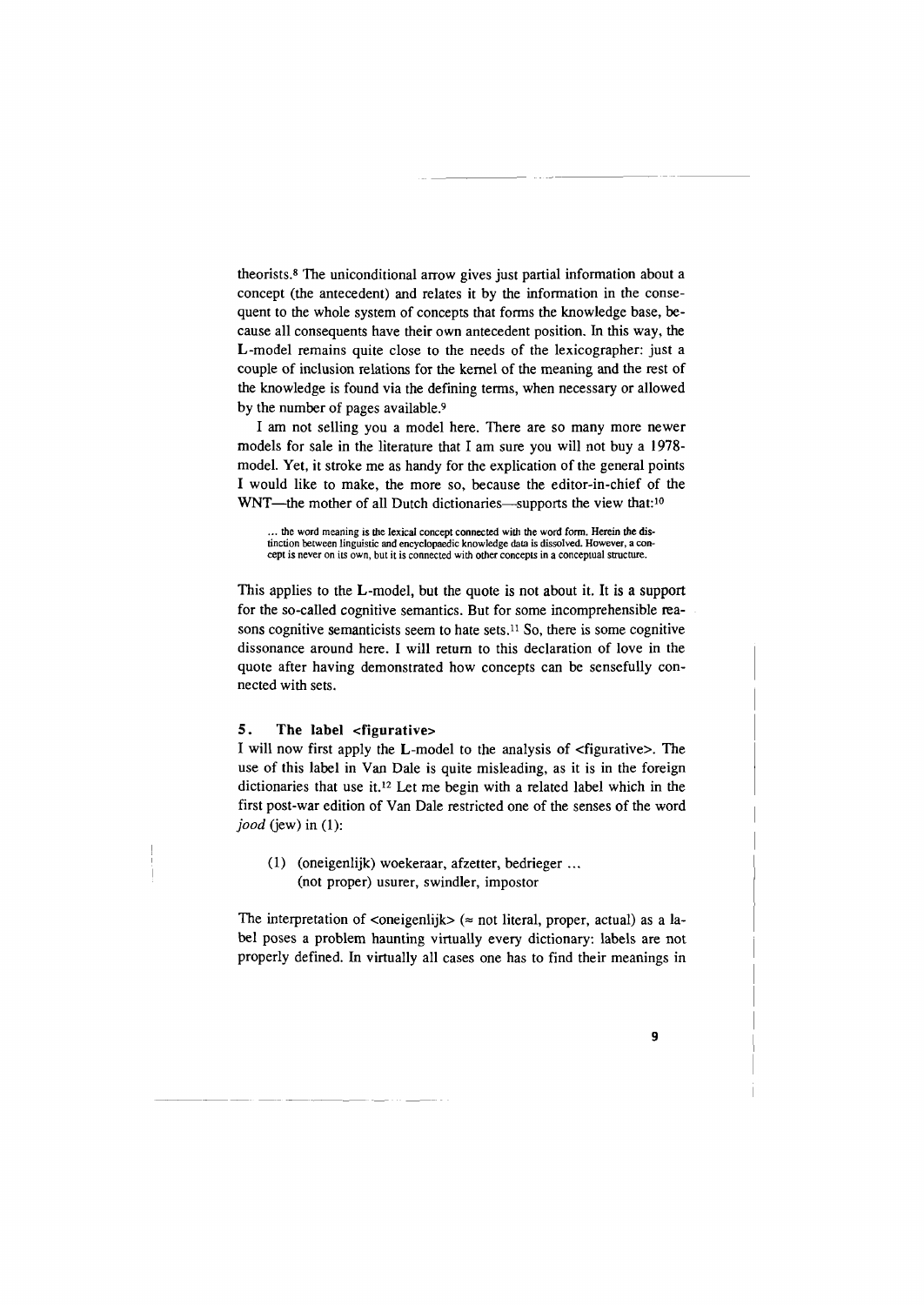the lexical entries themselves. This leads to vague, useless and uninformative circumscriptions, as you can see in (2).

(2) not taken in a proper, real sense, figuratively, metaphorically.

Are the three explanations in (2) synonymous? No, they are not: *not taken in a real sense* is not the same as *figuratively*, and *figuratively* is not the same as *metaphorically.* 

Some people are inclined to take <oneigenlijk> as <figurative>. This would (1) give the status of the entry for *juif* in the 1985-edition of Grand Robert in (3), except for the extra information given by the label <péjoratif>. Or the status of the entry for *giudeo* in the Italian Felice/Duro where the <figurative> label is accompanied by <spregiativo> (scornful, disdainful).

- (3) *Fig.* et péj. N Vx. Personne âpre au gain, usurier. Adj. A vare, apre au gain. *Ce qu' ii est juifl*
- (4) *fig. spreg.* Persona avara, molto attacata al denare e al quadagno; strozzino.

A set-theoretical analysis is sufficient to make clear why <figurative> is really inadequate and also dangerous for (3) and (4) and would be so for (1): if I is the set of impostors and J is the set of jews, then the canonical basis for empirical research should be the situation in Figure 4, which is the well-known format for the Theory of Generalized Quantification, one of the most successful semantic theories to date.



Here are five sets I, J, 1-J (impostors who are not Jewish), J-l(Jews who are not impostors) and U (Jewish impostors). Theoretically, the sets 1-J,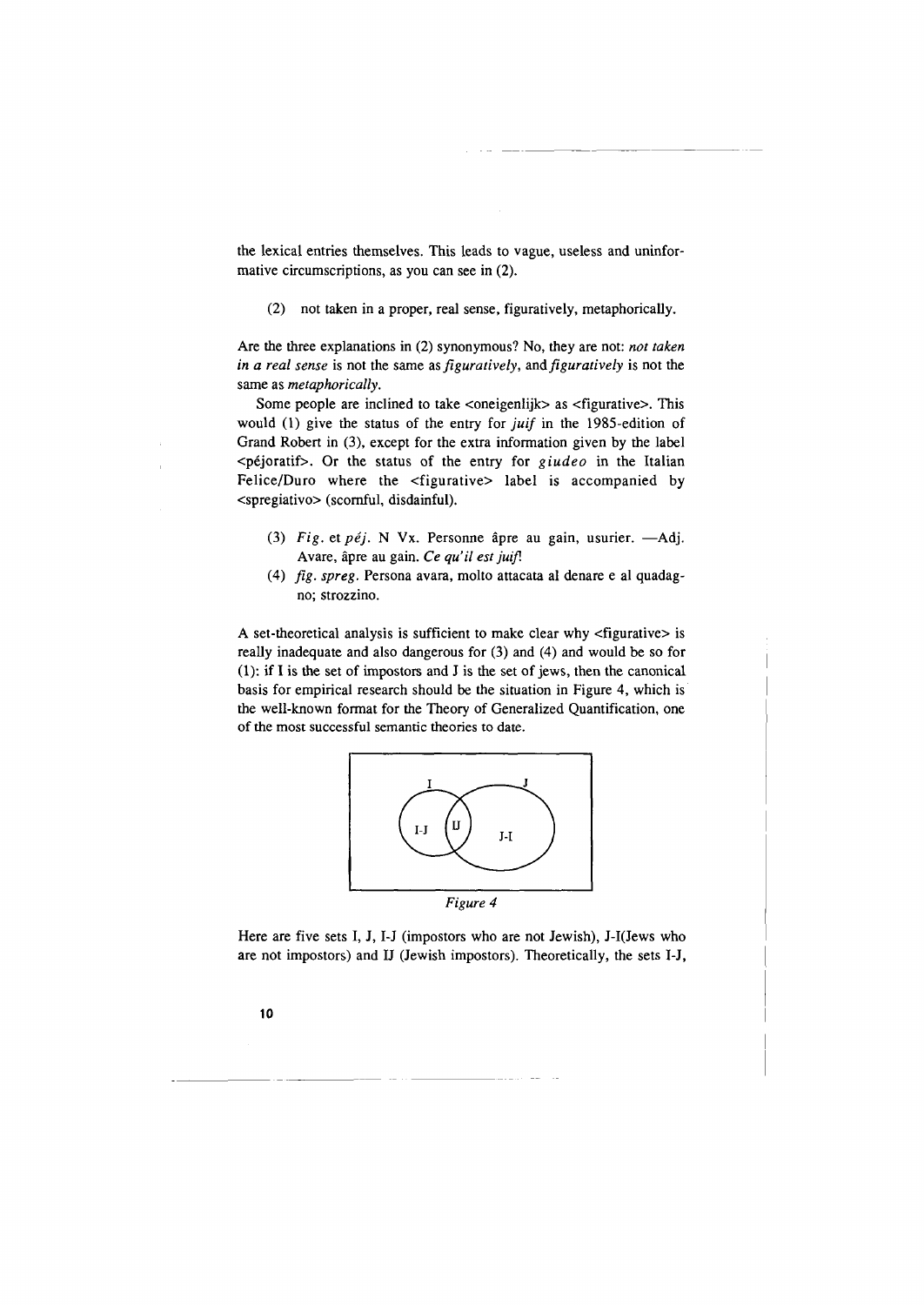IJ, and J-1 may be empty. Lexicographers making up definitions like (1), (3) and (4) before they put the label to it, are minimally required to check whether J-1 is empty. But empirically it is a simple fact of life that no set in Figure 4 is empty. The writers of (1), (3) and (4) must have known this.

Figure 4 shows what happens if you empty J-I: you end up with  $J \subseteq I$ , that is, J being a subset of I. This quantificational discrepancy between reality and use should force a lexicographer into a label. Whatever it may be, never can and should it be <figurative>, <transferred> or <par analogie>, as defined in the entries of dictionaries. At this stage it is also important to see that labels like <pejoratif> in Petit Robert or <calificativo> in the Spanish Marfa Moliner or <Beledigend> (Offensive) in Van Dale, or <spregiativo> in Garzanti, or <abwertend> in Brockhaus and Duden, or <offensive> in the OED suffer from basically the same failure to apply labels consistently and correctly, as I will show shortly. Again the basics of set theory will be a surprisingly good guide, it seems to me, to keep things tidy in this area.13

# 6. Sets of sets

-------------

Set theory provides the means to speak about sets of sets. Properties can be represented by (though not identified with) sets, so it has become standard in semantics to think of Mary in terms of the properties she has. In other words, we can treat Mary as the collection of all the sets to which Mary belongs.



Figure *5* gives you an idea: Mary is the dot m. She is an element of each of the circles. Mary is attractive, so she is a member of the set A of things that are attractive; she is a bachelor of Science, so she belongs to the set B

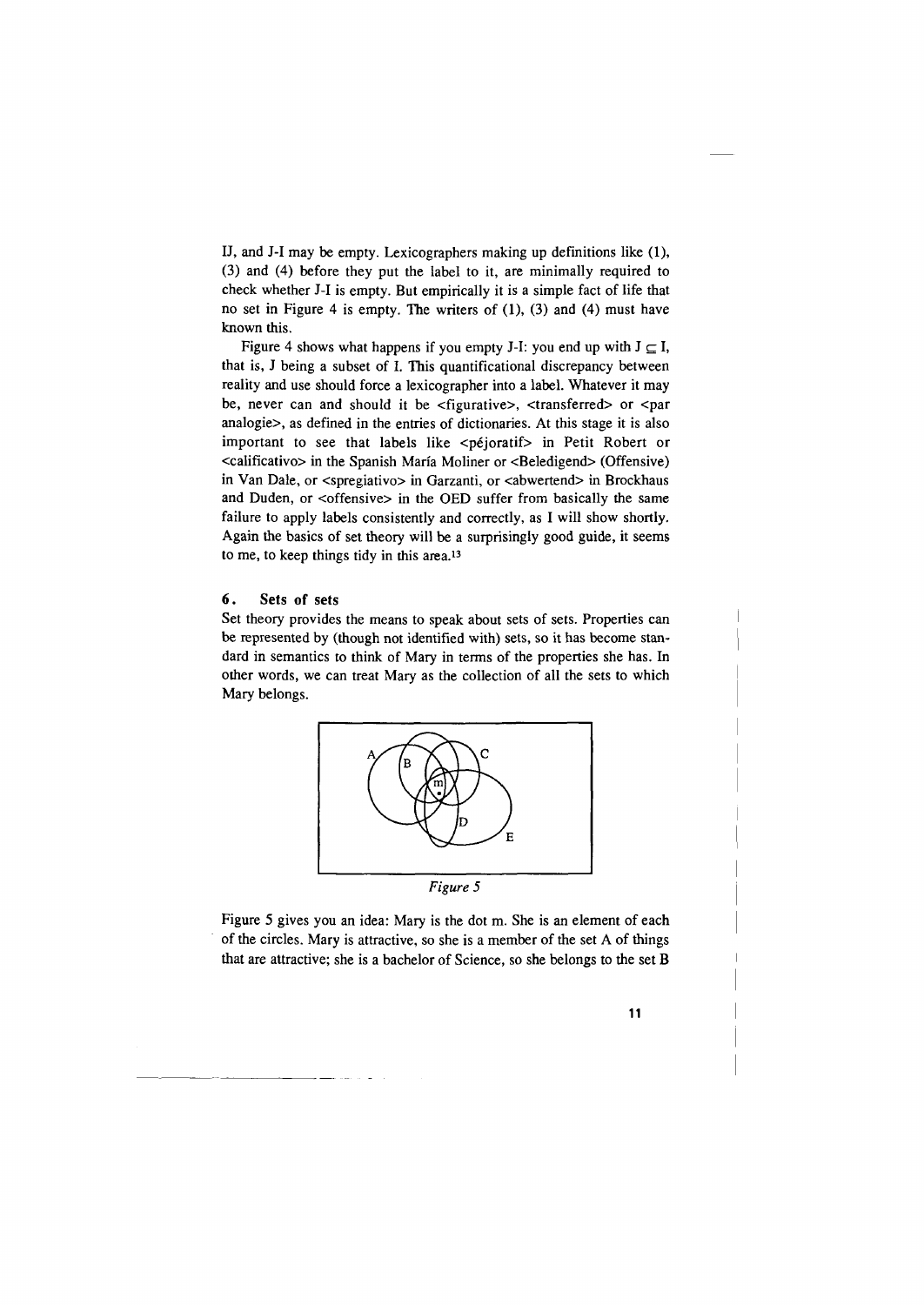of bachelors of Science, she is a chess player, etc. Mary is unique due to the unique configuration of circles around her, which distinguishes her from other entities.

What about giving nouns a similar treatment? In Figure 6 we see a black spot but now it is a set rather than an individual.<sup>14</sup>



*Figure 6* 

That is, H is made unique by its subset-relation to the sets P, Q, R, etc. It will be clear that Figure 6 gives exactly the same information as the Crules of the model in Figure 3. If H is the set of horses and P is the set of mammals, then Figure 6 expresses that if x belongs to H, x also belongs to P. Less than a handful of circles will be sufficient, if the publisher allows that many.15

Suppose we have two nouns  $X$  and  $Y$  and we want to establish a figurative relationship between them. Then a reasonable way to proceed is to assume that they are both contained by the same circle, i.e. that they share a property which connects them in some way, as illustrated in Figure 7. This says (i) that X and Y are disjoint (an entity x cannot be member of both  $X$  and  $Y$ ); and (ii) that both  $X$  and  $Y$  are subsets of  $Z$ .



*Figure* 7

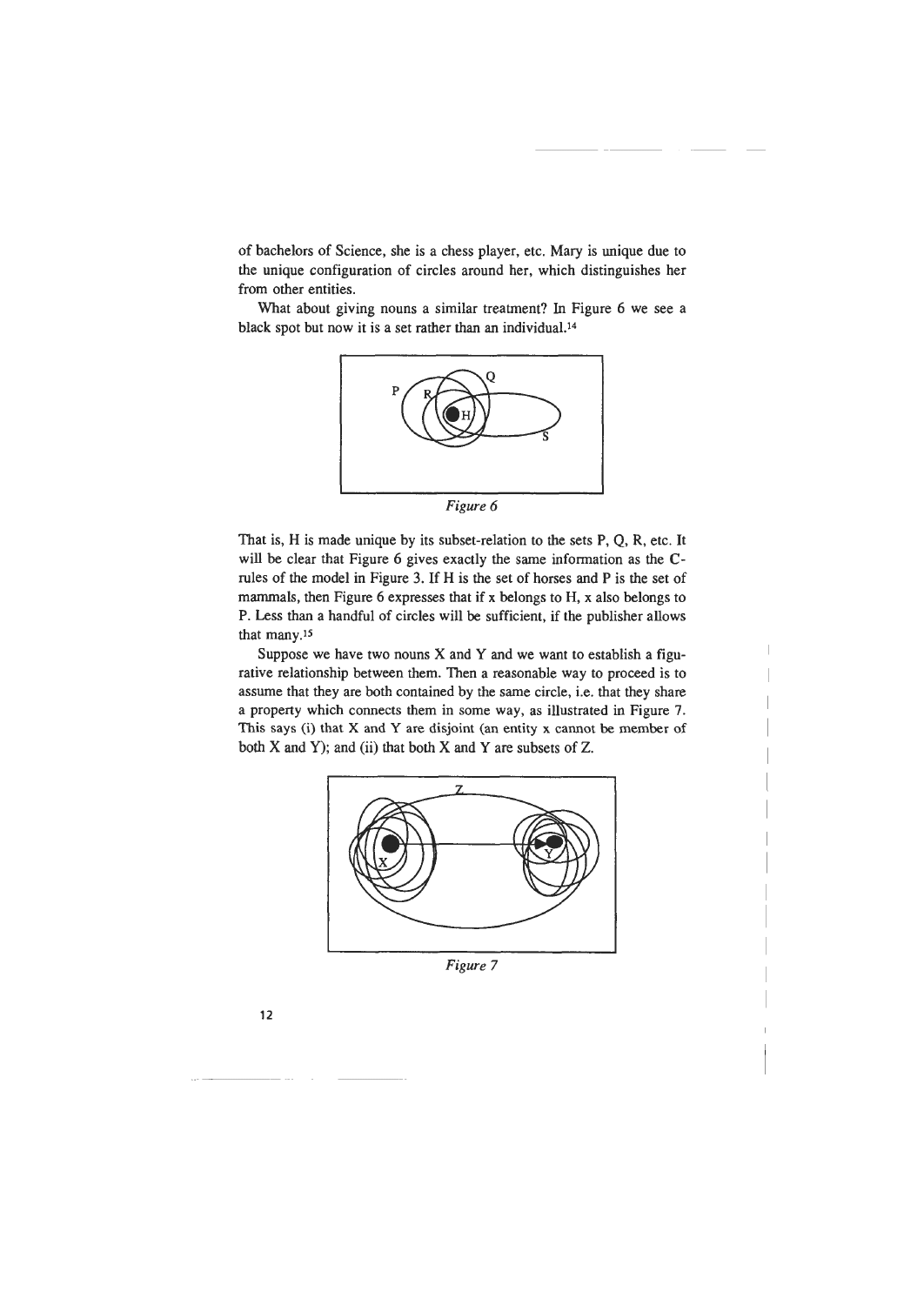These two strict conditions on the relation between X and Y, given a sufficiently systematic use of the Z-relation between them give the label <figurative> a workable sense. It would become a technical term which must be explicated in the Preface of a dictionary and not in one of the entries, as customary. It determines the room for other labels coining different situations.

# **7. Restricting the label**

 $\sim$ 

Let us consider some cases. *Papillon* (butterfly) in the Grand Robert and Petit Robert is treated figuratively as: 'un esprit léger, volage', like vlin*der* in Van Dale. This use can be supported on the basis of the two conditions of Figure 7.

| papillon    | personne volage    | comportement inconstant  |
|-------------|--------------------|--------------------------|
| butterfly   | capricious person  | inconstant behaviour     |
| chien       | person you despise | inferior                 |
| horse)      | person             | behaviour of a quadruped |
| exploser    | se manifester      | brusquement, violemment  |
| boom (tree) | man                | strong                   |

In all these cases, the lexicographic format is (5):

(5)  $X$  <figurative> description of Y

The sets of butterflies and persons are disjoint, yet they are put into a superset Z and so they share a property on the basis of which transfer of the name *X* to the N of the concept Y can take place. This holds for all other cases.16

Let us now apply this to (1), (3) and (4). The simple question is: do they fit in this scheme? No, they do not.

| jew | impostor |          |
|-----|----------|----------|
| jew |          | impostor |

13

-----~---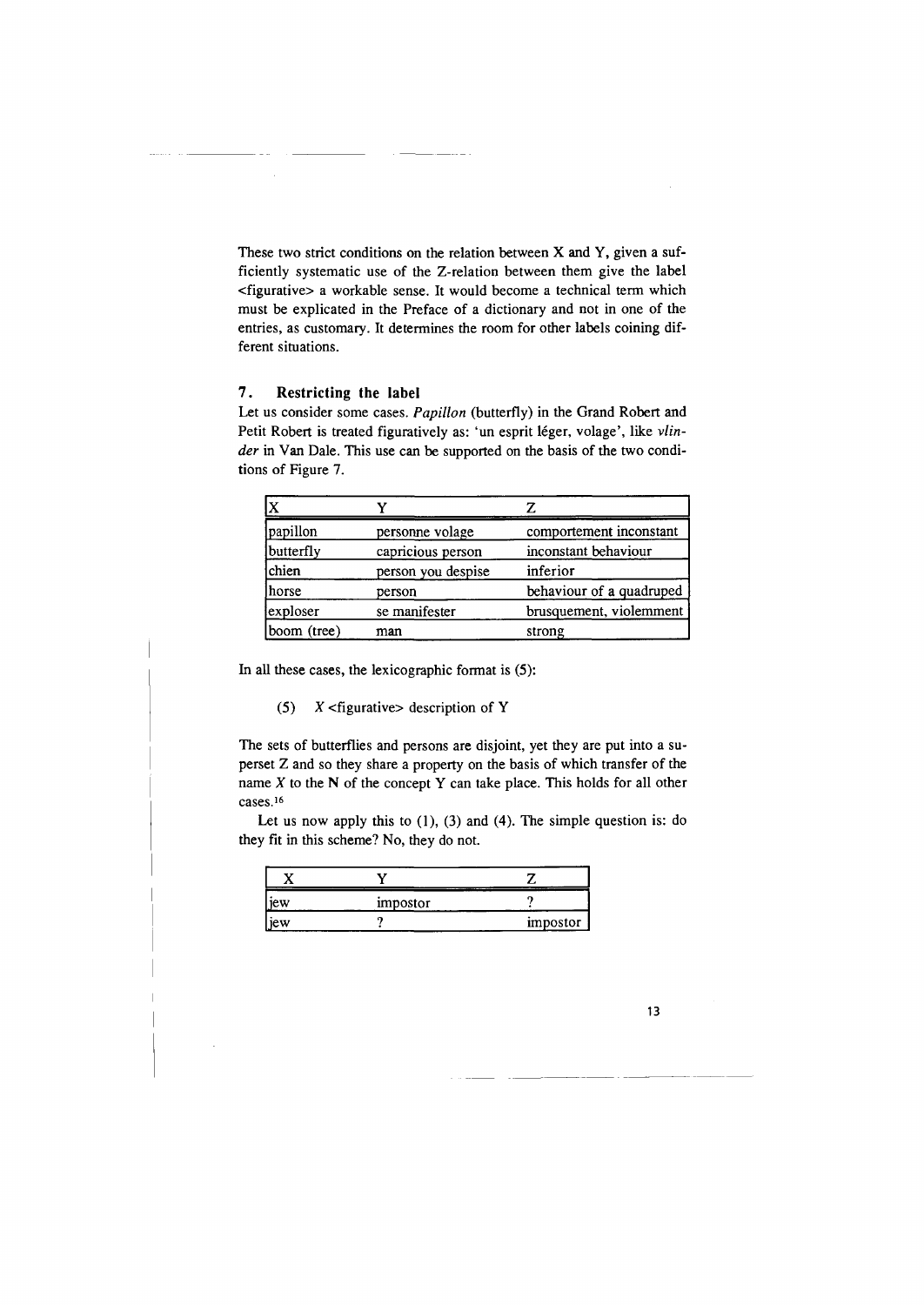In the first row we know that the intersection  $XY$  is not empty, so here the condition of disjointness forbids the use of the label. But apart from this, it is logically impossible to add a property that anti-semitic people would fill in, say inferior. The label <figurative> would immediately lead to the paradoxical situation that for the expression of this anti-semitism it is required that jews are not impostors. In the second case, there is no Y available because if it satisfies the first condition the entry would get a totally different meaning as I shall point out shortly. So, the use of schemata like Figure 7 shows that the  $\leq$  figurative $\geq$ -label in (3) is wrong and misleading.11

Why did lexicographers using these labels not see these elementary aspects of quantificational theory? Because of the mirror-argument, I am afraid. They felt safe in reporting things from the cruel big world and forgot to think orderly. The mirror does not reflect labels: labels are not mirrored, they are produced and remain the tools of the lexicographers. So, they are quite telling.is But don't we use language non-literally? Yes, indeed we do, as long as we think we apply language literally and non-literal is the complement of literal. But the structure of the non-literal domain is much too complex and diverse to simply equate it with figurative as so many dictionaries do.<sup>19</sup>

At this point, the pejorative labels in (3) and (4), and labels like <spregiativo> for *guideo* in Garzanti and Felice/Duro, <abwertend>-label for *Jesuit* and *Bauer* in Brockhaus, <offensive> in OED, and the more neutral <calificativo> for *judio* (jew) and *perro* (dog, chien) in María Moliner should be implicated in the analysis. These labels blur a distinction between what one could call left-offensive and right-offensive. The two configurations in (6) make this clear. <Offensive> represents all the labels just mentioned.



Entries like (1), (3) and (4) are left-offensive because impostors (Y) are not offended by calling them Jew  $(X)$ : it is the X's that are offended by calling them Y. Maybe impostors feel offended when they are called *Jew,*  but this is not what the entry purports to say. The cheater or usurer in Y is no more offended by the use of the X-word *Jew* than by the use of the Y-words *impostor* or *cheater.* The dog-entries are right-offensive: it is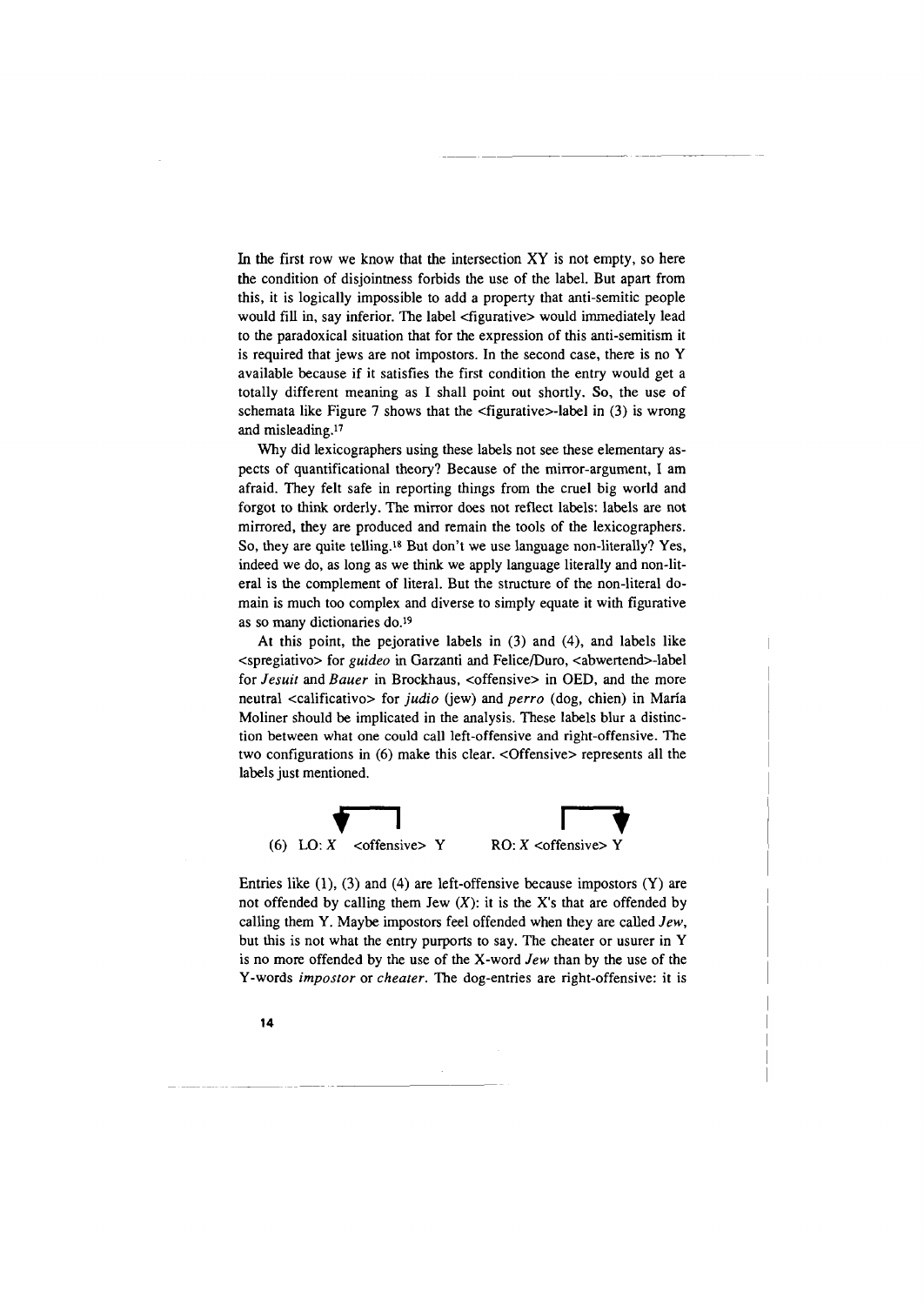members of the set Y that are offended by the name  $X$ . Of course, dogs cannot really be offended, but we have the word *hoer* (farmer, Bauer, boor) for describing persons with a sort of "ungebildetes, ungehobeltes Benehmen" as our German friends say. This is right-offensive: a person behaving badly is socially punished by calling him a boor. Farmers may be offended by this use of the word, but yet there is a crucial difference: the name *farmer* is used to offend a member of Y, who is not a member of X, which is to say that it is used optimally by the condition of disjointness (i). In general, the difference between left- and right-offensive can be tied up with the set-theoretical configurations just discussed.

What would I do in these cases? Well, taking Von Neurath's boatmetaphor seriously, I would first abolish the bad habit of not defining labels outside the entries. I am aware that readers skip the foreword, but yet it would lead to a considerable improvement. In the case of  $(1)$ ,  $(3)$ and (4), the label <stereotype> would do, if properly defined in terms of Figure 4.2° I would have a look at American dictionaries, which seem to be more relaxed or careful in describing the discriminatory use of words than the Europeans, and I would take as a guide line: what sort of information need foreigners who speak a language well enough so as to be able to use a monolingual dictionary.

As to the labels  $\langle$  figurative>,  $\langle$  transferrable>,  $\langle$   $\rangle$  and analogie>,  $\langle$ apart from the remarks I will make shortly in view of what the L-model says about polysemy- it seems to me that these labels should be either eliminated or be properly defined in terms of configurations like Figure 7 or Figure 1; that is, in terms of sets and relations between them so as to keep the dictionaries tidy.21 These seem too simple truths to be told in an address like this, but looking at dictionaries you can see that most of them have not yet made a beginning with cleaning up. Set theory shows its force immediately: if something doesn't fit, you either have to adapt the conditions or it simply does not belong to the concept you are using. It's quite effective.

## 8 . Some extensions of **the model**

In this section, the L-model will be explored from the point of view of ongoing discussions in the literature. Being so close to the lexicographic practice, it might be checked on how it treats polysemy, which is so closely related to the use of figurative, because many senses arise by the simple fact that the range of a certain meaning is extended or specialized.

**15** 

------------- ----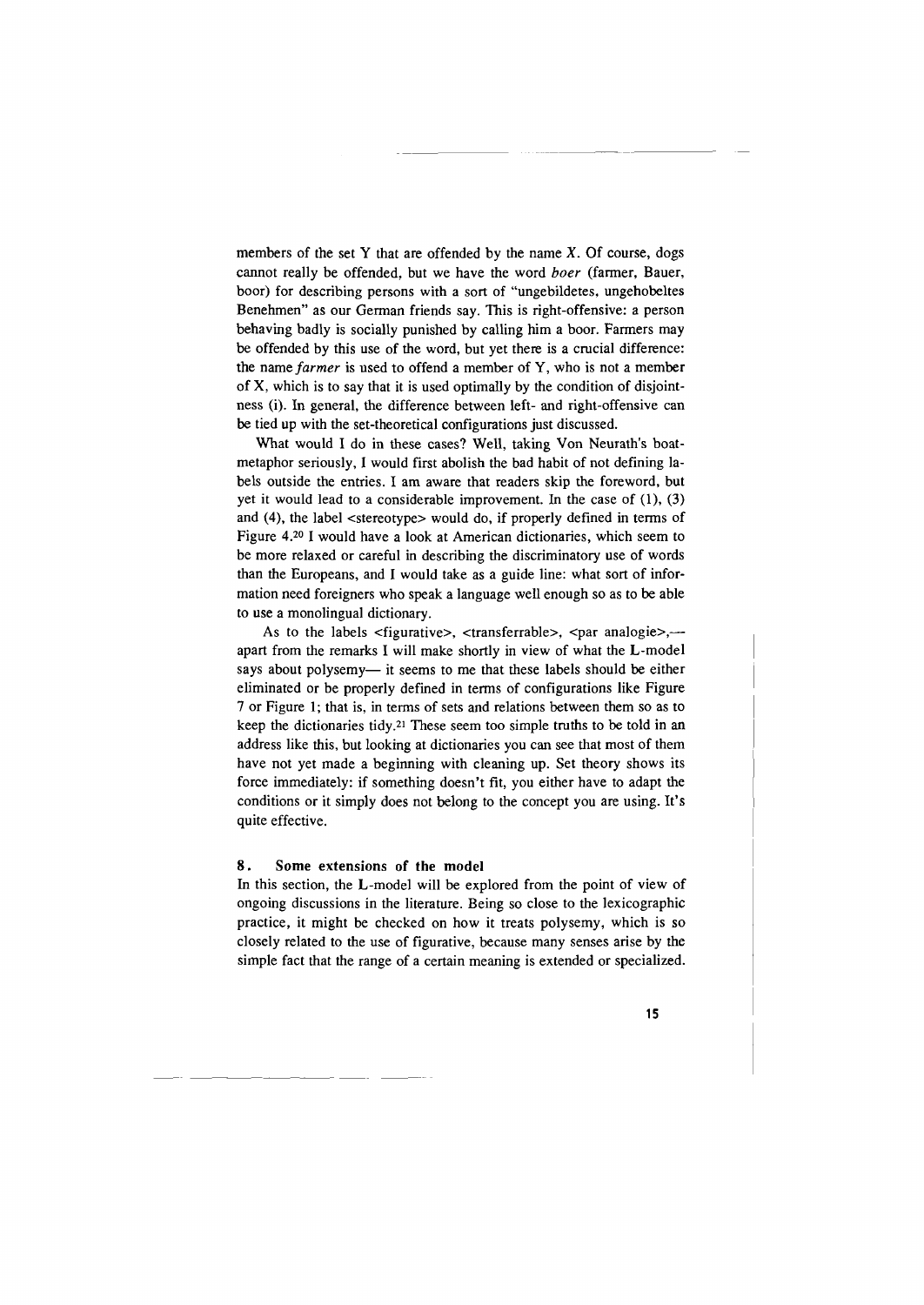Recall Figure 1 where a function splits domain into entities which are mapped to 1 and to 0. If the name of *horse* is applied to non-animals, the domain of the function is extended to map a certain set of non-horses to 1. Our Figure 7 relating X and Y by Z is in fact a description of applying two conditions on this function.

Stereotypical meaning can also be dealt with in this way by considering conditions giving away specific ways of quantification. As I pointed out, the reduction of J-1 in Figure 4 to the empty set leads to stereotyping. As to the prototypical HORSE, I think one needs to be skeptical about prototypicality as a lexicographic notion. For me, the prototypical horse is the sort of horse used by the Amsterdam police. In the L-model it would sufficient to allow a sort of indexed rule putting the information in top of C either by having a biconditional rule

## $HORSE(x) \Leftrightarrow QUADRUPED DRIVEN BY AMPOL(x)$

or by having a leftright arrow. It would be necessary to relate this sort of information to the rules that determine the cognitive organization of the "regular" knowledge. Whatever the extension may look like, it should help to explain why my prototypical bird in Holland—which is a magpie because it dominates the Amsterdam gardens--differs from the prototypical bird in France, which is a cuckoo in October and a buzzard during the summer. Frankly, I think that lexicography shouldn't give a very central position to prototypicality, their main job being to find non-prototypical "hard" information.

On my way to saying some general things about so-called cognitive grammar and model theory, I will add some more features to the Lmodel in view of recent discussions in the literature, and also because one could say 'Why do linguists always take easy cases like horses and bachelors'? So, let me briefly say something about part-whole relations that seem to be in conflict with the subset-relation determining the L-model.

Following the literature, let us consider carburetors and chapters as mereoparts of the structure they belong to. In Dutch, we would translate the predicate MEREOPART as 'onderdeel', which makes it possible to distinguish it from PART OF, which means 'deel van' .22 It would lead to rules like the following:

| CARBURETOR(x,y)             | MEREOPART_OF $(x,y)$ & ENGINE $(y)$<br>$\Rightarrow$ |
|-----------------------------|------------------------------------------------------|
| CHAPTER $(x,y) \Rightarrow$ | MEREOPART_OF $(x,y)$ & PIECE_OF_WRITING $(y)$        |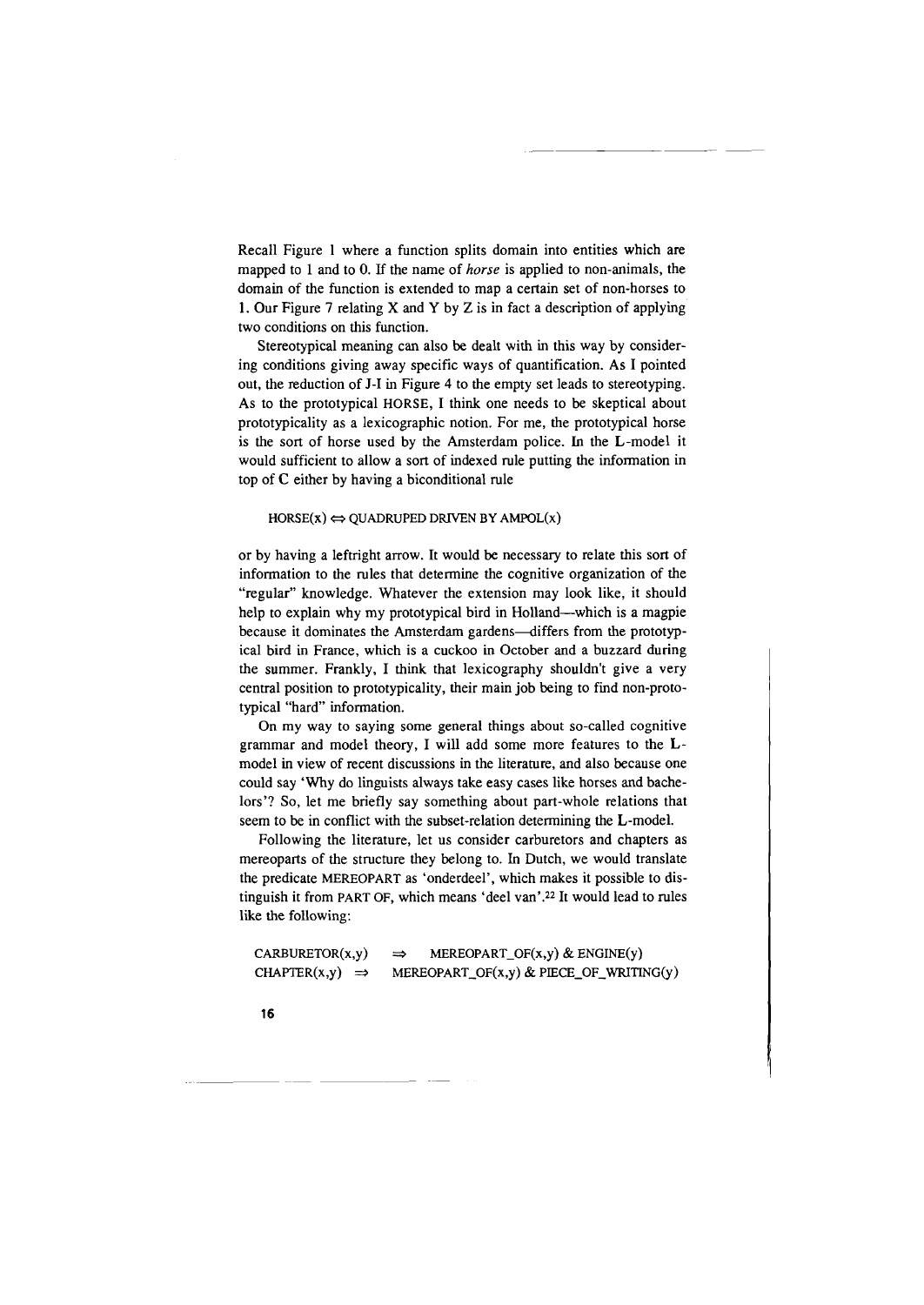Recall that the information expressed by the rule:

MEREOPART\_OF(x,y)  $\Rightarrow$  PART(x,y) & x  $\notin$  y

is connected with the word form *onderdeel.* One can easily see that the subset relation has been maintained:23

CHAPTER(x,y)  $\subseteq$  {<x,y>|MEREOPART\_OF(x,y) & PIECE\_OF\_WRITING(y)}

and that the different sorts of algebraic structure (lattices, Boolean algebras) are expressed by concepts which receive an explanation in L itself.24 But there is an important difference: model theory relates all these concepts to entities outside the language itself: the domain of interpretation which, dependent on the philosophical stance, is either realistically or mentally.25

Note also that the rule defining the concept CHAPTER states that not every piece of writing has chapters but may have them, Likewise, the following rules state that a chapter is not an element of a book and so the whole system allows that there be books without chapters.

| $\rm{BOOK}(x)$ | $\Rightarrow$ | PIECE_OF_WRITING $(x)$                |
|----------------|---------------|---------------------------------------|
| BOOK(x)        | $\Rightarrow$ | MADE $BY(x, y)$ & AUTHOR(y)           |
| $\rm{BOOK}(x)$ | $\Rightarrow$ | STRUCTURED_BY $(x,y)$ & CHAPTER $(y)$ |

I could not skip this part of the present exploration of the L-model in view of the fact that from the computational side a very interesting proposal is made by Pustejowsky (1991;1992).26 To unburden the information associated with verbs he proposes to assign a sort of standard format for nouns, which he calls Qualia Structur. This proposal has received considerable attention in the literature. The Qualia structure of *book* has (roughly) the following form:21

Constitutive role(x) = INFORMATION(x) Formal role  $(x)$  = PIECE OF WRITING $(x)$ Telic role (y) =  $READ(y,x)$  &  $RECEIVE(x, information)$  $Agentive(x) = ARTIFACT(x), WRITE(z,x)$ 

The important thing here is that Pustejowsky wants a sort of systematicity in the organization of noun information by covering important aspects of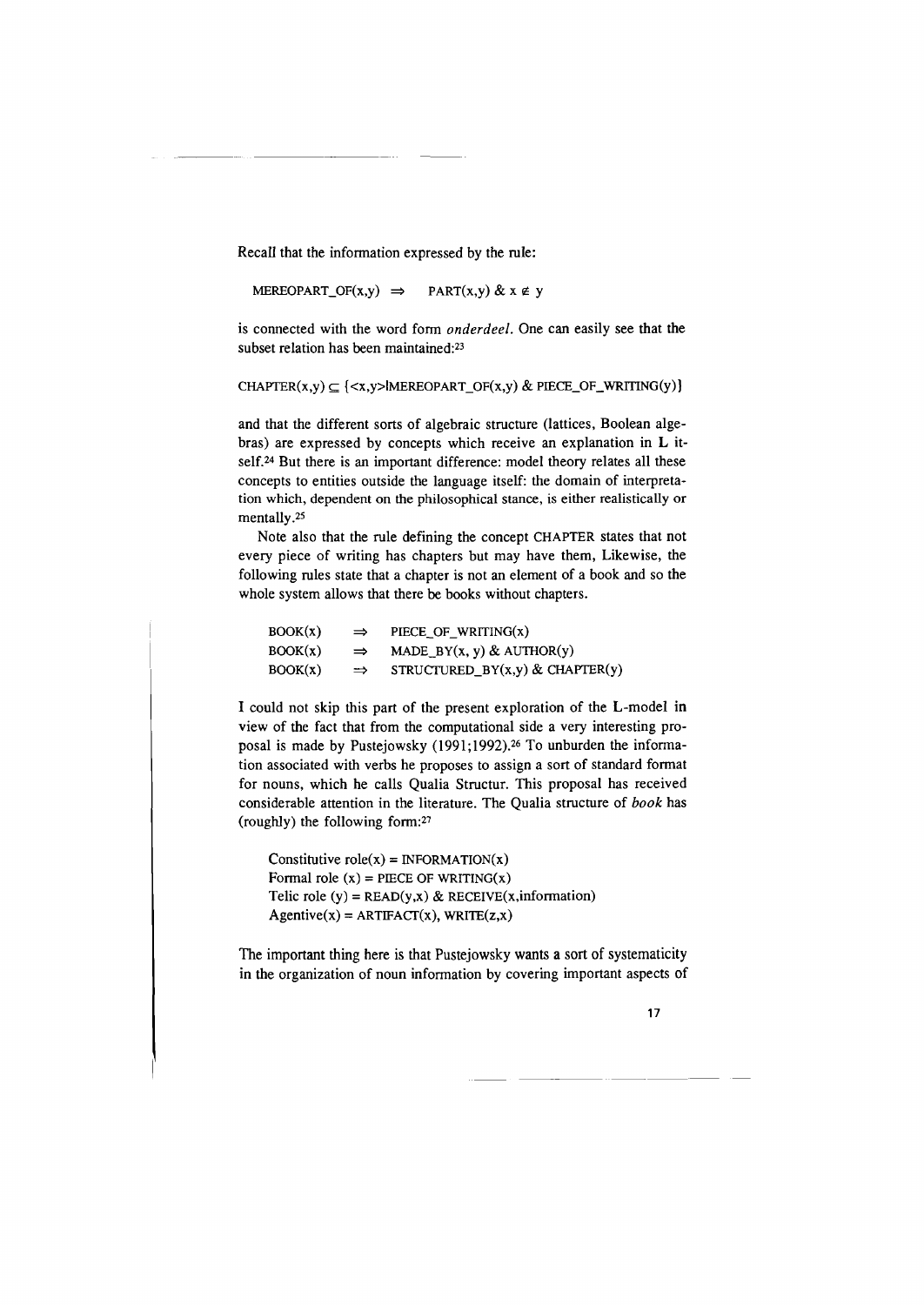the meaning. In this way he can deal with the difference between sentences like *John bought a book* and *John began a book.* The verb *buy* can be characterized as taking an object of type e. *Buy* takes an e and yields a set et of those who bought a book. Now, the problem is that *begin* cannot very well be e(et) because John did not begin an object (type e), he began to write or read a book. We need some assimilation to accommodate a temporal interpretation: John began to write a book or to read a book. According to Pustejowsky the Qualia structure explains why this is so: the temporal structure needed is part of the Qualia Structure.2s

There is a lot more to say about this issue than I can do here, but I will restrict myself to saying that the Qualia-information is available in L. So, the issue is whether Constitutive, Fonnal, Telic and Agentive are fruitful meta-predicates which can serve as guidelines for entries. In the L-model it is left open whether all nouns should be moulded in this way. It seems to me that Qualia structure is either a (rather arbitrary, but possibly motivated) restriction to four structural patterns in the C-conditions of a concept or a sort of prototypical meta-structure in the sense that it claims in that certain rules are favoured and stored in top of an information cluster. A similar sort of view could be developed with respect to the question of whether there are primitive concepts or not: they simply show up in **L** if they are there on the basis of the governing subset-relation.29 This relates to the last point: lexicographers are interested in the differentiae specificae: which one should they choose?. My answer to this is that many lexical items belong to a structured domain of knowledge, as in the chess example. It should be the knowledge domain which detennines which differentiae are relevant. Here the five C's fully apply.

Rounding off my first Message, I would like to observe that the **L**model is just a means for making the point that you cannot evade the mathematization entering our fields and that you better participate actively in it. The use of labels, the structure of the definitions, but also polysemy, stereotypicality, part-whole relations, etc. can be captured best by using well-established algebraic tools. This will provide the solid ground for dictionaries of the new era so that they meet the five C's in a sensible way.

## 9. Some **final** remarks

At the close of this talk, I would like to make some remarks about the peculiar situation that I have been discussing a cognitive model of the lexi-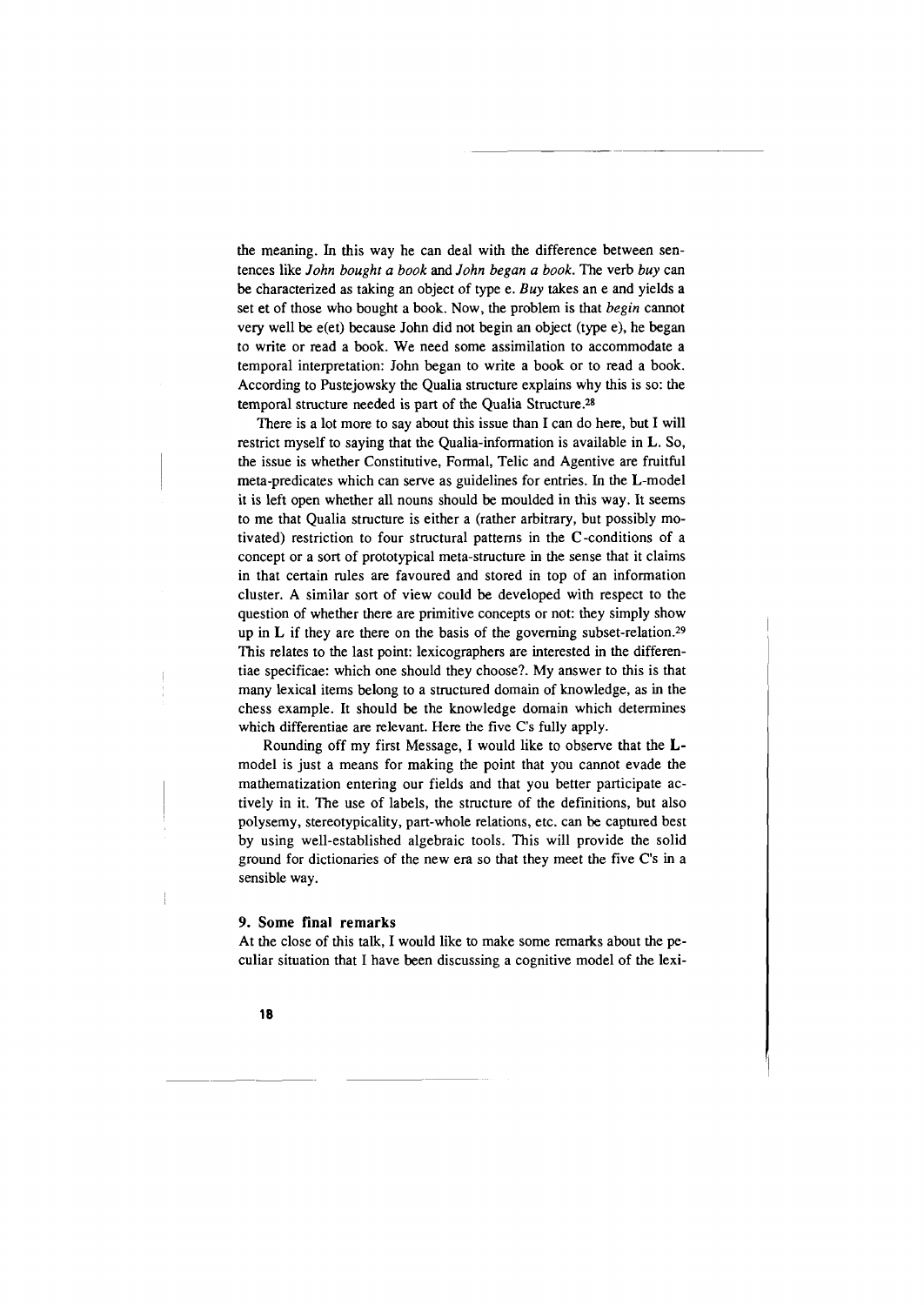con while using sets and algebraic structures, whereas leading cognitive semanticists consider the use of model theory and formal tools as coming from the hell of empiricism or other devilish places. Let me say a couple of things about this.

Jackendoff (1983) considered truth conditional semantics in the modeltheoretic framework as belonging to an empiricist enterprise. Both Carlson (1985) and Verkuyl (1985) pointed out that this is a completely wrong interpretation of model theory, because set theory and the algebraic structures it can deal with are neutral as to any linguistically relevant sort of philosophy, certainly at the elementary level at which it is being used in linguistics. Jackendoff himself modified his earlier position in *Semantic Structures,* by saying that he saw the point but he prefers to use his own formalism. This is, of course, his right, but the conclusion must be as in Zwarts and Verkuyl (1994) that Jackendoff's Conceptual Semantics indeed belongs to model theory. And this means that Jackendoff's fruitful insights can be formalized. Absolutely similar translations would be possible for any informal idea of linguists calling themselves cognitive grammarians, as soon as it is articulated such that it can be understood.30

Truth-conditional semantics is made suspect by many linguists calling themselves generative or cognitive grammarians or whatever other school of grammarians. This is a very unfortunate situation and gives away a harmful bias, suggesting that model theory is just a philosophical stance or a school. This makes it possible for people to discard it as something contaminated, which one can put aside simply because one has a different philosophy. This sounds too postmodern to be taken seriously. With respect to the name Cognitive Grammar it would be wise to see whether certain sociologically relevant patterns of American university life give birth to a new ideology or to a genuinely new body of linguistic insights, before Europeans commit themselves to it. If negative discriminatory terms require labels in a dictionary, then their "duals" should be labelled as well: without special labels they are simply misleading *(Cognitive* with capital C is said to mean 'major breakthrough', 'new paradigm', etc). We need here our Figure 3 in order to establish that if *cognitive X* means that X is based on putting the cognitive organization of human beings as a central research goal, then it cannot possibly mean that generative grammar is being excluded from that area. After all, the rise of cognitive psychology has very much to do with the fact that generative grammar focussed on the language faculty as a cognitive structure. Grammarians

19

-- ------~-- ------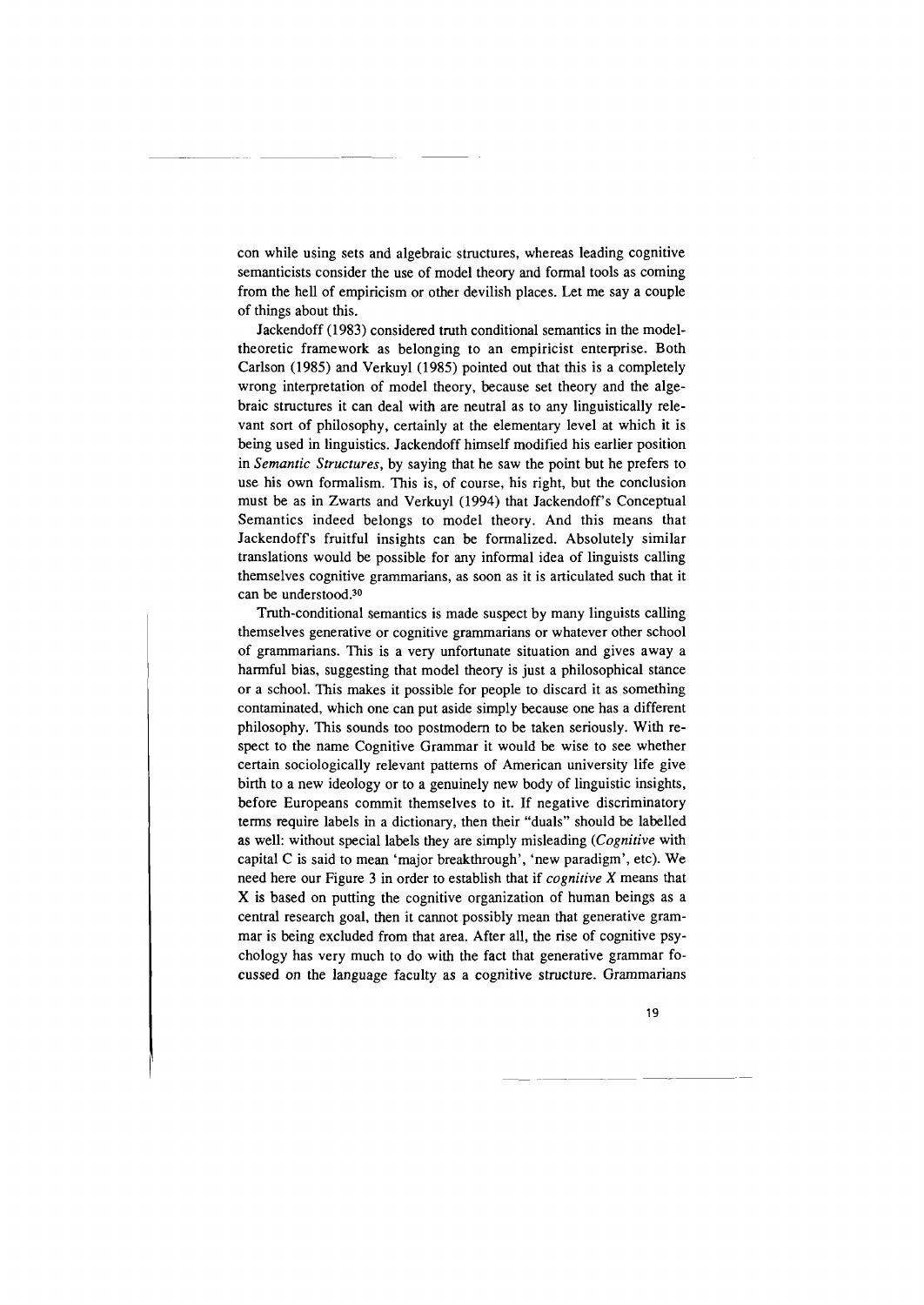fostering a simple anti-model theory bias expelling it from the area of cognition, do not seem to understand the real issue: the only sensible and interesting opposition at the moment in the area in which we are acting is proof theory (that is, theory formation by syntax; basically what some philosophers and logicians, among which Chomsky do) vs. model theory (that is, theory formation by interpretation; basically what is done by other philosophers and logicians, for example in the Montague tradition). Lexicography seems to me to belong to the second way of life.

It is important to say this here and now, because as I showed earlier by a quote, lexicographers-at least in Holland but also elsewhere-after their rightfully unhappy experiences with generative grammar which failed to provide proper tools, tend to be now lured into the nets of cognitive grammarians under the false impression that these have a sort of secret key to the treasures of contextuality, pragmatic factors and world knowledge. I do not suggest that cognitive grammarians are wrong in what they are doing: many fruitful ideas may arise. What I say is that some of their proponents are wrong in their opinion about the rest of the world, specifically about the developments in mathematical logic which has turned to natural language as one of its legitimate domains of research.31 As a linguist operating in this area I can report that it is a relief that from that score of life linguists (generative, cognitive, functional, etc. etc.) can learn that it is counterproductive to produce ideologies rather than insights. In spite of the many differences in opinion, there is a common steadily growing body of insights which is used by the whole community, as usual in mathematics. If this sense of progress is one of the fruits of the mathematization which is now already firmly rooted in our region, I hope that the tools I described will be used indeed in lexicography. But I am aware that I have crossed the border of preaching and so in spite of the natural context for that sort of speech act here at this university I will stop and thank you for your attention.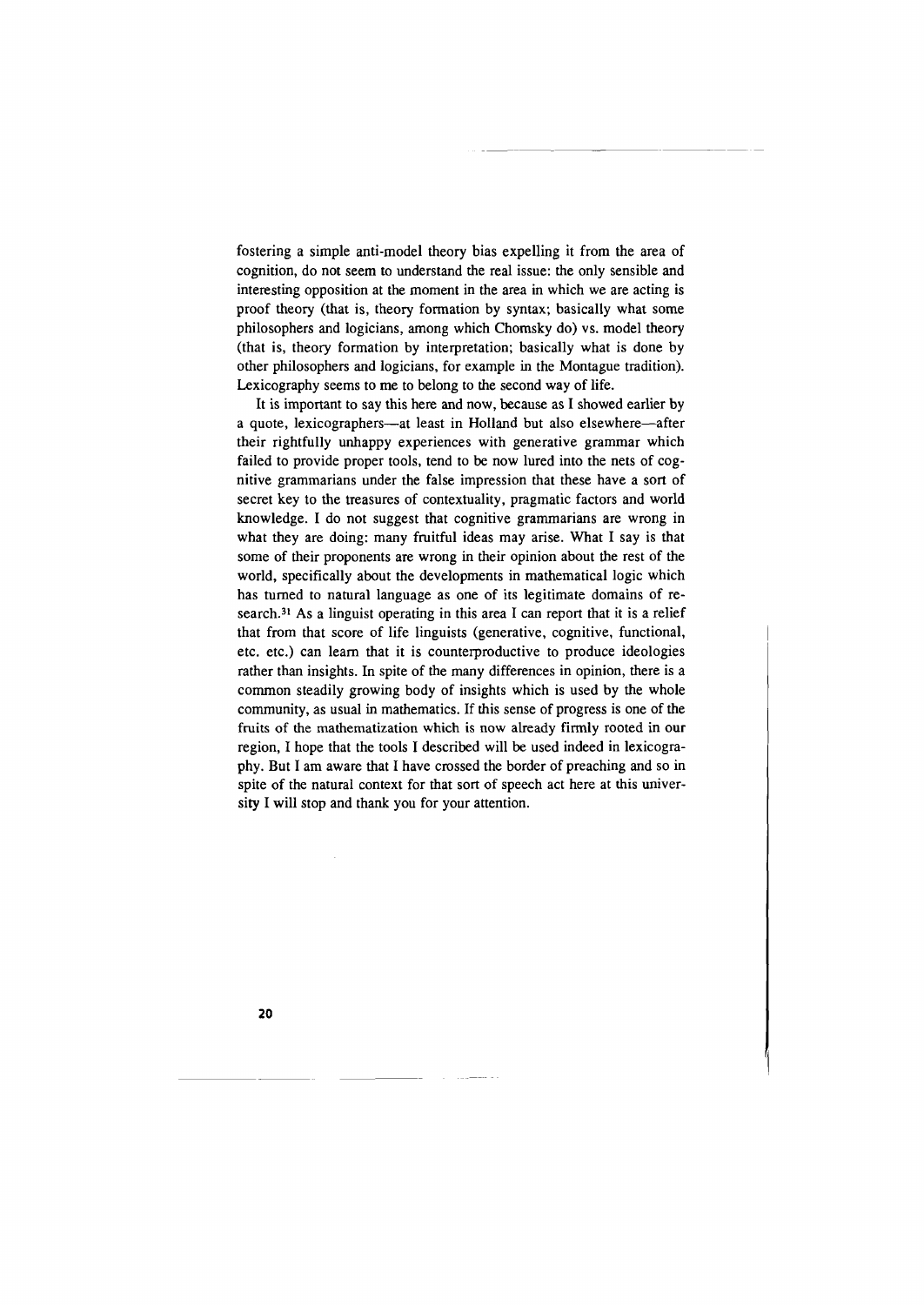<sup>•</sup> Keynote Lecture at the Sixth Euralex International Congress, August 30 - September 3, 1994. Amsterdam (Free University). I would like to thank Martin Everaert, Willy Martin and Gina Siegel for their **comments on previous versions.** 

<sup>&</sup>lt;sup>1</sup> The present Big Van Dale has nearly 4000 pages. It is the top of a range between about 2000 and 4000 pages. Petit Robert, Duden, Felice/Duro, Garzanti are at the bottom, Shorter OED and Maria Moliner are somewhere in the middle. This is just a rough indication, because focussing on definitions it is misleading to measure the size of a dictionary by the number of pages, or even in terms of characters (including empty space). The definitions of the OED appear sometimes literally in the Shorter OED.

 $<sup>2</sup>$  In this particular case, this wrong strategy led also to misleading information. In the Petit Robert</sup> mathematicians are quoted for the illustration of the use of mathematical terms.

<sup>&</sup>lt;sup>3</sup> Cf. Martin (1994) for an attempt to develop a strategy in terms of conceptual frames.

<sup>4</sup> The same goes for problems of argument structure, polysemy, primitives, etc. Recent collections of linguistic work on the lexicon demonstrate the point I am discussing here quite painfully: they hardly ever get to pegging out lines which lexicographers are forced to follow (Geiger and Rudzka-Ostyn 1993; Lehrer and Kittay 1992; Pustejowsky 1993). Not that these works are unimportant, they *are* within the **linguistic circles which focus on the role of the lexicon. But linguists meet there fellow linguists,**  cognitive psychologists and philosophers rather than lexicographers. It is as if lexically oriented linguists, psychologists and philosophers keep things for themselves, so to say: they discuss the cognitive organization of the mental lexicon, or they theorize about lexical fields or frames, or about the structuring of color names, and hardly ever concrete lexicographic problems come in view (This applies even to Fillmore and Atkins 1992 by its open end on polysemy, as they admit themselves). So, one may state that there is no natural tie between linguistics and lexicography in terms of discovering and applying principles making dictionaries up to date. In Holland, there are lexicographers who are deeply convinced that they structurally need no help from their linguistic foes. They consider the making of dictionaries as a basically literary enterprise, revealing the niceties of language by quoting from writers and poets. So, on both sides there are some communicative problems, it seems.

<sup>5</sup> There are differences with the technical notions of consistency, completeness, etc. but still there is a considerable degree of correspondence. Let us say that the notions I discuss in this section are substantially "fed" by their logical counterparts.

<sup>6</sup> I make the proviso 'Most of the' in view of the fact that Figure 1 is restricted to properties (sets) which are in the interpretation of one-place predicates. For two-place verbs and nouns (type eet) the picture is more complicated. The function requires now two individuals, so one way of doing this is to think of a two-place verb *V* as splitting a domain into a set of pairs whose elements stand in the V-relation (mapping this set to I) and a set of pairs not standing in this relation. Etc. This complication of Figure I does not affect the point made here.

<sup>7</sup> The rules are written informally and sloppily for the purpose of expressing the main idea. The righthand side of the second rule should be read as a one-place predicate over x, appealing to standard quantificational techniques. Cf. also section 8 for some remarks about the n-place nature of concepts.

<sup>8</sup> I have in mind here the well-known problems in the Katz/Fodor semantics of the sixties, which is related to the sort of decomposition rejected in Kripke (1973). Cf. also Fillmore and Atkins (1992: 101) and the Cobuild approach. Also Cruse (1986;1992: 290) for a similar view. In Figure 3, the lexicon is considered a theory of the world as we conceive it via C. (cf. Paprotté 1993:191; Dahlgren 1988). This facilitates our view on the relation between lexical knowledge and world knowledge considerably (cf. Moerdijk 1993). Note also that the need for fuzzy sets was invoked by problems related to characterizing nouns in terms of sufficient and necessary conditions. The well-known pinguin-problem (they are birds but they cannot fly) also receives a rather natural solution in the L-model: pinguins are specified as birds that cannot fly, birds as animals with wings, and having sufficiently large and strong wings can be seen as a condition on flying. So, it is not strictly necessary to define birds as flying animals.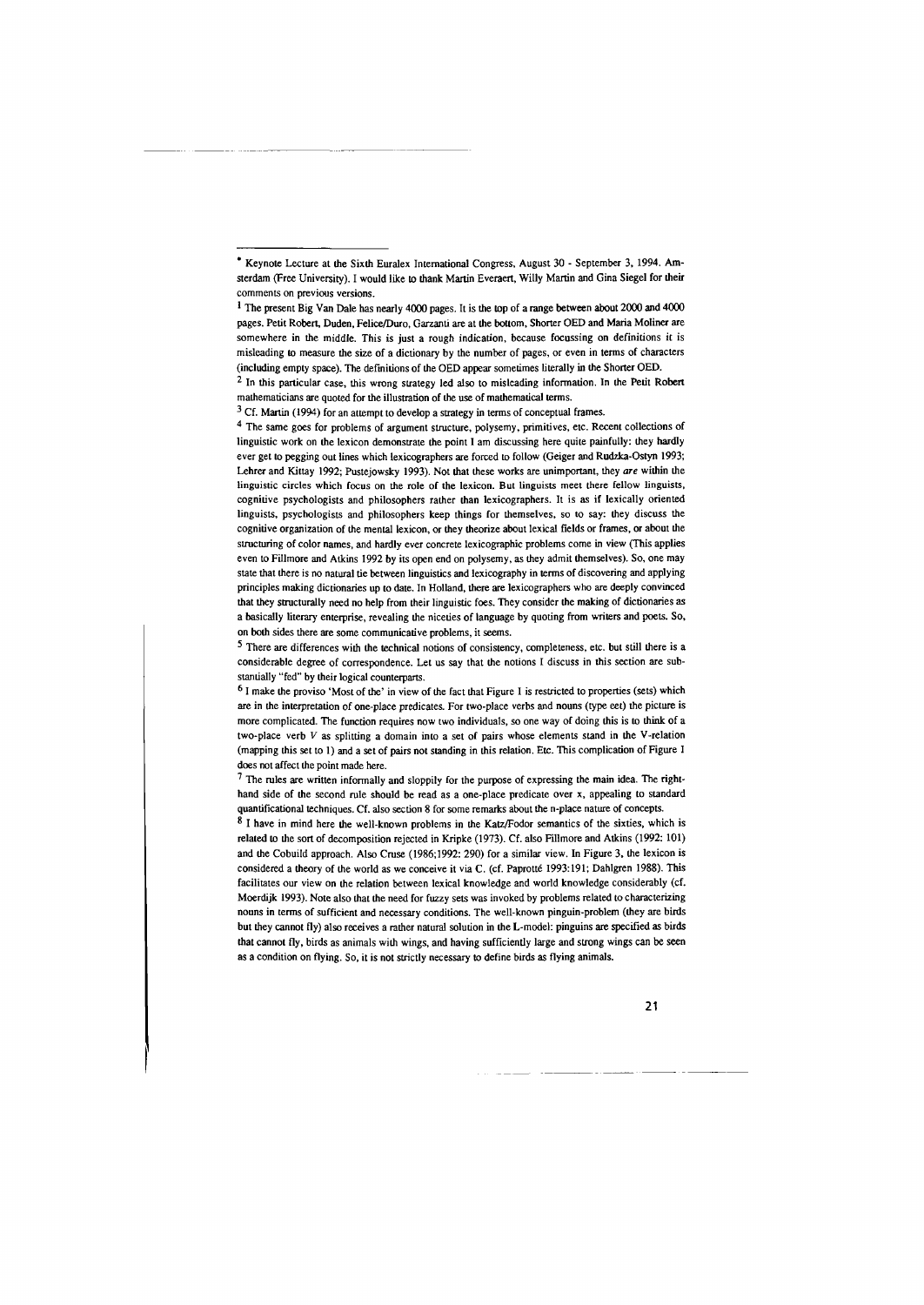*9* This seems also to solve a lot of problems connected with approaches as discussed in Barsalou (1992: 44ff.). A second advantage may be that the L-model allows for "long distance" updating. If something changes in the definition of ANIMAL, this will have consequences for the meaning of the word *horse.* It also helps to explain why we can use so many words in such a short time (cf. Paprotle 184ff.). In using the word *horse* one may even restrict its meaning (in a given context) to one or two rules directly available. I come back to this point below.

~---- -------

 $10$  ... dat de woordbetekenis het lexicaal concept is dat met de woordvorm te verbinden is. Daarbinnen vervalt het onderscheid tussen linguistische en ecncyclopedische kennisgegevens. Een concept staat echter nooit op zichzelf maar is met andere concepten in een conceptuele structuur verenigd (Moerdijk 1993:25). 11 As many of the contributors in Lehrer and Kittay (eds.) and in Geiger and Rudzka-Ostyn (eds.).

<sup>12</sup> Verkuyl (1993b: 322-327). Let me put aside the question of whether <figurative> is a lexical notion indeed and in particular, a useful lexicographic label. In our blueprint we skipped it, just like Cobuild has dropped it to its benefit, because the figurative use of words, if not a matter of regular forms of polysemy, seems to be a matter of sentential interpretation. Here I will accept it as a label, which means that I shall try to save it by putting precisely formulated restrictions on its use. We can then see how far we get and what sets have to do with it

13 In Verkuyl (1993b), it was argued that anti-semitism in the Jew-entries in Van Dale is located in presuppositions tied up with the descriptions rather than in the descriptions themselves. This makes it possible to beat the usual mirror argument practiced by so many lexicographers who say that you should describe the good things (which they somehow always forget to do) and the bad things (which they feel forced to do). But that is another story which I will not tell here again. Here I will just focus on the need for a precisely defined basis for the use of labels, in this case <figurative>, if lexicographers decide to use them. It might also help Petit Robert to get rid of the <Fig.> in (k). And perhaps of the whole entry in this form, as I will point out below.

14 Obviously there will be differences between the treaunent of proper names and nouns. E.g. Mary will have many more circles around her. But the technique of taking nouns as the proper name for a category is comparable.

<sup>15</sup> Theoretically, this will lead to the question about how to account for the fact that there are white, black and all son of coloured horses, that there are wild and domestic horses. The answer is that the fact that there are many different colours among horses follows from some other part of the knowledge system, of the form, say, Object(x)  $\Rightarrow$  Have\_Colour(x). Lexicographers have the advantage of not being forced into a full-fledged meaning description: they have only to include H in those sets so as to make H sufficiently unique.

<sup>16</sup> It amounts to: if  $y \in Y \cap Z$  and if  $x \in X \cap Z$ , then  $x = y$ , where  $\approx$  allows you to say that  $y \in X \cap Z$ . There is some sort of identity involved: *Ce garcon est vraiment un papillon* (This boy is really a butterfly).

17 In newest edition of Van Dale the label <oneig.> has been replaced by <offensive>, but see my remarks on that below. Of course, one could define <figurative> in such a way as to capture *juif,* but this means that the other cases which meet the conditions on Figure 7 are no longer covered by it

18 In this postmodern era, I am often struck by the paradoxical situation that people seem to have forgotten that the ones who in the thirties of this century developed model theory as a way to obtain clarity and rational behaviour by using truth conditions as a guideline, in general did not belong to the persecutors but rather to the persecuted. And that among those who relativize truth as a criterion for civilized behaviour there are people sympathetic with ideas and people associated with the persecutors. See Coffa (1991) for a very good survey of the issues involved. It convinced me deeply of the necessity for the social and human sciences to have a far more modest role in the discussion about the relativization of truth than has been the case in the posunodern and deconstructivist seventies and eighties.

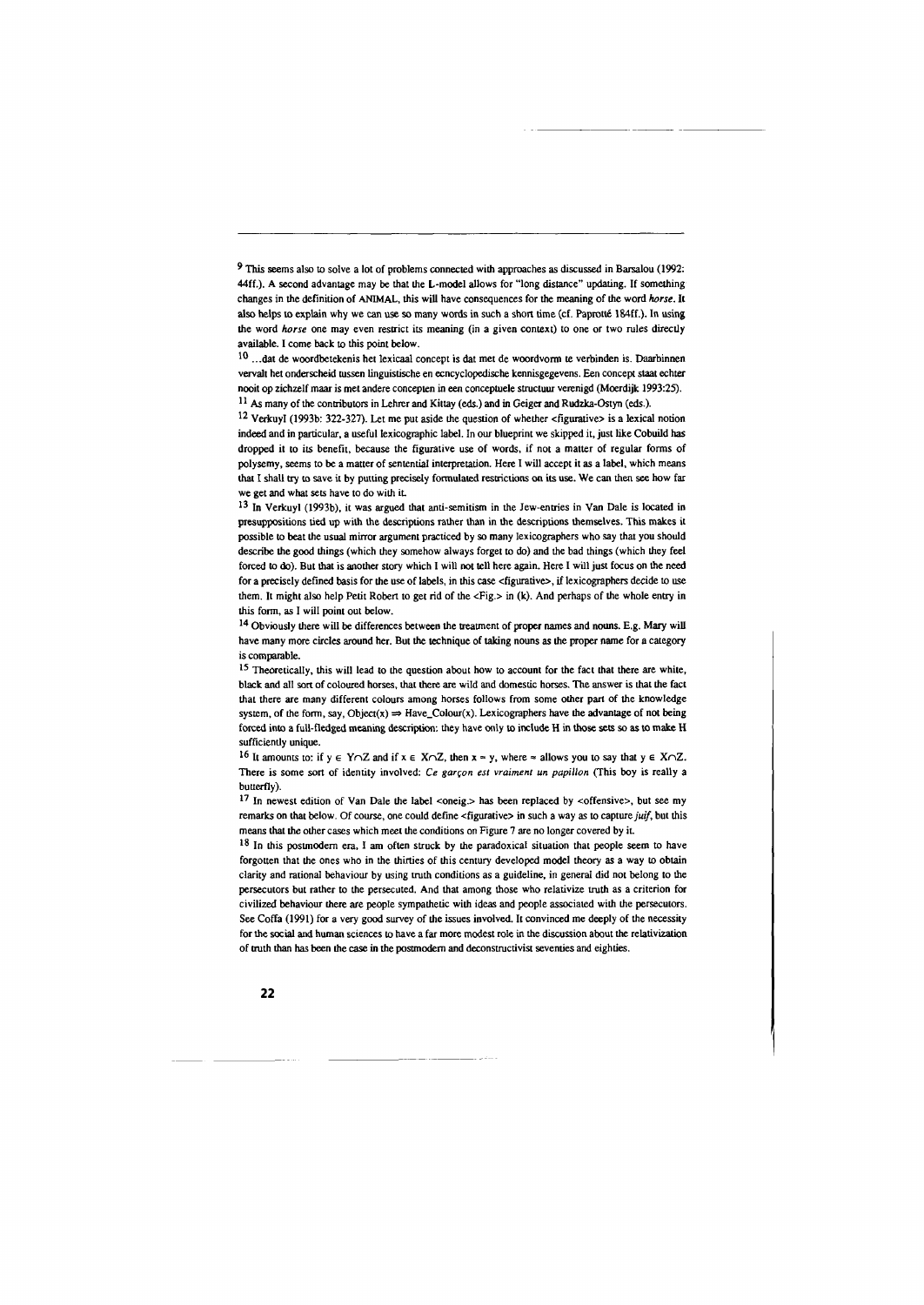<sup>19</sup> There is a huge class of cases in which both conditions for the use of <figurativity> in Figure 7 are met, whereas it would be rather odd to list the chess horses and the four-legged athletic instrument as figurative horses, because they represent real horses, as in Felice/Doro for *cavallo,* for example. It does not make sense on the penalty of having to use the word *horse* figuratively if we talk about a picture of a horse. It would make talking about anything we see on TV completely figurative. Dictionaries are quite inconsistent indeed in this respect. Take the definition in OED of *figurative* in one of its senses 'Pertaining to, or of the nature of, pictorial or plastic representation'. If this is one of the senses of *figurative,* <figurative> is useless as a label, because in many cases of pictorial representations the OED does not use it. Moreover, it would block any systematic treatment of polysemy. Z in Figure 7 as 'Having a similar form' raises a lot of problems. For example, Van Dale, Petit Robert, Academic, etc. give <figurative> for *distance* in the case of a socially determined ranking. Petit Robert gives a separate sense for its temporal sense (Ecart entre deux moments), thus taking the spatial sense as literal, but why? And why does the Académie use <Par analogie> (by analogy) and not <Figuratively> for the temporal sense? A sufficiently abstract definition of distance may take the notion of interval used in the number systems as basic. If this sense would be taken as primary, it would follow that the spatial, the temporal and the social sense in which ranking is involved are just senses modelled after the mathematical meaning of *distance.* As said earlier, in our Blueprint we did not use <figurative> as a label.

 $20$  In Verkuyl (1993b) I proposed in fact a practical solution for the many discriminatory entries in Van Dale with the prefix *joden* -(jew-). It turns out that if a prefix of the form *X-en-* pertains to a group or set X, it tends to get a negative meaning. Thus, *een Amerikanenvrouw* (American-woman) whatever it may mean- it means something like a woman having something to do with Americans- gets quite a negative connotation by some interesting morphological rule having this effect This doesn't hold for the adjective *Amerikaans* (American). Cf. *Turkenvrouw* (Turk-woman) vs. *Turkse vrouw* (Turkish woman). So, it is possible to have an entry with *joden-* and *Turken-* in which this negative connotation is explained. The result would that dozens of dubious entries with *joden-* can be dropped (there are not so many with *Turken-).* See also Hauptfleisch 1993.

21 This can be demonstrated by the following example. Can we use *cheval de Troie* as figuratively as a ruse of war, as in Academic? We could, but the only proper way for doing this is taking *cheva/ de Troie*  (X) as the name of a concrete noun transferred to an abstract noun *Y.* In this case, the condition (i) of disjointness is clearly met, so one faces the problem of whether sets of concrete and abstract things may be both subsets of a set z. At that point one may decide about whether a separate class of cases must be distinguished.

 $22$  Cf. Chaffin and Herrmann (1988), Chaffin (1992). The discussion about mereoparts and parts would also quickly solve some of the problems discussed in Barsalou (1992) and Iris, Litowitz and Evens (1988). A lot of these problems have been solved in the Theory of Generalized Quantification, in which detailed studies of different sorts of algebraic structures have taken place.

23 Jn the rules given here CARBURETOR and CHAPTER are treated as two-place predicates. One could also treat them as genuine 1-place predicates, e.g. CHAPTER(x)  $\subseteq$  (xlMEREOPART\_OF(x,y) & PIECE\_OF\_WRITING(y)), or as 1-place predicates created by lambda-abstraction so that retain their 2-place structure (see e.g. Gamut 1992).

24 Cf. Cruse 1986, Iris, Litowitz and Evens 1988; Chaffin and Herrmann 1988. To keep things readable, I have dropped the difference between e.g. CHAPTER and its interpretation !(CHAPTER), where CHAPTER is the name of the concept and !(CHAPTER) its denotation.

25 It is not impossible to bring Mel'cuk's functions home here: they have all their own name in the Ncomponent of L and they have their own conceptual specification (functions are also subsets). Cf. for example Mel'cuk (1982;1988). Lexical functions determine collocations which are outside the scope of the present paper (cf. Heylen (1994) for a review on this part of Mel'cuk's work).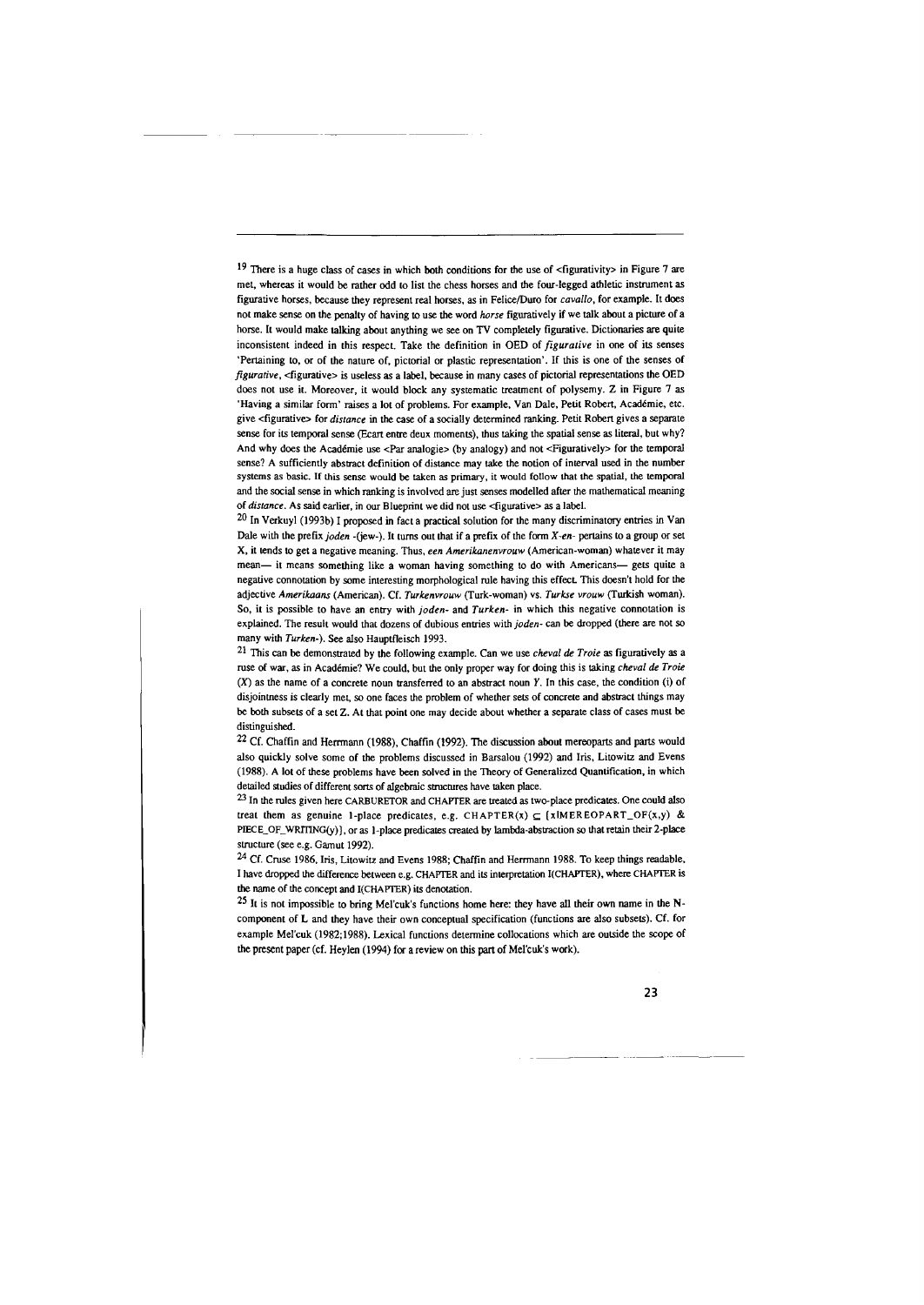<sup>26</sup> I will not go into predicates expressing modalities among which probabilities here (cf. Dahlgren 1988). The L-model should of course be made more precies in terms of a quantificational structure, as standard in model theory.

27 Pustejowsky (1991;1993) gives the Qualia structure of *novel.* It is striking to see that it is rather difficult to assign a Qualia structure to *book.* So, I made the best out of it, but it strengthens my conviction that the four aspects of Noun structure are rather forced. It seems to me that one can better provide for the information without casting it into four roles.

28 Jackendoff (1983;1990) appeals to what he calls rules of construal, Pustejowsky (1991;1993) characterizes this problem in terms of the notion of coercion and by doing this, he uses the type theory underlying the operations just exemplified. Ross (1992) uses the term *contagion* in a curious variant of the Zwicky-treatment of semantics.

29 There is no objection for Q in P(x,y)  $\Rightarrow$  Q(x,y) to be a Mel'cukian function. The same applies mutatis mutandis to the concept of semantic fields. A semantic field Q can be construed on the basis of "collecting" the concepts  $P_1, ..., P_n$  in  $P_1(x) \Rightarrow Q(x), P_2(x) \Rightarrow Q(x), ..., P_n(x) \Rightarrow Q(x)$  (cf. Grandy 1992; Lehrer 1992).

<sup>30</sup> The currently very dominant Discourse Representation Theory has been developed by the modeltheoretician Hans Kamp. It has incorporated a level of mental representation, say mental representation boxes, which provide partial information structures set apart from the real world (cf. Kamp and Reyle 1993).

31 E.g. Geeraerts (1993), Taylor (1993), but also Lehrer and Lehrer (1992)

## **References**

Adriaens, G. (1993), Process Linguistics: A Cognitive-scientific Approach to Natural Language Understanding. In: Geiger and Rudzka-Ostyn (eds.), 141-170.

Barsalou, L.W. (1992), Frames, Concepts and Conceptual Fields. In: Lehrer and Kittay (eds.), 21-74.

Carlson, G.N. (1985), Review of Semantics and Cognition by R. Jackendofff. In: *Linguistics and Philosophy* 8, 505-519.

Chaffin, R. and D.J. Herrmann (1988), The Nature of Semantic Relations: A Comparison of Two Approaches. In: Evens, M.W. (ed.), 289-334.

Chaffin, R. (1992), The Concept of a Semantic Relation. In: Lehrer and Kittay (eds.), 253-288. Coffa, J.A. (1991), *The Semantic Tradition from Kant to Carnap;* To *the Vienna Station.* Cambridge University Press.

Cruse, D.A. (1986), *Lexical Semantics.* Cambridge University Press.

Cruse, D.A. (1992) Antonymy revisited: Some Thoughts on the Relationship Between Words and Concepts. In: Lehrer and Kittay (eds.), 289-306.

Daems, F., W.G. Klooster, R. Reinsma and HJ. Verkuyl, *Spectrum Nederlands Woordenboek. Opzet.*  Unpublished manuscript. 68 pp.

Dahlgren, K. (1988), *Naive Semantics for Natural Language Understanding.* Boston: Kluwer.

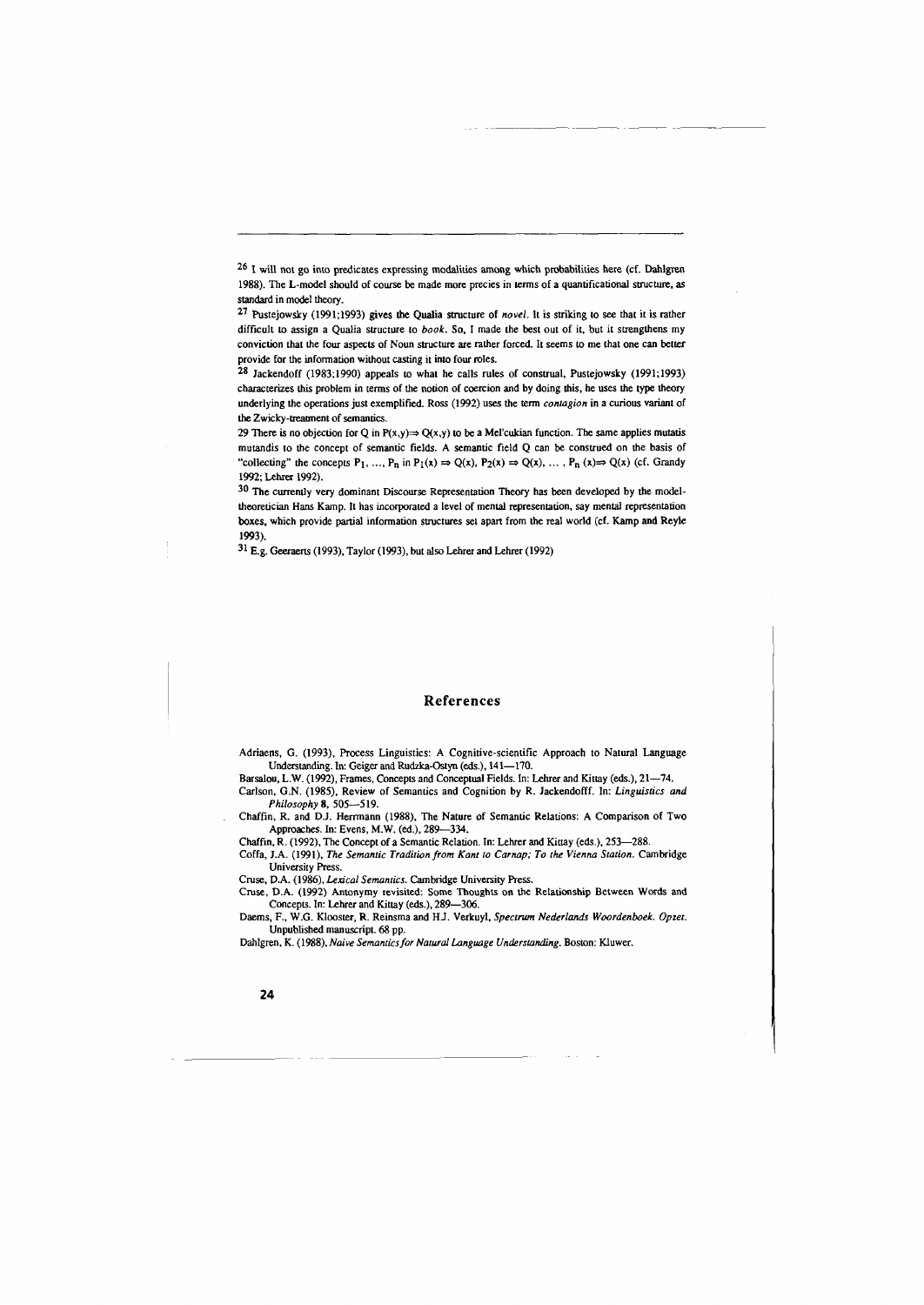Evens, M.W. (ed.)(1992), *Relational Models of the Lexicon.* Cambridge University Press.

Fillmore, CJ. and B.T. Atkins (1992), Toward a Frame-Based Lexicon: The Semantics of RISK and its Neighbors. In: Lehrer and Kittay (eds.), 75-102.

Gamut, L.T.F. (1991), *Logic, Language and Meaning.* Volume I. *Introduction to Logic.* Volume II *In1ensional Logic and Logical Grammar.* The University of Chicago Press.

Geeraerts, D. (1993), Cognitive Semantics and the History of Philosophical Epistemology. In: Geiger and Rudzka-Ostyn (eds.), 53-79.

Geiger, R.A. and B. Rudzka-Ostyn (eds.), *Conceptualizations* and *Mental Processing in Language.*  Mouton De Gruyter: Berlin, 1993.

Grandy, R.E. (1992), Semantic Fields, Prototypes and the Lexicon. In: Lehrer and Kittay (eds.), 103- 122.

Hauptfleisch, D.C. (1993), Racist Language in Society and in Dictionaries: A Pragmatic Perspective. In: P. Harteveld (ed.), Lexikos 3. Stellenbosch, 83-139.

Heylen, D. (ed.) (1994), On the Description and Translation of Collocations. Exploiting Mel'cuk's Lexical Functions. OTS: Utrecht University (unpublished paper)

Iris, M.A., B.E. Litowitz and M. W. Evens (1988), Problems of the Part-Whole Relation. In: Evens, M.W. (ed.), 261-288.

Jackendoff, R.S. (1983), *Semantics and Cognition.* The MIT Press: Cambridge, Mass.

Jackendoff, R.S. (1990), *Semantic Structures.* The MIT Press: Cambridge, Mass.

Kamp, H. and U. Reyle (1993), *From Discourse to Logic. Introduction to Mode/theoretic Semantics of Natural Language, Formal Logic andDiscoiuse Representation Theory.* Kluwer: Dordrecht, etc. Kay, P. (1992), At Least. In: Lehrer and Kittay (eds.), 309-331.

*Kittay,* E.F. (1992), Semantic Fields and the Individuation of Content. In: Lehrer and *Kittay* (eds.), 229-252

Kripke, S.A. (1970), Naming and Necessity. In: D. Davidson and G. Harman (eds.), *Semantics of Natural Language.* Reidel: Dordrecht, 253-355.

Lehrer, A. and E.F. Kittay (eds.)(1992), *Frames, Fields and Contrasts. New Essays in Semantic and* Lexical Organization. Lawrence Erlbaum Associates: Hillsdale (NJ.).

Levin, B. (1993), *English Verb Classes and Alternations. A Preliminary Investigation*. The University of Chicago Press.

Martin, W. (1994), Knowledge-representation schemata and dictionary definitions. In: *Perspectives on English Studies in honour of Professor Emma Vorlat* (to appear).

Mel'cuk, I. (1982), Lexical Functions in Lexicographic descriptions. In: *Proceedings of the 8th Annual Meeting of the Berkeley Linguistic Society.* Berkeley 1992, 427-444.

Mel'cuk, I. (1988), Paraphrase et lexique dans la théorie linguistique Sense-Texte. *Lexique* 6, 13-54. Moerdijk, A.M.FJ. (1993), Metonymische polysemie en lexicografie. In: *Op je woorden passen. Bunde/ voordrachten bij gelegenheid van het 25-jarig bestaan van het /NL.* Leiden 1993.

Paprotté, W. (1993), Requirements for a Computational Lexicon. In: Geiger and Rudzka-Ostyn (eds.), 171-200.

Pustejovsky, J. (ed.)(1993), *Semantics and the Lexicon.* Kluwer: Dordrecht 1993.

Pustejovsky, J. (1991), The Generative Lexicon. In: *Computational Linguistics* 17, 409-441.

Pustejovsky, J. (1993), Type Coercion and Lexical Selection. In: J. Pustejovsky, (ed.), 73-94.

Ross, J. (1992), Semantic Contagion. In: Lehrer and Kittay (eds.), 143-169.

Seiler, H. (1993), A functional view on Prototypes. In: Geiger and Rudzka-Ostyn (eds.), 115-139.

Sowa, J.F. (1993), Lexical Structure and Conceptual Structures. In: J. Pustejovsky (ed.), 223-262.

Verkuyl, HJ. (1978), Lexicon en Werkelijkheid. In: *Forum der Letteren* **19,** 20- 39.

Verkuyl, HJ. (1985), On Semantics without Logic. In: *Lingua* 68, 59-90. Verkuyl, H.J. (1993a), Hoe goed of hoe foul is Van Dale? I. Hoe goed is Van Dale. In: *De Nieuwe* 

*Taalgids* 86 (1993), 212-237. Verkuyl, HJ. (1993b), Hoe goed of hoe fout is Van Dale? II. Hoe foul is Van Dale. In: *De Nieuwe* 

*Taalgids* 86 (1993), 303-327.

Walker, D.E. (1992), Developing Computational Lexical Resources. In: Lehrer and Kittay (eds.), 421-442.

Wierzbicka, A. (1992), Semantic Primitives and Semantic Fields. In: Lehrer and Kittay (eds.), 209-227. Wierzbicka, A. (1993), The Alphabet of Human Thoughts. In: Geiger and Rudzka-Ostyn (eds.), 23-52. Zwarts, J. & H.J. Verkuyl (1994), An Algebra of Conceptual Structure; An Investigation into Jackendoffs Conceptual Semantics. In: *Linguistics and Philosophy* **17,** 1-28.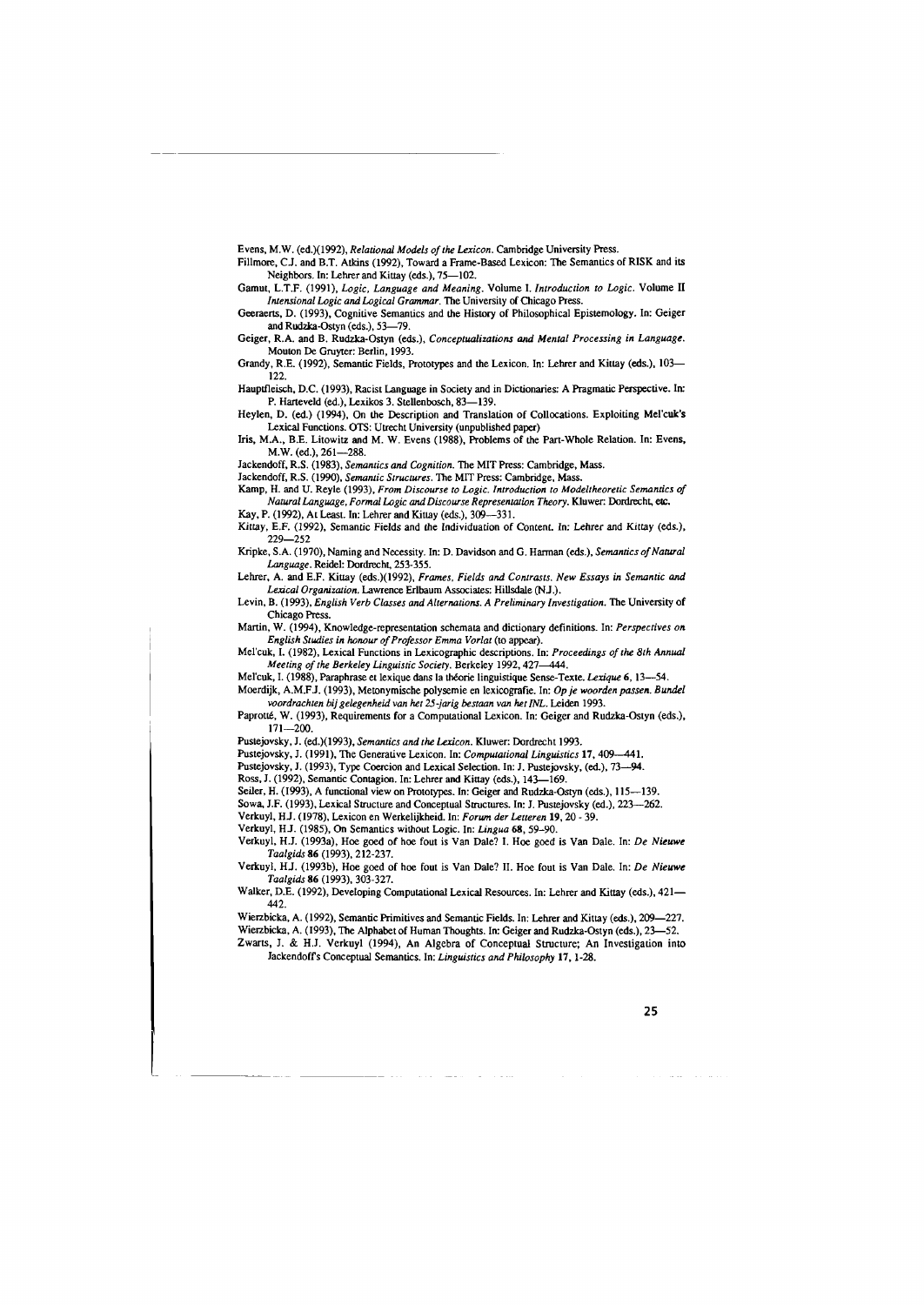# **Dictionaries**

Académie = *Dictionnaire de L'Académie Française*. A-Enz. Imprimerie Nationale Julliard: Paris 1994.

Brockhaus= *Brockhaus Wahrig Deutsches Worterbuch in Sechs Biinden.* Stuttgart 1981. Cobuild = *Collings Cobuild English Language Dictionary.* London, etc. : 1987.

Duden= *Duden Deutsches Universal Wonerbuch.* 2e Ed. Duden Verlag: Mannheim, etc. 1989.

Koenen = *Wolters' Woordenboek Eigentijds Nederlands Grote Koenen.* Wolters-Noordhoff Groningen 1986.

Felice/Duro = *Dizionario della Lingua e della Civiltà Italiana Contemporanea*. Palumbo:Firenze 1976.

Garzanti = *Dizfnario Gananti della Lingua ltaliana.* Garzanti: Milano 1978.

Maria Moliner = *Diccionario de uso def Espanol.* Gredos: Madrid 1985.

Shorter OED = *The shorter Oxford English Dictionary on Historical Principles.* 3rd Edition. Clarendon Press: Oxford 1973.

Oxford Advanced = *Oxford Advanced Learner's Dictionary of Current English.* OUP 1990.

OED= *The Oxford English Dictionary.* Clarendon Press: Oxford 1989.

Grand Robert = Le Grand Robert de la Langue Française. Dictionnaire alphabétique et *Analogique de la Language Fraru;aise.* SNL: Paris 1985

Petit Robert = Le Petit Robert de la Langue Française. Dictionnaire alphabétique et *Analogique de la Language Franr;aise.* SNL: Paris 1989.

Tresor = *Tresor de la Langue Franr;aise. Dictionnaire de la Langue du X/Xe et du XXe Siecle* (1789-1960). CNRS: Paris 1983.

Van Dale= *Van Dale Groot Woordenboek der Nederlandse Taal.* 12th Edition. Van Dale Lexicografie: Utrecht-Antwerpen 1993.

Verschueren = *Verschueren Groot Ger/lustrerd Woordenboek.* Standaard: Antwerpen 1991.

Webster *=Webster's Third New International Dictionary of the English Language.*  Unabridged. Springfield, MA 1986.

Webster College= *Webster's New World Dictionary of the American Language.* Second College Edition. Collins: Cleveland 1974.

\_\_ J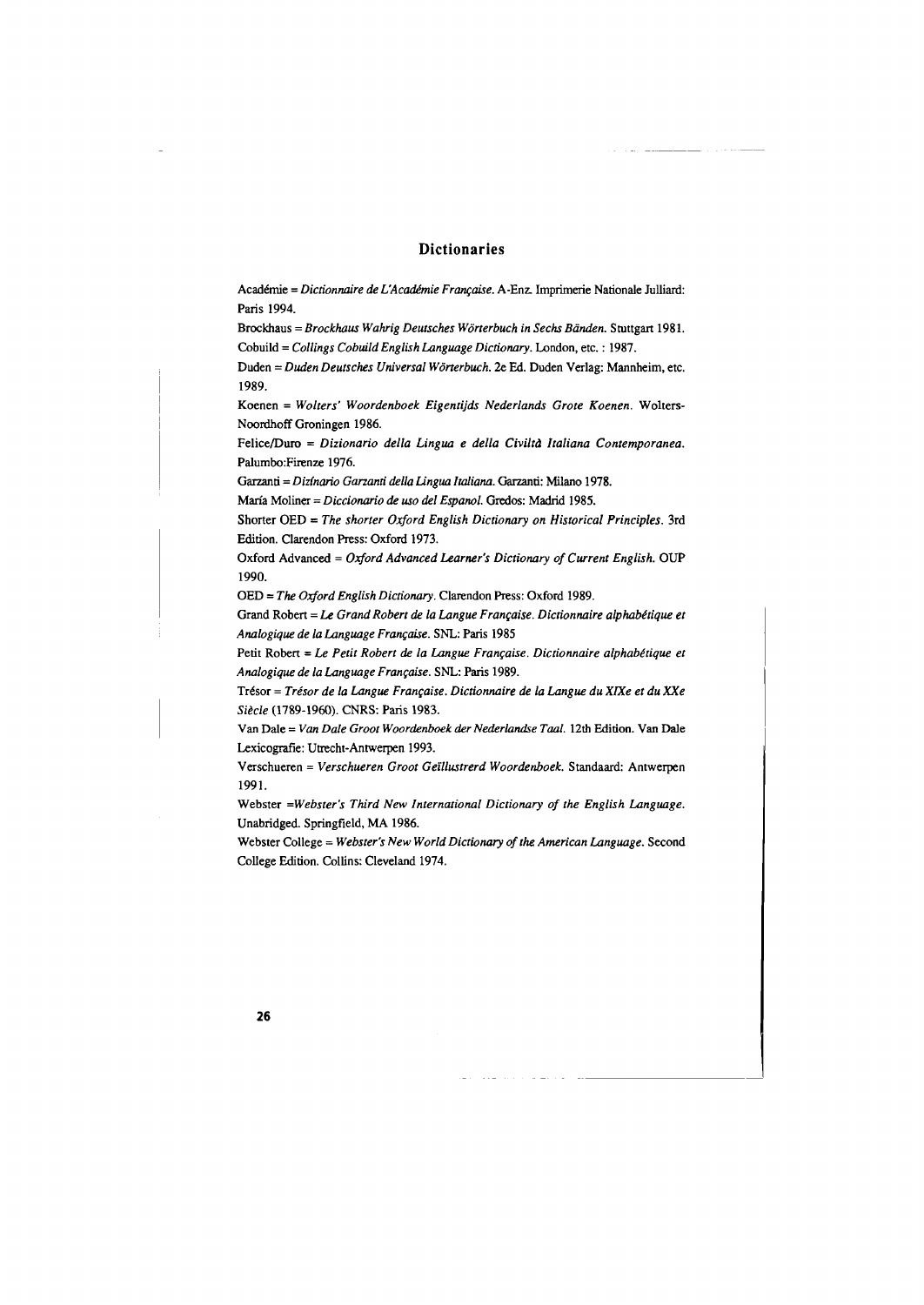## "Lexicography and Ethnographic Semantics"

Charles J. Fillmore University of California at Berkeley

#### Introduction

For speakers of English, knowing how to use the preposition in, in its most basic location-specifying meaning, requires having access to a conceptual structure that we can refer to as *containment* in terms of which it is possible to locate one entity, linguistically, with reference to the interior of another entity. Knowing the preposition on and how to use it (the books on the shelf, the mirror on the wall, the fresco on the ceiling) requires a schema involving *surface contact* and *support.* Speakers of English also know implicitly that these same conceptual structures are also exploited for understanding other prepositions and preposition-complexes in English, such as into and out of alongside of in, and onto and off of alongside of on.

(Such primitive conceptual structures are undoubtedly **available**, cognitively, to speakers of any language, but they are among a small number of schemata which shape the ways in which speakers of English most naturally communicate about spatial relations. The spatial schemata employed in the semantic structure of the system of function words can vary strikingly from language to language, as is brilliantly demonstrated in papers by Melissa Bowerman of the Max Planck Institute for Psycholinguistics in Nijmegen on spatial location expressions in English, German, Dutch, and Korean.1)

Speakers of English who know the word purgatory are aware of a conceptual structure of considerable complexity, connecting many parts of one variety of Christian doctrine. Such a structure includes notions of sin and retribution, heaven and hell, grace and salvation, and a whole host of others, all of these intimately connected, conceptually, with the notion of purgatory.

Knowledge of the psychoanalytic concepts of id, ego, and superego presupposes an awareness of Sigmund Freud's theory of primitive psychic energies and the manner of their control and modification in the maturing individual. None of these terms can be understood without understanding the concepts linking them together. It would obviously make no sense to define each of these terms separately, or without at least indirect reference to the huge complex of ideas developed by Freud.

1Bowerman (1989, to appear)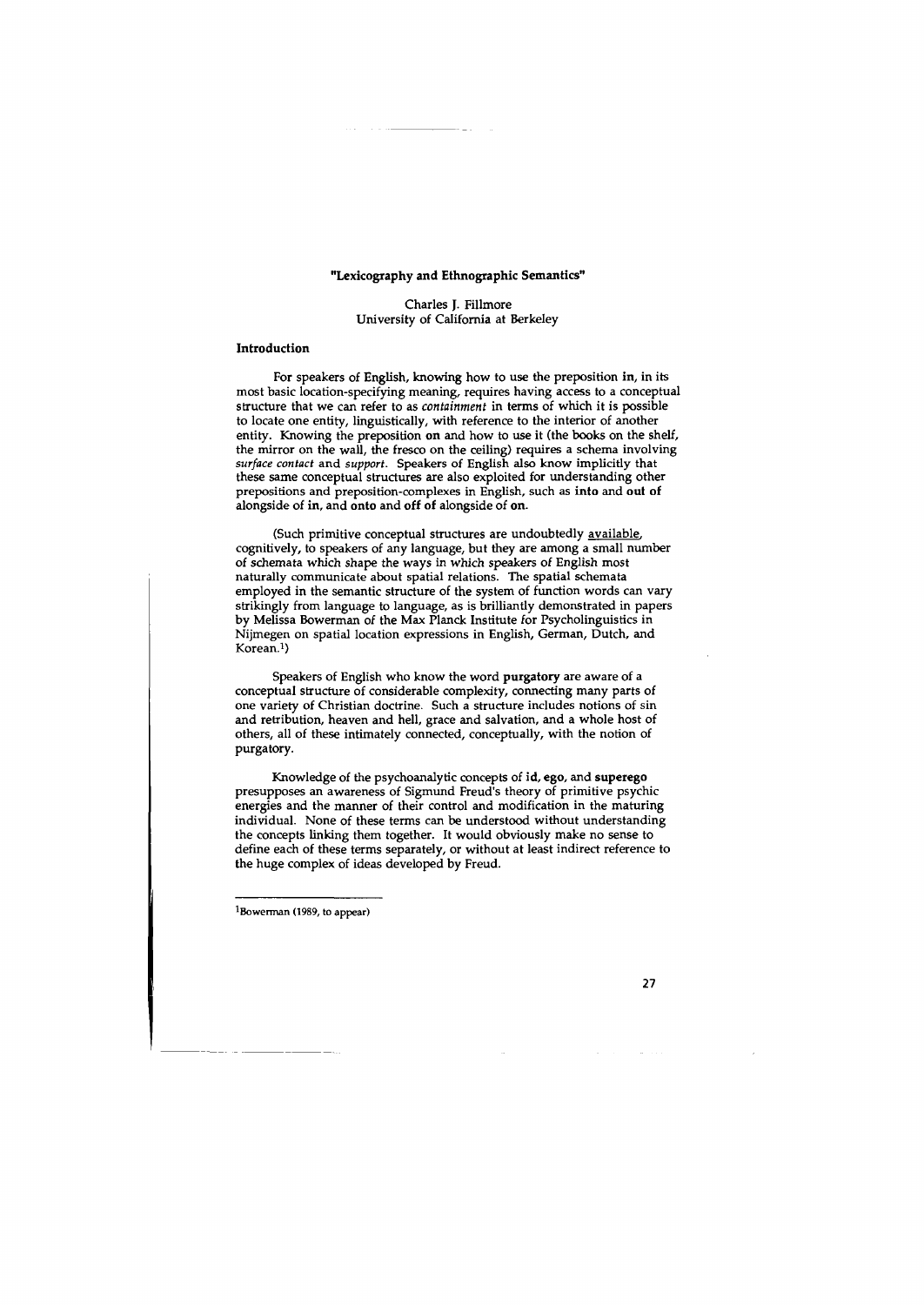The background conceptual structure behind the meaning of a word (in a given sense) or a group of semantically related words is something we can refer to as a *frame.* It should be clear that the full description of the meanings of lexical items - most lexical items, I believe - will have two aspects, a "frame -external" aspect, providing information about the frame, and a "frame-internal" aspect, which specifies the categorizing, identifying, or describing role which the word has within its frame.

The effort to discover and characterize the frame-external features of a word's meaning can be seen as a kind of ethnography. What needs to be discovered is the system of beliefs, experiences, or ready-made conceptualizations on the part of the speakers of the language, which are the necessary underpinnings of the ways they speak and the ways they "think for speaking" (Slobin 1991). A theory of word meaning that sees the need to include analyses of frame structures in an account of the organization of a lexicon can be spoken of as a variety of *frame semantics.2* 

Since the frame-external information is often unbounded, the question of the desirability of bringing such information into lexical descriptions is sometimes confused with a putative problem of distinguishing *dictionary*  and *encyclopedia,* or the equally confusing (but I think distinct) issue of distinguishing *language* from "the world".

Sometimes dictionaries give their readers no access to information about the relevant frames. A definition one finds in the Collins English Dictionary - with no subject field tag - reads as follows: "a regular stream of vortices shed from a body placed in a fluid stream". (The term being defined is Karmen vortex street.) An innocent reader confronting this definition will wonder how fluid streams differ from ordinary streams, what it means for a body to shed a vortex, etc., and this reader will not get quick help by looking up the words fluid, stream, body, vortex, or shed.

(Since nobody but my long-gone high school English teacher would encourage people to learn new words by finding them in a dictionary, this observation is not intended as a criticism of the writer of that entry! Presumably a person who is reading the kind of text that contains the phrase Karmen vortex street can be counted on to have the necessary background.)

Sometimes lexicographers direct attention to the frame by means of domain labels such as *Theology, Navigation,* or *Psychoanalysis.* The following is from Collins English Dictionary:

> ego 2. *Psychoanal.* the conscious mind, based on perception of the environment from birth onwards: responsible for modifying the

<sup>2</sup> On frame semantics see Fillmore 1982, 1985, 1989, Fillmore & Atkins 1992, 1994.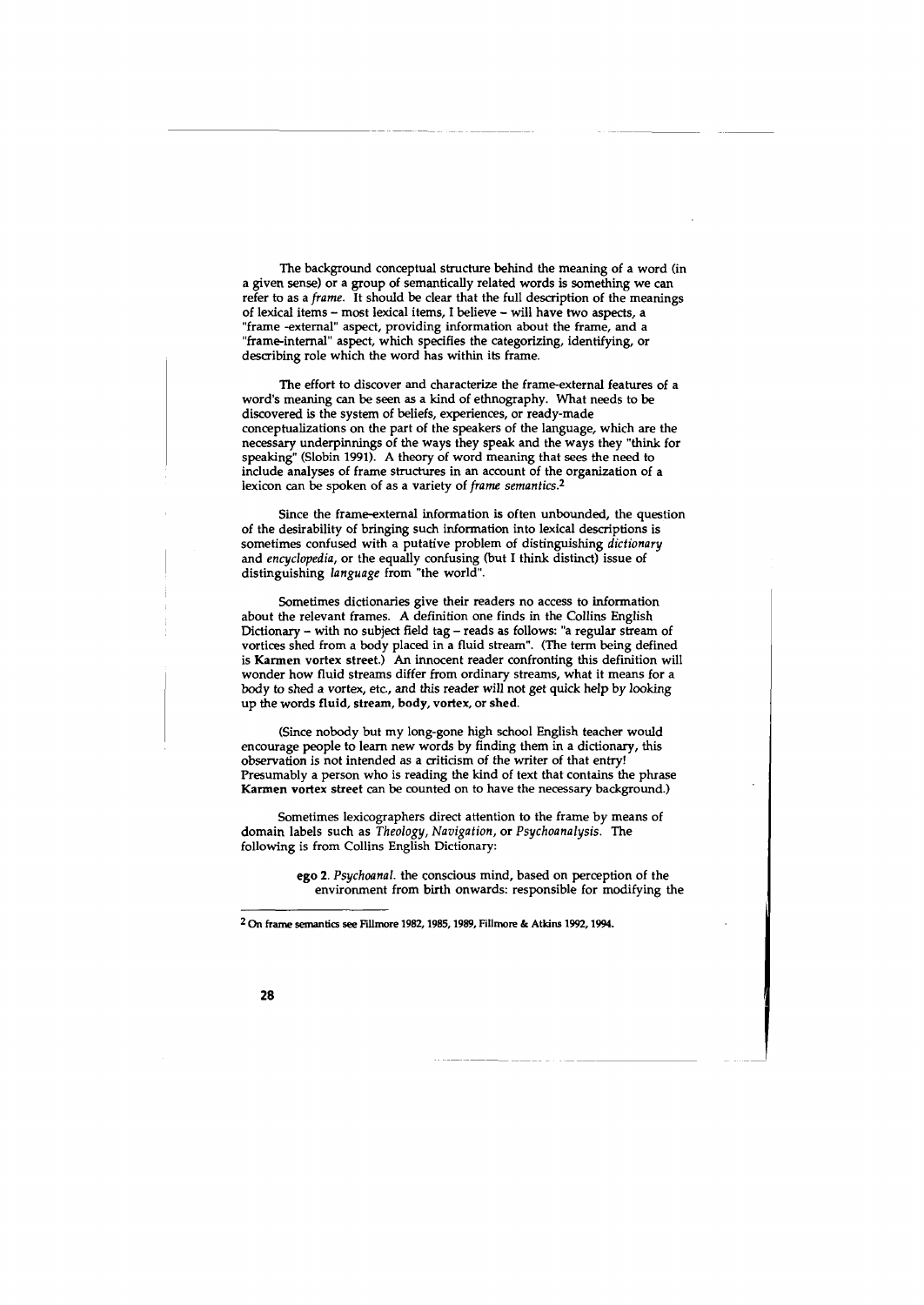antisocial instincts of the id and itself modified by the conscience (superego).

The label *Psychoanal.* is a reference to the larger conceptual framework, and the definition itself shows something of the interconnections with two other basic concepts within that framework. A dictionary reader who finds the definition inadequate knows what to do to acquire the missing background.

And sometimes lexicographers attempt to combine frame-internal and frame-external information in single defining statements. Again, from Collins.

> reincarnation n. 1. the belief that on the death of the body the soul transmigrates to or is born again in another body

Here the definer wishes to communicate the idea that this account of what happens to the soul upon the death of the body is a part of a belief system. In a dictionary prepared for people whose religious beliefs accept reincarnation, the word would not be defined as a belief. The definition is odd, in any case, since while it makes sense to say that so-and-so believes in reincarnation, it does not make sense to say that so-and-so believes in a belief. Collins offers a separate definition just for believers:

> reincarnation n. ... 2. the incarnation or embodiment of a soul in a new body after it has left the old one at physical death

In this paper I wish to support a kind of lexicographic research and practice which clearly separates frame-external and frame-internal information, while including both within the lexicographer's assignment. My position is superficially similar to what Bo Svensen suggests in his recently translated book *Practical Lexicography,* emphasizing the need to distinguish the two kinds of information while recognizing the need, at times, to coordinate them. (p. 163)<sup>3</sup>

My view on the need to link language and the world is perhaps closest to that of Keith Allan, who writes:

> If we are to say anything worthwhile about their meanings, the contents of the senses of certain words must draw on background information about the entities spoken or written of: this

<sup>3</sup> Svensen's discussion is built around the following quotation from H. E. Wiegand: Die Lexicographie sollte von einem Sprachbegriff ausgehen, der zwischen Sprache und Welt deutlich unterscheidet, Sprache und Welt aber nicht strikt trennt. Zwar ist Schreiben iiber Wörter vornehmlich sprachbezüglich: aber ohne ausgewählte sachbezügliche Information kann die Bedeutung vieler Worter nicht angemessen erlauteret werden.

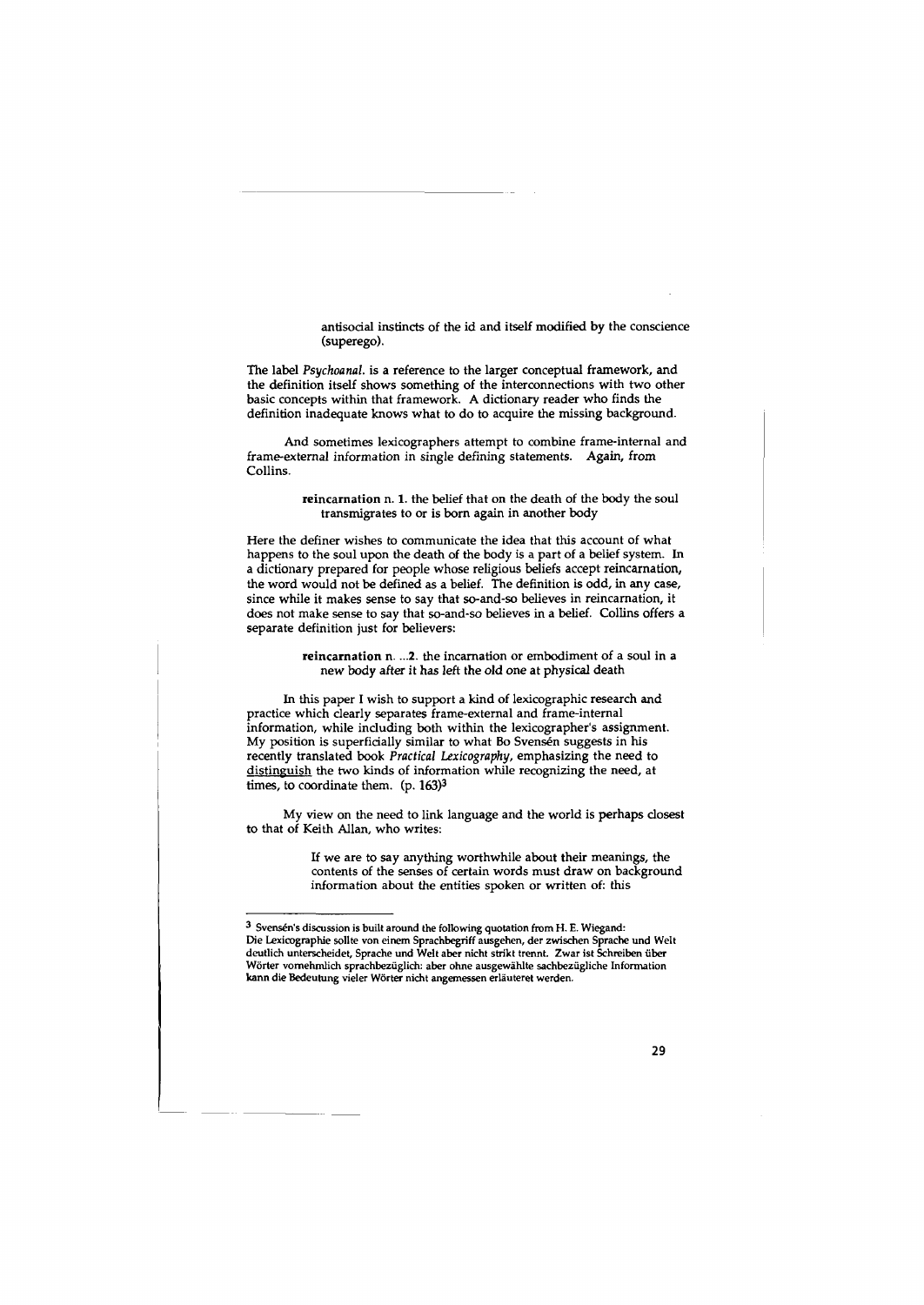information may be based on any or all of experience, convention, custom, myth, and language use .... Influence is exerted from a host of imagistic, associative and formal as well as pragmatic factors that coalesce and mutually reinforce one another. ... If semantics is to go beyond translating symbols into yet more esoteric symbols, it must begin to reflect the richness of human experience that is intrinsic to language understanding: that is, semantics should start to represent what intelligent reflective layfolk understand by "meaning" in language. To accomplish such a goal, semantic representations need to be correlated with human experience as it is ordinarily expressed in natural language.

Allan (1992, pp. 371.372)

#### The Data for Semantic Inquiry

The primary data for all synchronic linguistic inquiry in general consist of the noises people make and the interpretations people give to those noises.4 To begin at the beginning, we can take it as uncontroversial that any complete theory of language must in principle be capable of explaining the relationship between the utterances of a language and the interpretations given to such utterances by the language's speakers.

The variability and elusiveness of the primary data, and the necessarily multi-layered character of the resulting explanations, make this task extremely difficult. The explanations for the mapping between utterance and interpretation are multi-layered because there are many co-existing influences on the production and interpretation of speech. Differences relating to the interpreters' experience and attentiveness, or the perceived relevance of contextual features, can cause interpretations to vary from individual to individual and from occasion to occasion. And the actual components of interpretations are often extremely difficult to pin down, since they include much that is imagistic, associational, emotional, nuance-rich, narrowly context-bound, etc.

A full account of the ability to interpret language utterances, therefore, involves many disciplines, as well as appeals to experiences and memories for which no "disciplines" exist. Part of the job of the *language specialist* is to abstract out of this (apparent) chaos just those parts that have to do with the conventions of language, as opposed to other things; and the particular job of the *lexical specialist* is to identify those aspects that have to do with the

<sup>4</sup>The reader should make necessary adjustments for non-acoustic input. Reference to the interpretation end of linguistic processing is for methodological reasons. There is also, of course, the relation between the speaker's intentions and the linguistic product of those intentions; but reliable observations at this end are not easy to come by.

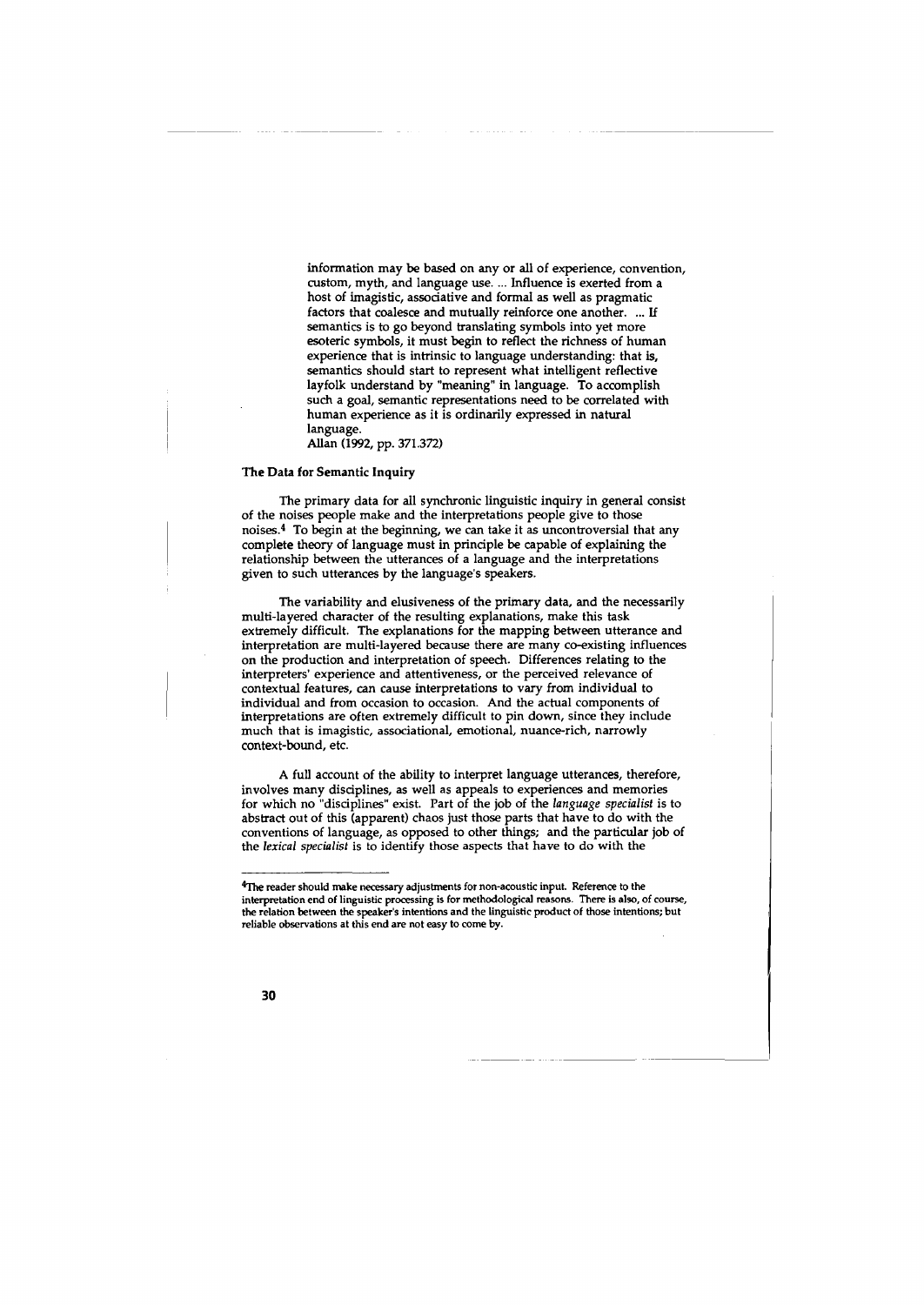knowledge that native speakers have of the lexical primes of the language elements of linguistic form that have to be learned one at a time, as opposed to those that are understood as the result of the interaction of various elements. The job of identifying information that is specifically linguistic, and specifically lexical, is not always easy.

At some level all workers concerned with the semantic aspects of language can be thought of as having access to a *corpus of interpreted language samples,* the body of primary data with reference to which their research problems are defined and their descriptions are formulated.

I intend this notion of corpus quite broadly, covering a wide range of realities. For instance, the set of language samples could be a very large carefully selected digitally accessed collection of texts created for very special purposes, housed in Philadelphia, Birmingham, Oxford, Copenhagen, Gothenburg, Pisa, or Paris; it might be files of citation slips in the publishing house of some dictionary publishers; or it might simply be an implicit collection of linguistic forms that the researchers as native speakers would intuitively accept as belonging to their language.

The interpretations might simply consist of the analysts' nativespeaker understanding of the texts in question, implicit and inarticulate for the most part but capable of being teased out during the inquiry phrase. Or, in the case of a language currently being investigated, the interpretations could be something that investigators are in the process of discovering.<sup>5</sup> Finally they could conceivably stand as explicit meaning representation of some sort, possibly in the form of a translation into some secondary symbolic system, a formal or natural language.

A fundamental consideration for any semantic system is the idea of the multi-layered mapping, in such corpora, between the text - the linguistic form - and the interpretation. In the path between what people say and the interpretation we put upon what they say we will find:

(i) references to experience with the world: its shapes and colors, actors and props, institutions and practices;

(ii) strategies of common sense reasoning, including reasoning about world knowledge, the nature of communication, the ongoing discourse, etc.;

(iii) knowledge of the semantic import of grammatical constructions;

<sup>&</sup>lt;sup>5</sup>I don't intend this reference to the ongoing discovery process to be thought of as limited to "jungle linguistics" - the study of languages that have not been hitherto studied. Linguists find surprises daily n the lexical semantics of well-studied languages.

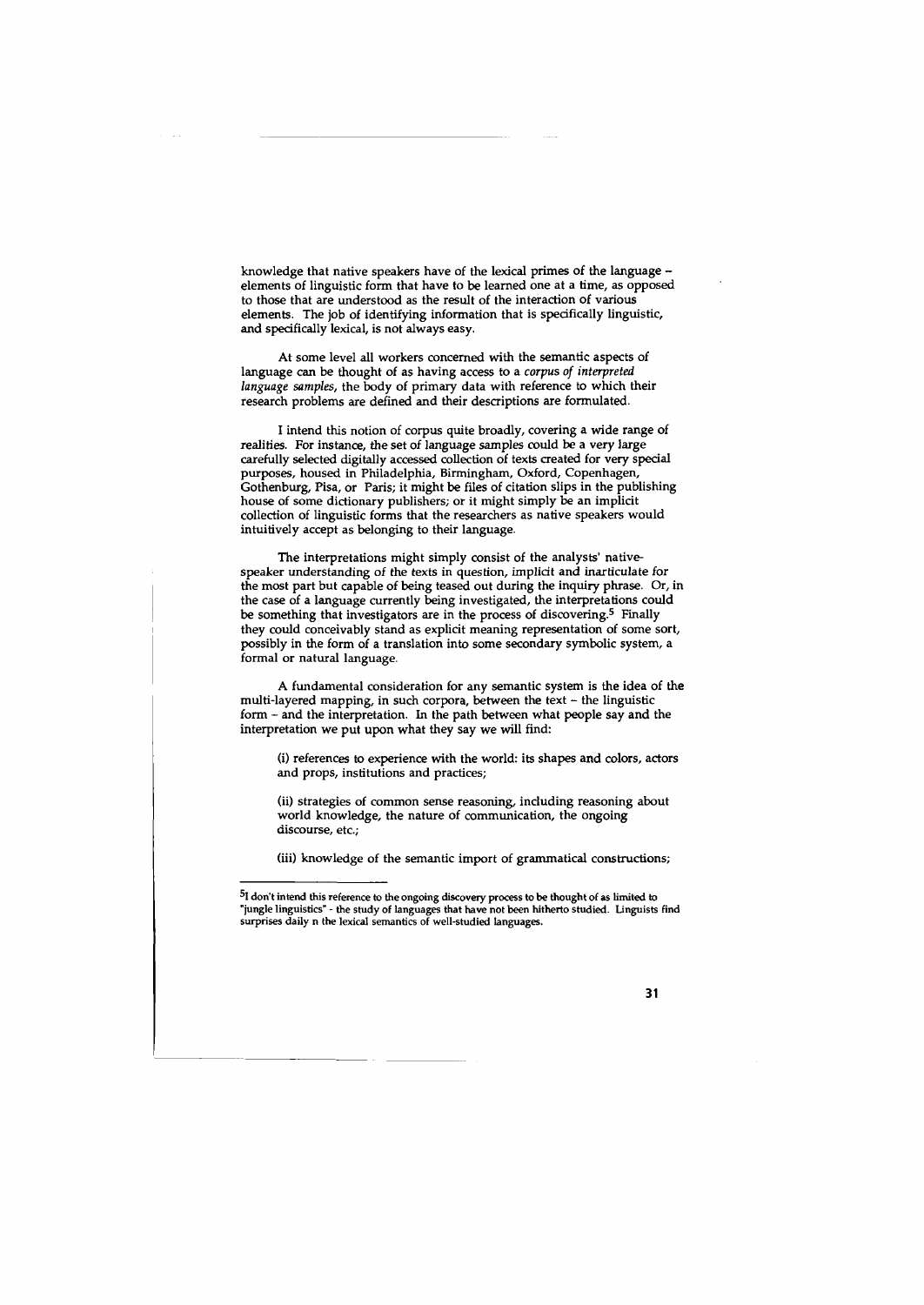and, adding the part that we are especially interested in here,

(iv) knowledge about the lexical primes of the language: morphemes, conventionalized complex words, idioms, etc.

The main burden of my paper is to urge consideration of a proposal for coordinating information of types (i) and (iv) in this list.

#### Three Relevant Professions

As a way of sharpening our understanding of these issues, let us consider the work and interests of three classes of people professionally concerned in one way or another with the lexical aspects of this mapping: (1) lexicographers, (2) lexical semanticists, and (3) computational linguists specializing in Natural Language Processing (NLP).

The lexicographers I have in mind are concerned with the utilitarian, rather than (say) the archival, functions of dictionaries. One of their goals is a product whose users feel that they know what kinds of information can be found in it, and who are rewarded, reasonably often, by finding in the dictionary information that helps them understand the meanings and uses of unfamiliar words that they encounter.

The lexical semanticists I include in this comparison group are those who see their job as that of discovering and organizing everything that speakers know about how the words in their language contribute to their "envisionment" of the texts containing them.

And the NLP researchers I have included in this assembly are interested in designing formal systems capable of drawing the same inferences from linguistic texts that human interpreters do, and are in the process of constructing lexicons which provide a major part of the information needed.

How do workers in these three areas differently conceive of the mapping from text to interpretation, and what role do they assign to themselves in the work of understanding that process? In particular, what is their view of the specific role that information about lexical primes has in the process, what is their view of the role that "world knowledge" plays in the process, and how are these two contributions coordinated?

Of these groups, the NLP researchers clearly cannot avoid reference to human experiences and interests. They may be able to circumscribe the kinds of knowledge they are required to import into their system by limiting the domain of the discourse they examine - to newspaper accounts of traffic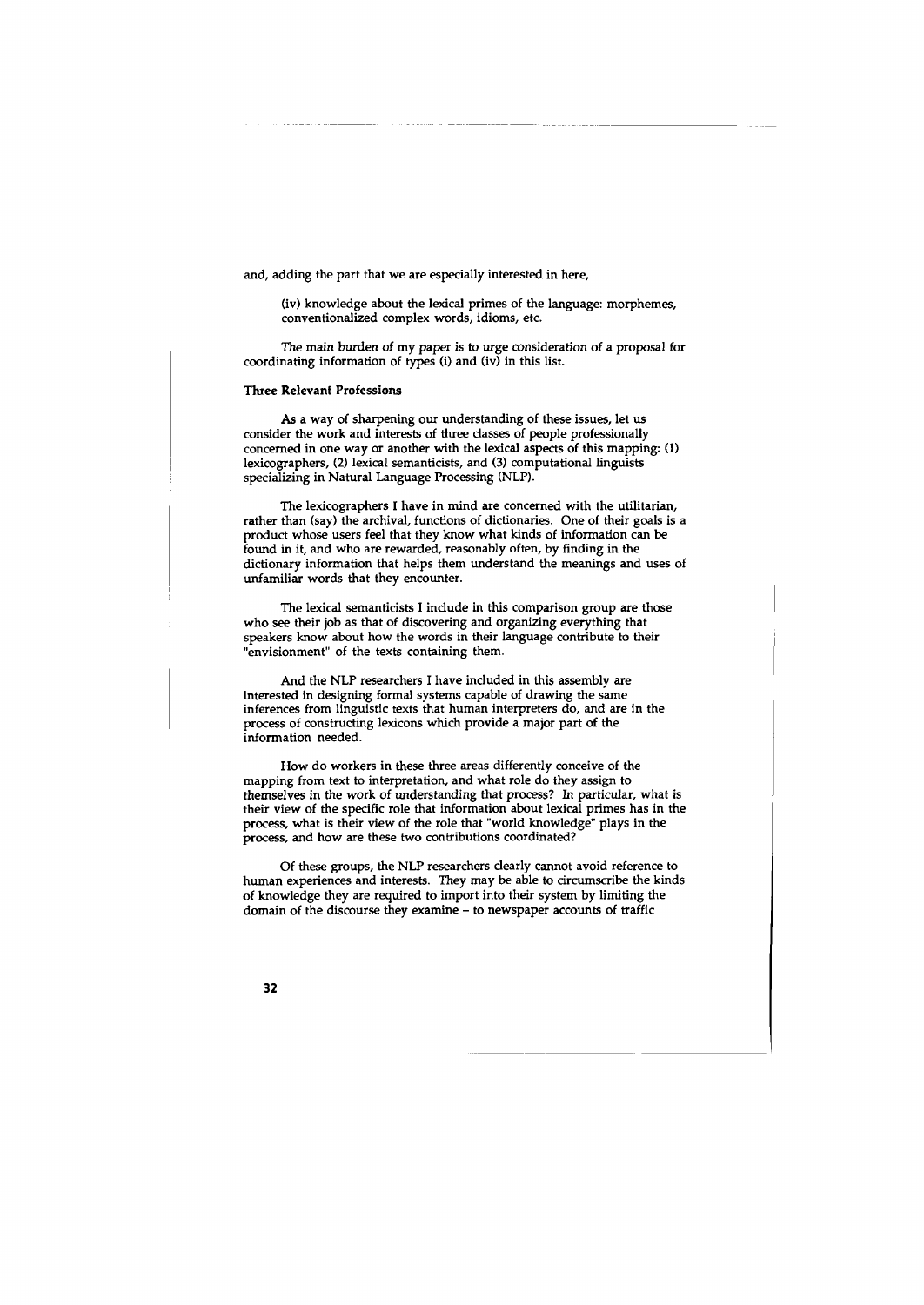accidents, for example - but they cannot simply decide to ignore so-called "encyclopedic" knowledge. On ideological grounds they might make certain theoretical assumptions about a strict separation of linguistic from nonlinguistic knowledge, but the NLP assignment itself does not require this.

Academic linguists run the full range from those who see no boundary whatever between lexical knowledge and world knowledge (Lakoff? Langacker?) to those for whom the main project of lexical inquiry is to isolate precisely that information which is associated with linguistic forms in total independence of facts about the things or experiences or phenomena that these linguistic forms have to do with (Cruse? Leech?). The purist's view is that linguistic knowledge is autonomous, belonging to an independent "language faculty", and that the linguist's job is to describe and characterize only those abilities or that knowledge that comes with being a speaker of a language, independent of whatever other abilities and knowledge one might have by being human, by being a member of a specific culture, or by being an observant participant in an ongoing interaction. The fact that the process of learning a language, or the situation of knowing a language, is synchronous with having many other independent abilities, or knowing many other independent facts, both motivates such a concern for purity and makes its achievement difficult.

In contrast to NLP workers and academic linguists, lexicographers, it seems, can go either way. There appear to be three main areas of decision about "encyclopedic" information in lexicographic work. One has to do with decisions about the admission of proper names: letting the dictionary provide minibiographies of famous figures in history and/or mythology, or combining the dictionary proper with a gazetteer. A second has to do with decisions about the extent to which a particular dictionary should contain terminology from science and technology. The third concerns the provision of scientific descriptions of natural kinds and natural phenomena (zebra, gold, jade, water, etc., high tide, lunar eclipse, etc.), or equivalences for the terminology of weights and measures (foot, pound, degree Fahrenheit, etc.). The issues I am raising in this paper include, but go beyond such questions.

### A Simple Example

A simple example will help us to focus on the kinds of problems that I see in connection with the separation of linguistic from non-linguistic knowledge and the lexical specialist's obligations. Suppose that our corpus contains the clause given in (1)

## (1) She came to a red light

and suppose we ask about the nature of the mapping between that sentence and its everyday interpretation. Somebody who does not know what is going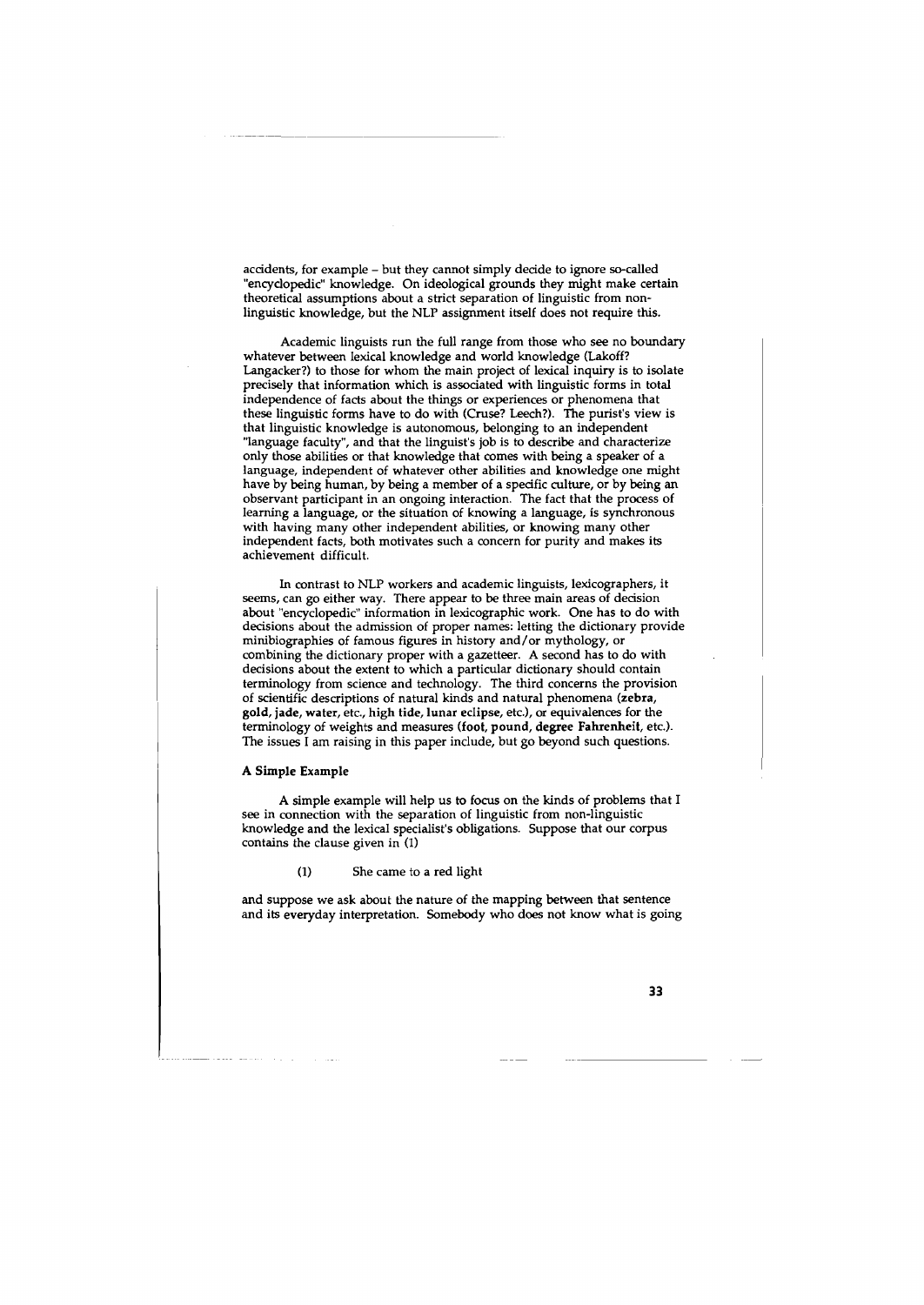on at this point in a narrative clearly needs to know that in the signalling systems that cities set up for controlling automotive and pedestrian trafficflow at important intersections or pedestrian crossings, green lights are used to indicate that those facing it are free to proceed, and red lights are used to get the traffic approaching it to stop, and then to wait until the green light goes on. The interpretation includes a social reality that the protagonist of sentence (1) at this point in the narrative is facing an obligation to stop her vehicle.

Our first question, then, is whether a dictionary (or "lexicon") created according to the needs of each of our three professions can be expected to contain information that could lead a user, human or machine, to the full interpretation of the clause, and whether such information should be introduced in association with the word red, or the phrase red light.

Since a computer does not have the kinds of experiences that the rest of us have had, the NLP team would definitely want to build into their systems an ability to derive such information, and it would of course be necessary to start from the linguistic form, in particular the phrase red light, perhaps reinforced by information about the larger phrase come to a red light. If the sentence continues in the manner of  $(2)$ 

#### (2) She came to a red light, but she kept on driving

the system's inference engine should be expected to generate a number of tentative partially specified expectations and inferences for this portion of the narrative, perhaps assumptions about the driver's temporary inattentiveness, or the urgency of her errand.

Most linguistic purists, on the other hand, are likely to feel that the semiotic function of the colors red and green in systems of traffic lights worldwide are facts about the world, not facts about the *meanings* of the *English words* red, green or light. It just happens that communities throughout the world use red and green lights at intersections to serve certain traffic control purposes, and knowing and using facts like these is clearly distinct from knowing the lexicon of English. The linguist's reponsibilities stop short of the full interpretation.

Lexicographers, given their more practical goals, might have reasons for deciding either way.

Before consulting any dictionaries about this question, the guess I made was that they would indeed have entries for red light and green light, but only in order to provide the needed link to the metaphorical meanings of these phrases. I formed this opinion by reasoning about the occurrence, in many dictionaries, of the definition "one that reads" or "a person who reads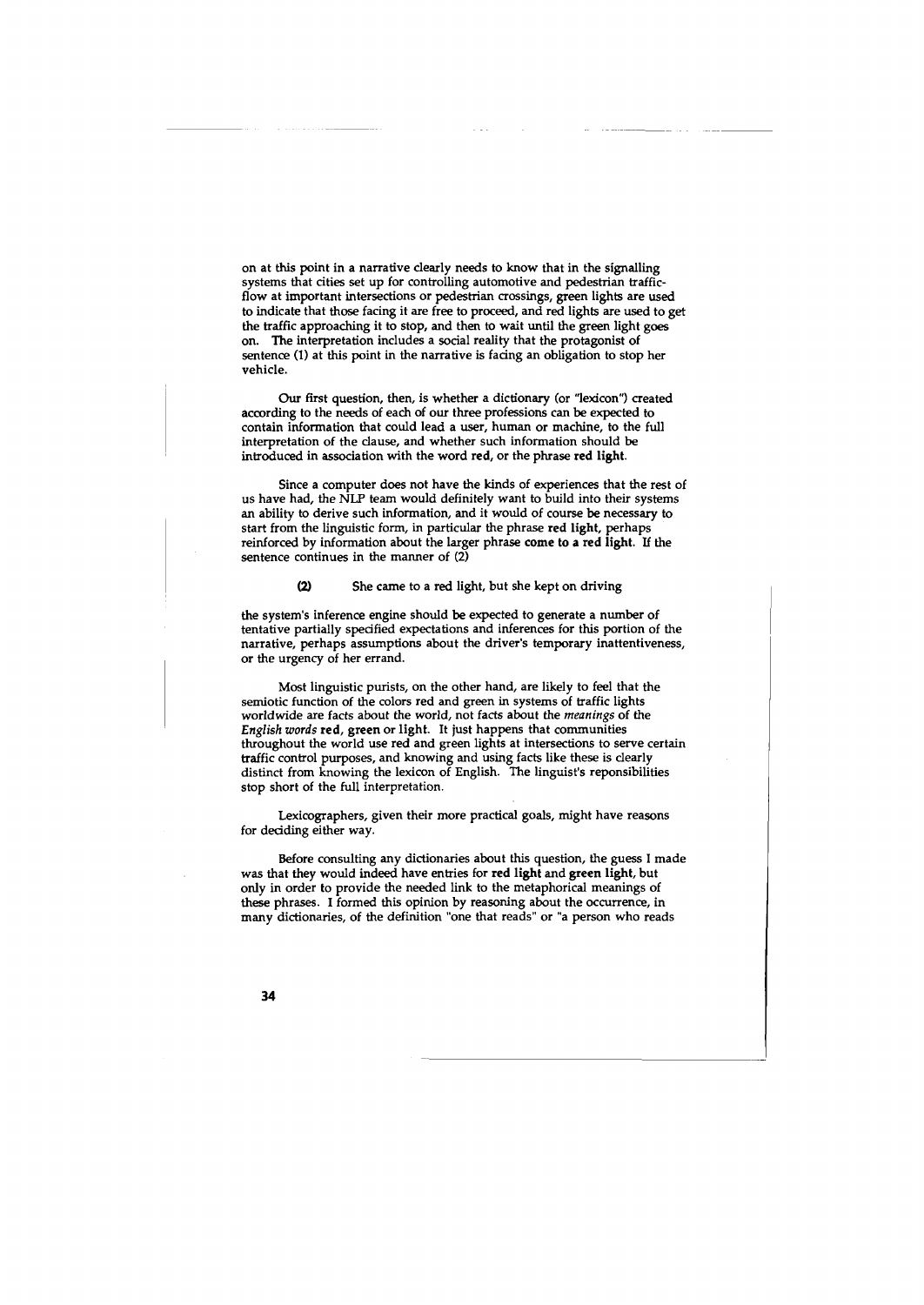or is reading" as the primary sense of the noun reader. The reason seemed to be that since the word has other senses, it would be wrong not to include its basic sense; or perhaps the reason was so that the extended senses of the word could be seen as specializations of the primary sense. Given the productivity of the agentive suffix and the familiarity of the simple verb read, a dictionary that in principle offered definitions of such words would be wasteful.

What I found in the dictionaries I examined was (1) that those that gave traffic-light definitions of the phrasal entries green light and red light did not show any explicit connection between these literal senses and the metaphorical senses based on them, and (2) that the dictionaries that did motivate the metaphorical sense explicitly referred to information about traffic lights, not information about the primary "meanings" of the phrases. (Excerpts from some of these the entries are given below.)

Let us turn to one of these metaphorical uses. Suppose we find in our corpus a sentence like (3)

(3) Our project was given the green light.

The interpretation, of course, is that our project was approved, was given permission to proceed.

The lexical specialist needs to decide whether the phrase with green light is a conventional way of expressing what it expresses - and therefore deserves a place in a description of the language - or whether with this sentence the writer is merely appealing to the reader to make use of a common experience to get at the intended figurative meaning. The linguistic purist might say (at first) that this is merely a normal instance of figurative language, a variety of metaphor. People who know the relevant facts - the argument would go - can come up with the right interpretation: they don't need the semanticist to do that work for them. Again, the work of the linguist as linguist ends early in the path from form to interpretation.

NLP researchers who need a short-term solution to this problem might simply identify the phrase as meaning 'to give approval'; those who want their systems to recognize, or to be able to work out, the metaphoric interpretation might want to do otherwise.

All of the dictionaries I consulted did in fact list a special sense for green light, in its figurative use. A number of good arguments can be given for taking the position that this expression belongs in a dictionary. One is the wide familiarity of the phrase with this interpretation, suggesting that it is a conventional way of saying what it says; another is the collocation with give, have or get, and the definite article, and somwhat more distantly, with the word project. (Both in the dictionaries and in my explorations with native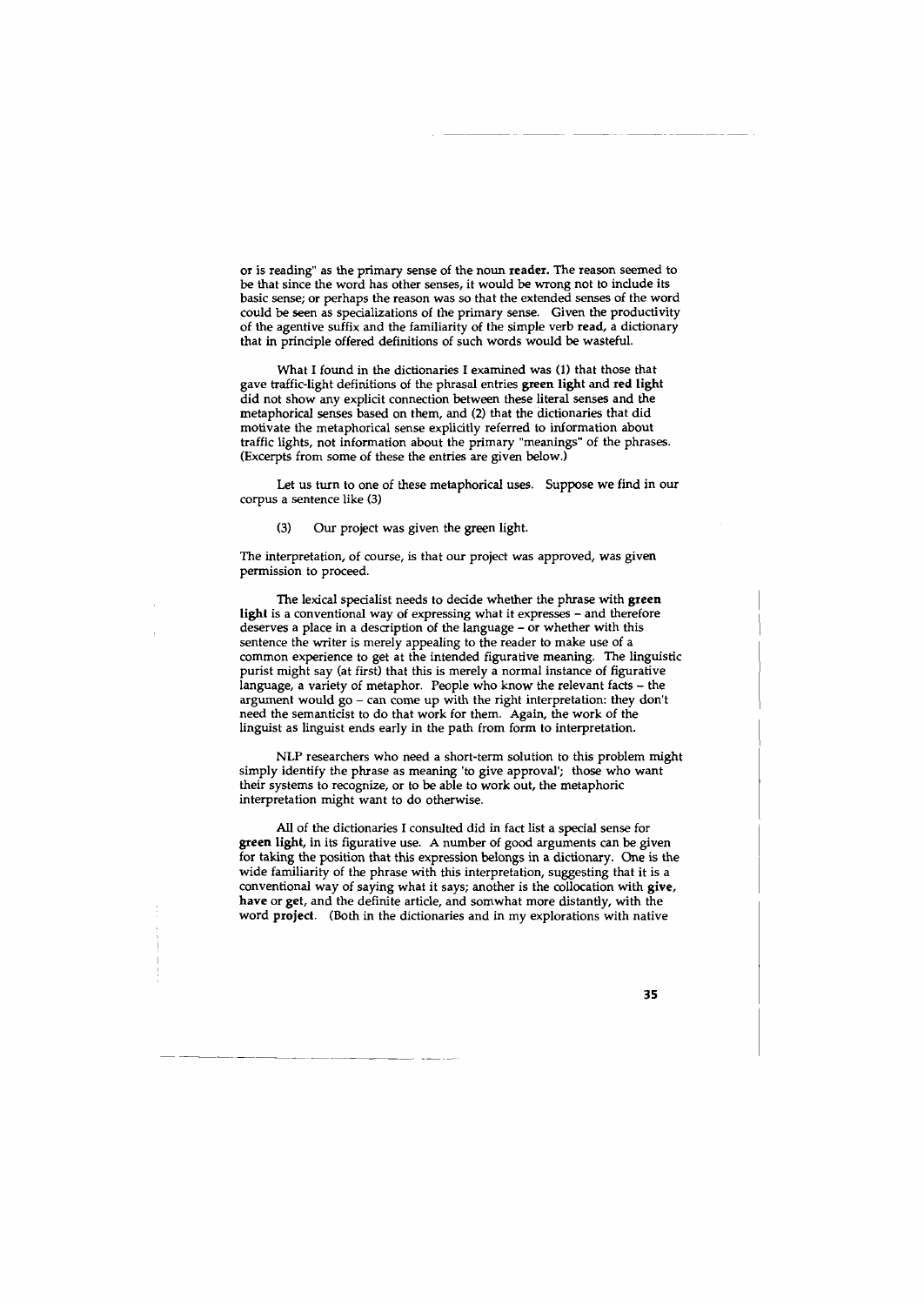speakers, the kind of approval that is spoken of with metaphorical green light is approval for "a project".)

Linguists, I think, would in the end agree with this decision. But once we decide that give someone the green light in its 'approval' interpretation belongs in a dictionary, we face some more decisions.

First, should the phrase merely be defined as involving approval *tout court,* or should information about the *motivating context* be provided?

Second, if we make the latter move, should that information be seen as indicating a relation between *senses* of the phrase? (That is, is it a part of the *polysemy structure* of the phrase green light?) Would such information be a true part of lexical semantics, or is it to be thought of along the lines of interesting stories about word?6

## Traffic Lights and Dictionaries

All five of the dictionaries I examined had separate entries (or subentries) for the phrases green light and red light, if only for the metaphoric uses.

In describing the various practices with these phrases, let us speak of (i) the colored lights in such a signalling system and (ii) their signalling functions ('proceed' vs. 'stop') as *form* and *function,* respectively. We can then say that only the American Heritage Dictionary clearly identified each of these phrases with both the form *and* the function of the colored traffic lights. Notice the first senses in the following entries.

#### AHD3

green light *n* 1. The green-colored light that signals traffic to proceed. *2.Informal.* Permission to proceed.

red light *n* 1. The red-colored light that signals traffic to stop. 2. *Informal.* A command to stop.

The categories are specified both in terms of the physical characteristics of their members (green light, red light) and the signalling functions they serve.

The Collins English Dictionary seems to take the function as primary, but adds information about the color of the lights after "esp." Webster's

 $6$ This is similar to Svensén's comments on the parenthetical comment in a definition of Leporello: "a long strip of paper folded concertina-wise (after the long catalogue of amours recited by Don Giovanni's servant Leporello in Mozart's opera)" (Svensen 1993, p. 165)

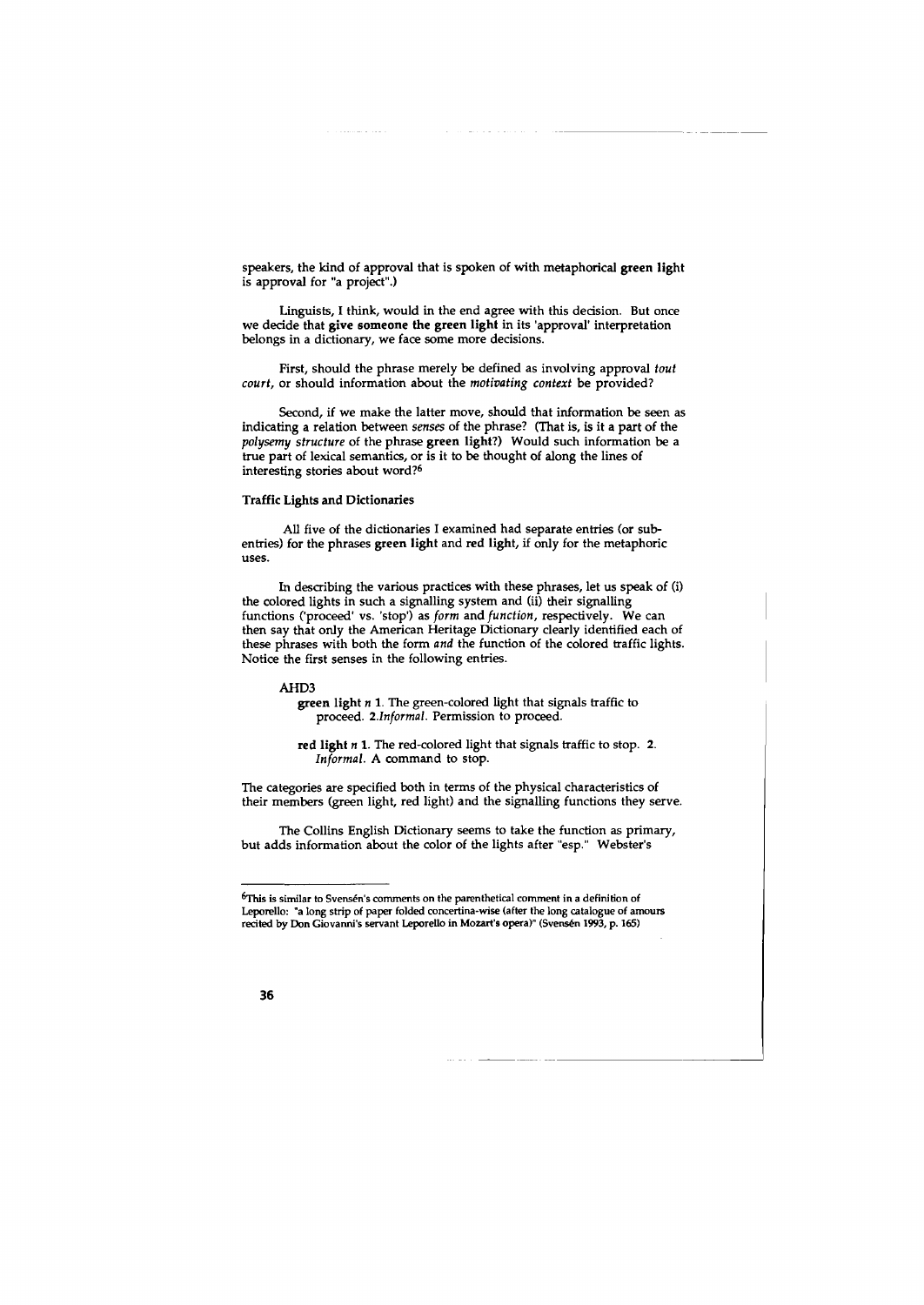Ninth Collegiate Dictionary gives the same treatment to red light. Notice the first senses in each of the following:

#### Collins

- green light *n* 1. a signal to go, esp. a green traffic light. 2. permission to proceed with a project.
- red light *n* 1. a signal to stop, esp. a red traffic signal in a system of traffic lights. 2. a danger signal. 3. an instruction to stop or discontinue.

W9

red light *n* (1849) 1: a warning signal *esp:* a red traffic signal 2. a cautionary sign: DETERRENT

(I have never learned whether the "esp." in a dictionary entry is intended to express a statistical generalization or to point to a semantic prototype.)

For each of these phrases, the Concise Oxford Dictionary mentioned only the function. To judge from the first senses in the entries excerpted below, an arm-waving traffic officer could presumably be spoken of as giving green and red lights merely by pointing.

COD8

green light 1 a signal to proceed on a road, railway, etc. 2 *colloq.*  permission to go ahead with a project.

red light 1 a signal to stop on a road, railway, etc. 2 a warning or refusal.

One can imagine that the compilers were counting on the reader to begin with a compositional meaning of the phrase.

For green light Webster's 9th Collegiate Dictionary and Webster's New World Dictionary give only the metaphorical use, but each of them *motivates*  the expression with "from..." or "after..." followed by reference to both the form and the function of the green traffic light. WNW notices the collocation with give and get.

W9

green light *n* [fr. the green traffic light which signals permission to proceed] (1937): authority or permission to proceed esp. with a project

WNW 2nd coll ed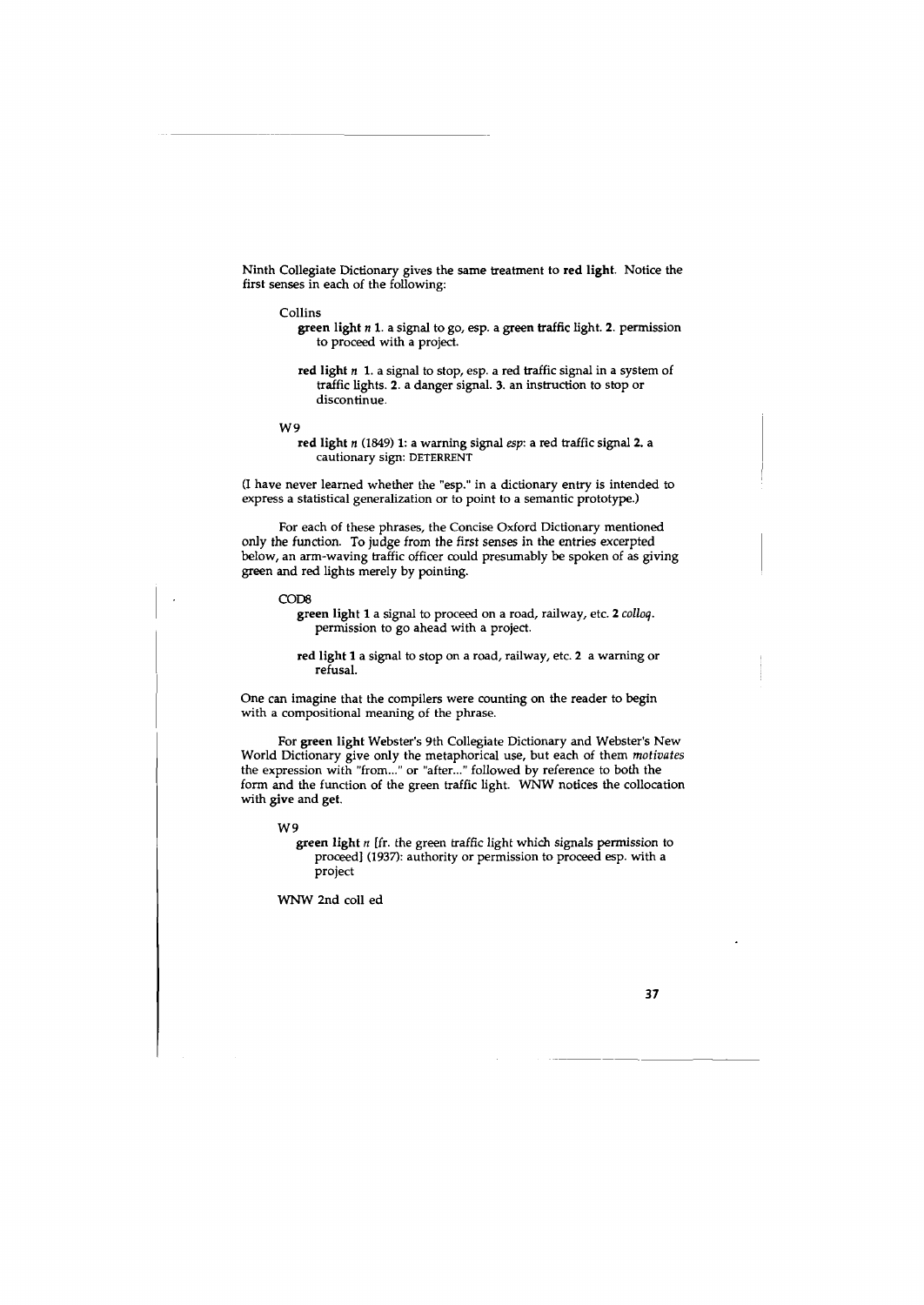green light [after the green ("go") signal of a traffic light)[Colloq.] permission or authorization to proceed with some undertaking; usually in give (or get) the green light.

One doesn't expect dictionary compilers to take a stand on the nature of metaphoric sense extensions, but one can't help noticing that none of the dictionaries explain metaphoric senses as extensions from non-metaphoric *senses* of the same term. In these two cases, the motivation is from the practice, not the words. In all other cases, the separate senses are simply given in a list.

For red light Webster's New World Dictionary gives the functional description, with "a red lamp, flare, etc." after "specif.", but then it gives "a red stoplight" as a second sense.

WNW

red light 1. any danger or warning signal; specif., a red lamp, flare, etc. 2. a red stoplight.

On the question of whether (have/get/give someone) the green light is a proper lexical item one can imagine opposing opinions. At the one extreme there might be those who believe that we are simply dealing with a metaphor that doesn't require explanation in a dictionary; and at the other extreme, it is quite conceivable that there are some speakers of English who use this phrase in its intended meaning without actually thinking about traffic lights. For such people it is a so-called "frozen metaphor", and therefore a part of their linguistic competence.

In giving an account of the metaphorical meaning of green light, the necessary frame information becomes quite specific. Since in the traffic light situation, red and green lights alternate, it is clear that somebody who is waiting for the green light is stopped. In the figurative use, then, the people interested in going ahead with the project have been standing still, prevented from going ahead, waiting for the event of "getting the green light" to occur, waiting for the light to turn green.

The situation is clearly different when we consider the phrase run a red light or run through a red light, a phrase that describes what "she" of sentence (2) is described as having done. Since these expressions have no straightforward "compositional" interpretation, they must be idioms, and hence they deserve a place in our dictionary? In this case, an interpretation that did not include reference to the actual traffic light situation would clearly be mistaken, since such expressions are intended "literally" in the sense that

 $7$  Although I have just claimed that this idiom deserves a place in " $\overline{\text{our}}$  dictionary", I must admit that I haven't found it in anybody else's.

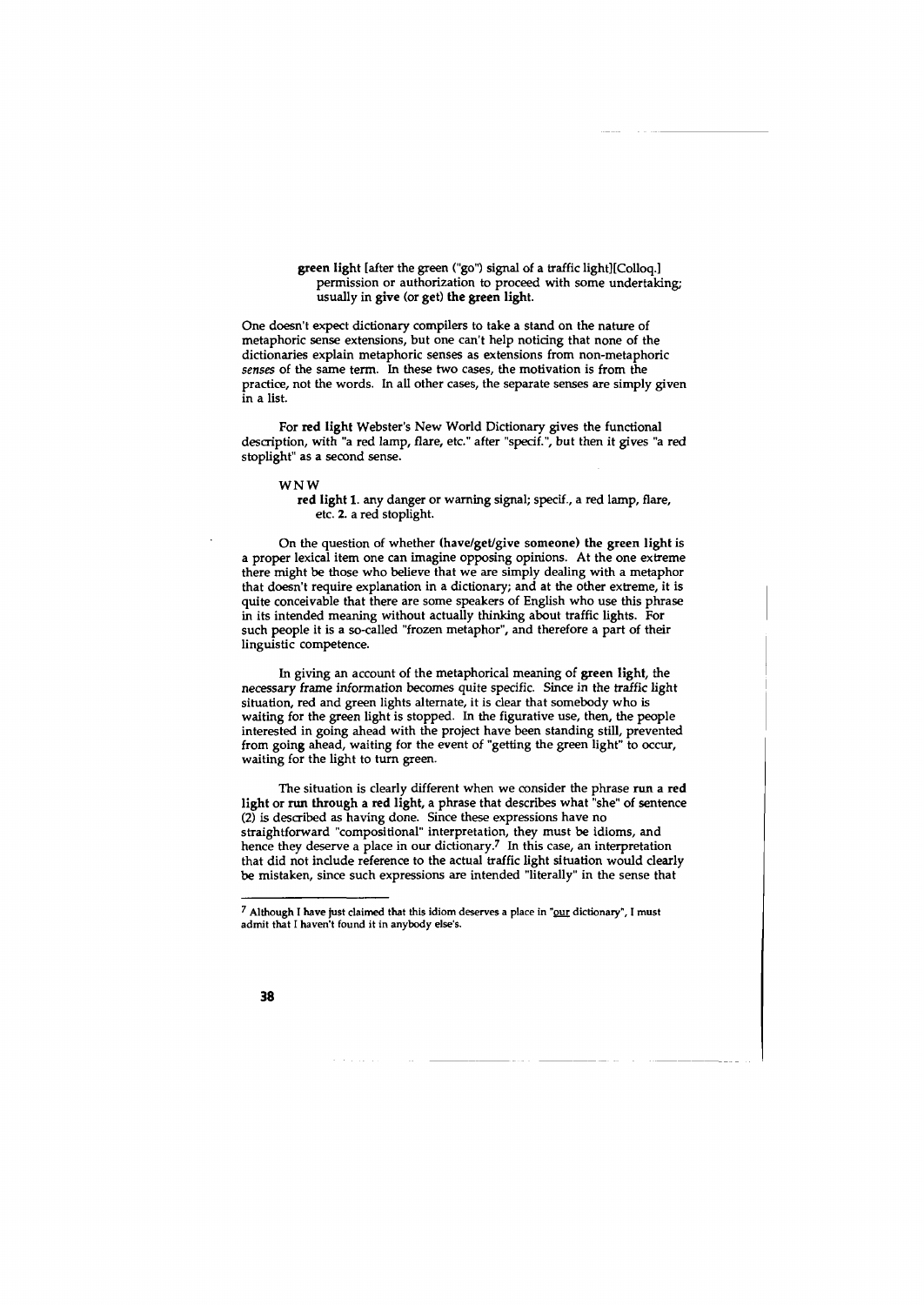the image the user needs is of a vehicle violating a very specific rule of traffic. An explanation of the meaning here has to communicate an understanding of the nature and workings of electric traffic lights.

One other word that seems to belong to our story is amber. I suspect that there are speakers of English for whom the word amber is associated mainly with its use in talking about traffic lights, and I also suspect that if it weren't for this ready-made linguistic association, there would be no particular reason to use the word amber in this context rather than yellow. It should be noted that while the American dictionaries fail to identify amber as connected with traffic lights, Collins and CODS both give form-and-function definitions, not for a phrase amber light (in parallel with red light and green light) but for amber as a noun.

#### Collins

amber *n*. 4. an amber traffic light used as a warning between red and green.

#### CODS

amber 2 a yellow traffic-light meaning caution, showing between red for 'stop' and green for 'go'.

Now since it is *necessary* to say something about "the world" in the entry for run a red light (and, according to Collins and CODS, in that for amber), and it is *useful* to give that same information in the explanation of (have/get/give someone) the green light - that is, since there are reasons in some parts of the lexicon to refer to the institutional and artefactual background that motivates the existence of these terms - a reasonable argument could be made for linking all relevant dictionary entries with information about this system. That list of items requiring this connection would include a number of semantically quite complex terms, such as protected left tum, for English, and griine Welle for German.

Since it would be wasteful to include a full account of traffic signal systems in the definitions of each of the words in this set, we need a way of making such information available, without requiring it to be presented as part of the entry for each of the relevant words.

#### Ethnographic Semantics

There is an important reason why we have had the luxury of worrying about whether information about traffic signal systems does or not have a place in the design of a dictionary of English, and that is that we already know every relevant fact about this essentially universal semiotic system. But a lexicographer from Mars building a dictionary of English would be considered irresponsible not to include the necessary cultural background. An English-

| I |  |
|---|--|
|   |  |

- . - ·-- - ---- ------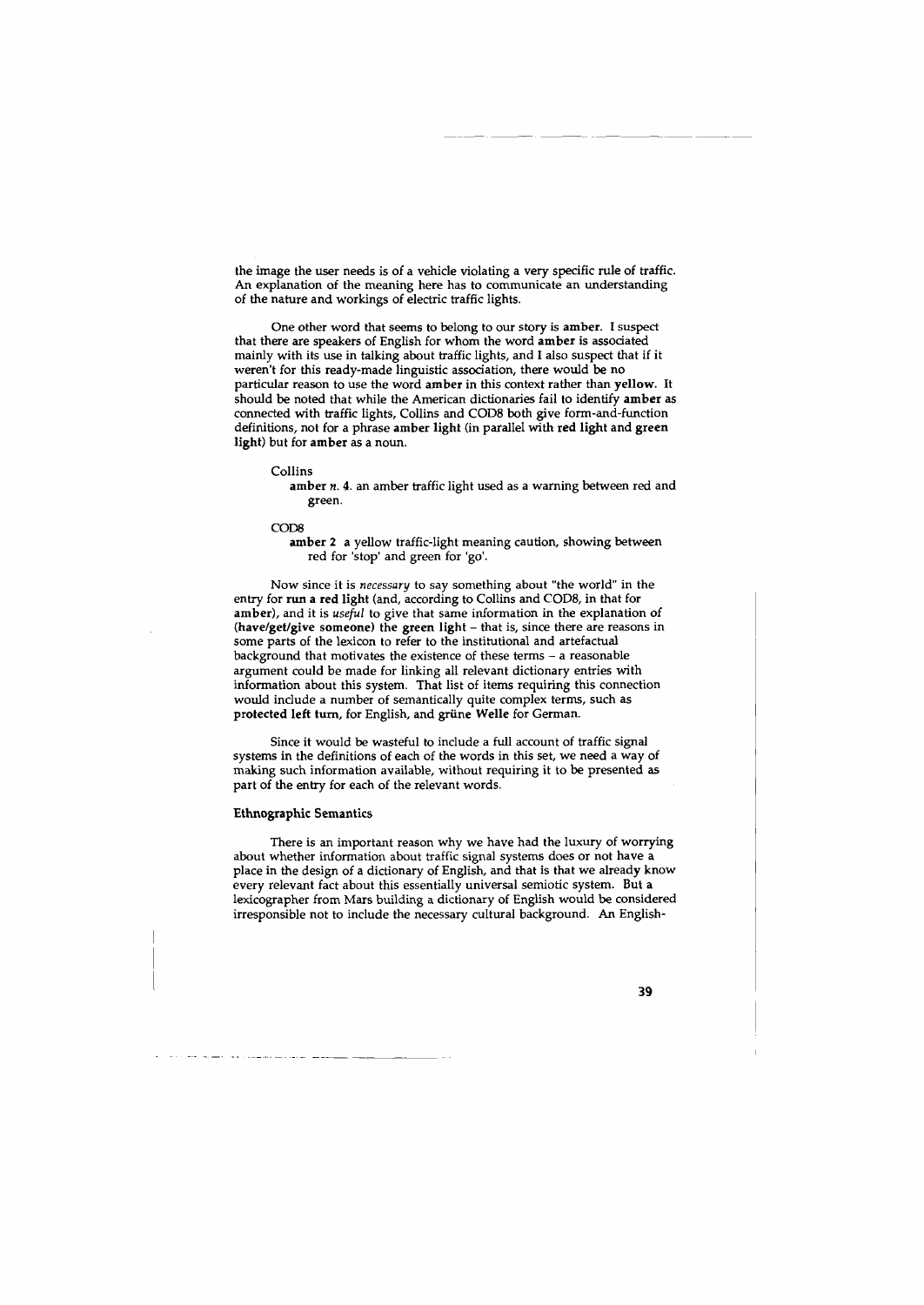Martian dictionary would have to incorporate, or be attached to, an ethnography that described the lifeways of English-speaking people and identified the ways in which members of the culture linguistically dealt with aspects of those lifeways.

We often call on fictitious Martians to help us exoticize that which is close and familiar to us, but we find such efforts less compelling now that we know there is no likelihood of articulate beings living on that planet. So a genuine exotic context might be more useful in making my point. In a study of Trobriand Islanders' terms for body and mind, Gunter Senft quotes Malinowski's discussion of Trobriand notions of "mind" and "memory''.

> The mind, *nanola*, by which term intelligence, power of discrimination, capacity for learning magical formulae and all forms of non-manual skill are decribed, as well as moral qualities, resides somewhere in the larynx. The natives will always point to the organs of speech, where the *nanola* resides. . .. The memory, however, the store of formulae and traditions learned by heart, resides deeper, in the belly. A man will be said to have a good *nano/a* when he can acquire many formulae, but though they enter through the larynx, naturally, as he learns them, repeating word for word, he has to stow them away in a biger and more commodious receptacle; they sink down right to the bottom of his abdomen.

(Malinowski 1922 408f, Senft 1993 pp. 1-2.)

It seems obvious that no ethnographic semanticist preparing a dictionary of the language of Trobriand Islanders would find it satisfying to give a minimal "definition" of nanola as, say, 'mind' arguing that the facts about its specializations (including the memorization of magical formulae) and its location (in the larynx) belong in an encyclopedia of Trobriand culture, an encyclopedia that is in no way connected with the dictionary. We can't really understand the word, I would claim, if we didn't understand the accompanying beliefs.

The piece of "ethnography" connected with a dictionary that gives clear understandings of the use of the language connected with traffic signals would have to describe the physical, institutional, and legal concepts that make up the form and function of this institution. One can imagine a combined ethnography and dictionary which provided this information for the Martian; one can imagine an electronic resource which linked dictionary entries with encyclopedia entries; and one can imagine an efficient print dictionary that included key words expecting readers to consult their own knowledge of the domain. It would be wasteful, of course, for all of the details of the frame to be included in each relevant entry, but at some level or other, the world knowledge about the system has to be understood as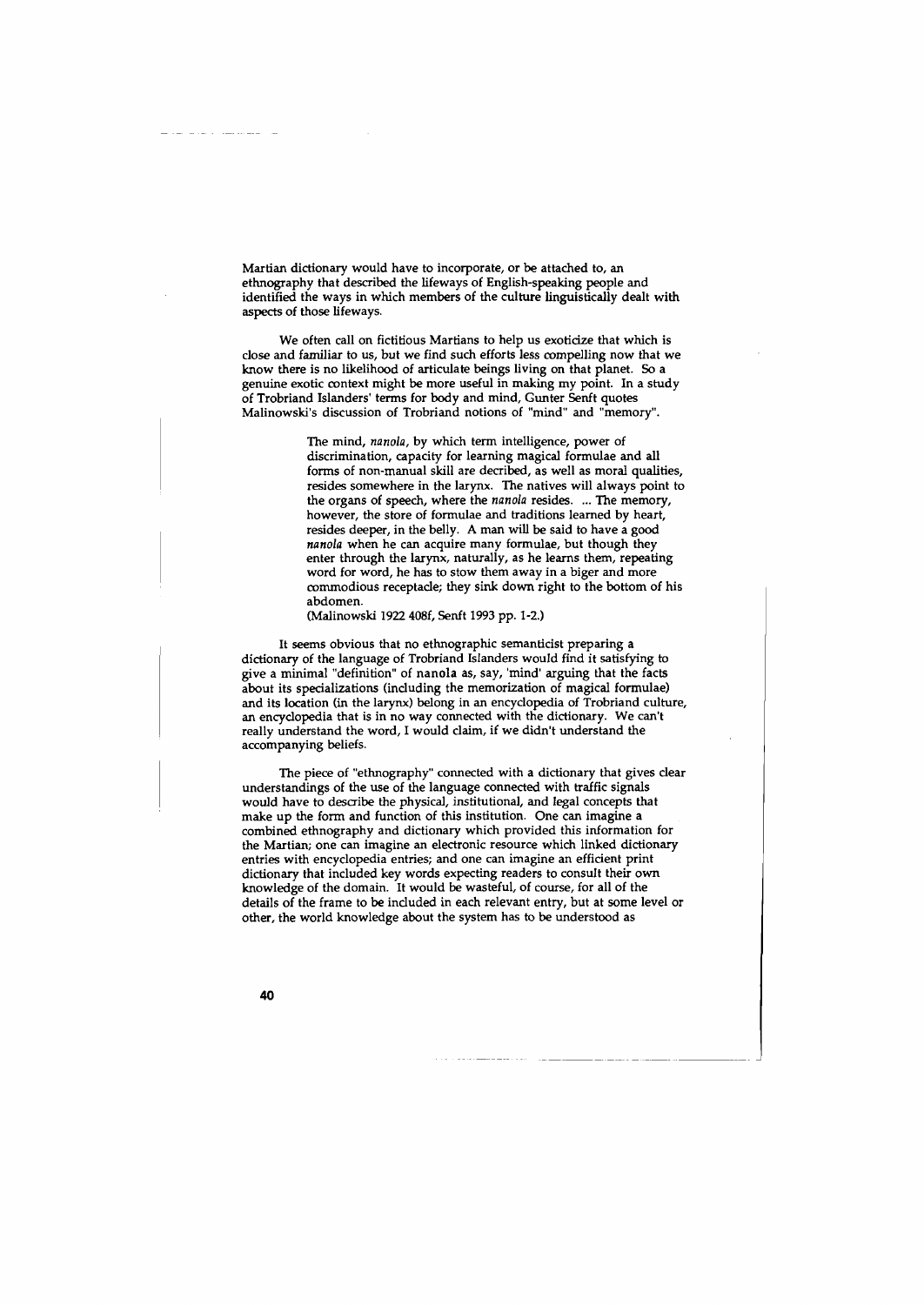conceptually a part of the information that ought to be available through a dictionary.

## Frame Discrepancies

In ordinary dictionaries, reference to facts about traffic signals can be kept to a minimum for defining the terms we have just looked at. In the same way, reference to the details of the commercial transaction scenario and the properties of a money economy need only the slightest allusion in the definition of words that index such frames - buy, sell, pay, spend, charge, etc. - and the workings of gravitational force, through which we understand verticality, does not need to be described in definitions of up and down, ascend and descend, raise and lower, top and bottom, high and low, etc. because all of the dictionary users that we can imagine have mastered the details of such frames.

Certain traditions of dictionary-writing are problematic precisely because not all speakers of the language share the same interpretive frames, even in areas which are not thought of as terminological. For example, some of us do not have a religion, and those who do, do not all have the same religion. The possibility of frame conflict between compiler and user can be illustrated clearly with religious terminology.

If believing monotheists read a definition of God as "the chief object of worship in many religions", they would be right in complaining that that's not what the word means. On the other hand, if atheists read a definition of God as "the Supreme Being who created and maintains the universe", they could complain that the producers of the dictionary are using language that presupposes something that they find objectionable. A frame-external description cannot satisfy someone who takes the frame for granted; a frameinternal definition cannot satisfy someone who rejects the frame.

Sometimes dictionaries try to have it both ways. I mentioned earlier that the Collins English Dictionary gives two senses of reincarnation (repeated here), one containing the phrase "the belief that" and the other not - one definition is for the outsider, one for the insider.

> reincarnation n. 1. the belief that on the death of the body the soul transmigrates to or is born again in another body 2. the incarnation or embodiment of a soul in a new body after it has left the old one at physical death

The second of these definitions is the one that defines the word for people whose belief-world includes the process described. But as I suggested earlier, there is something wrong with the first definition, namely, that no linguistic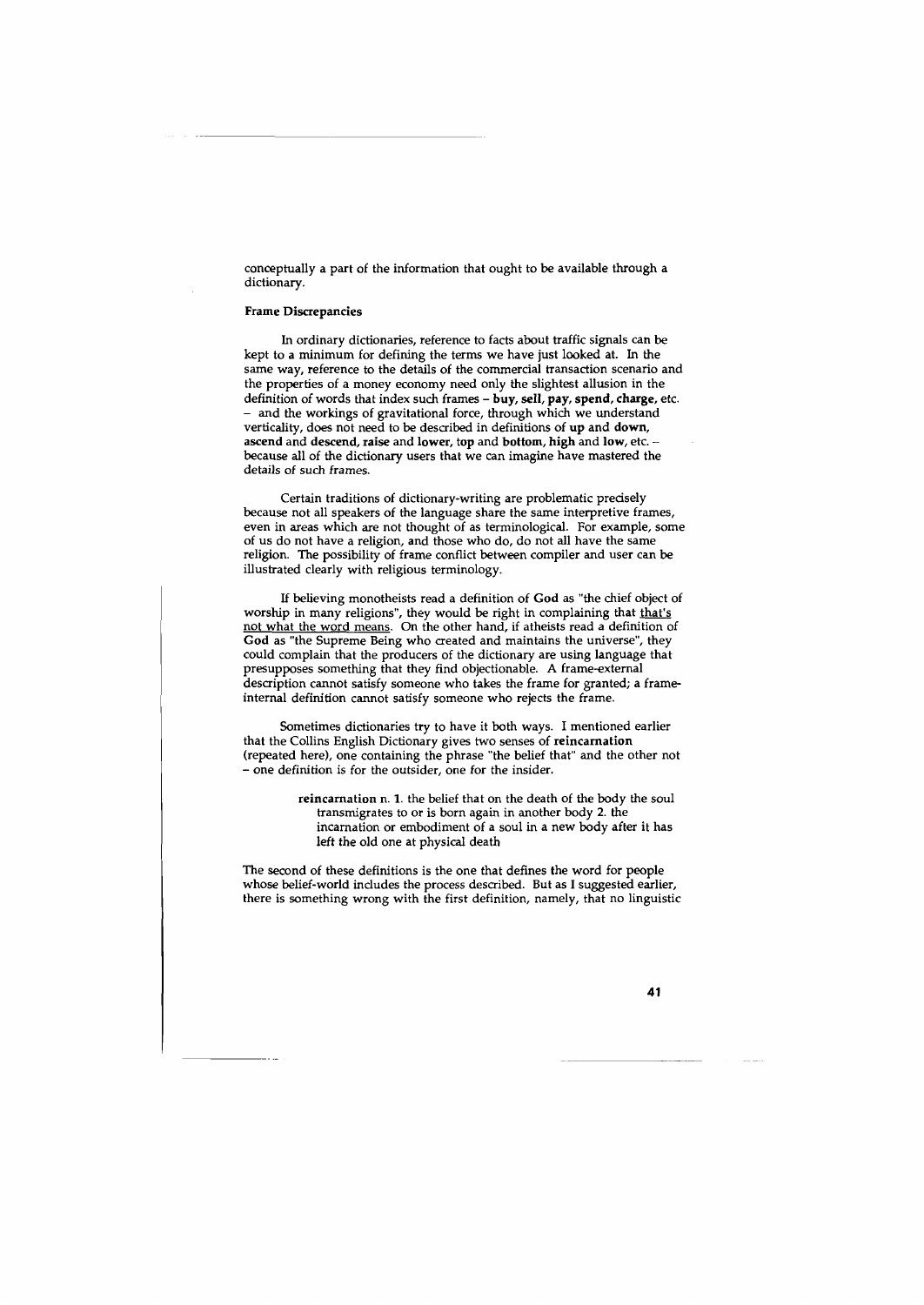separation is made between the content of the belief and the fact that it is a (i.e., somebody's) belief.

With religious terms, dictionaries sometimes provide indirect access to the needed background information with domain labels such as *Hinduism, Theology,* or *Christianity.* But such practices are not consistently maintained.

Through the domain label *Christianity,* Collins presents venial sin and mortal sin as concepts within Christian belief systems. Of course one might object that the frame-external information is not sufficiently detailed: not all Christian doctrines include these notions.

#### Collins

- venial sin n *Christianity:* a sin involving only a partial loss of grace. Compare mortal sin.
- mortal sin n *Christianity:* a sin regarded as involving total loss of grace. Compare venial sin.

The American Heritage Dictionary assigns venial sin to the Roman Catholic Church, and in its definition mortal sin gives useful examples of the category and is clear about consequences.

AHD3

mortal sin n. *Theology.* A sin, such as first-degree murder or perjury, that is so heinous it deprives the soul of sanctifying grace and causes damnation.

venial sin n. *Roman Catholic Church.* An offense that is judged to be minor or committed without deliberate intent and thus does not estrange the soul from the grace of God.

All of these definitions refer to grace, which is also defined as a Christianity-internal notion.

#### Collins

grace n 8. *Christianity:* a. the free and unmerited favour of God shown towards man b. the divine assistance and power given to man in spiritual rebirth and sanctification

Original sin, where all of these problems got started, on the other hand, is introduced in Collins without definition-external reference to a particular belief system, but is ascribed to Christianity in AHD..

Collins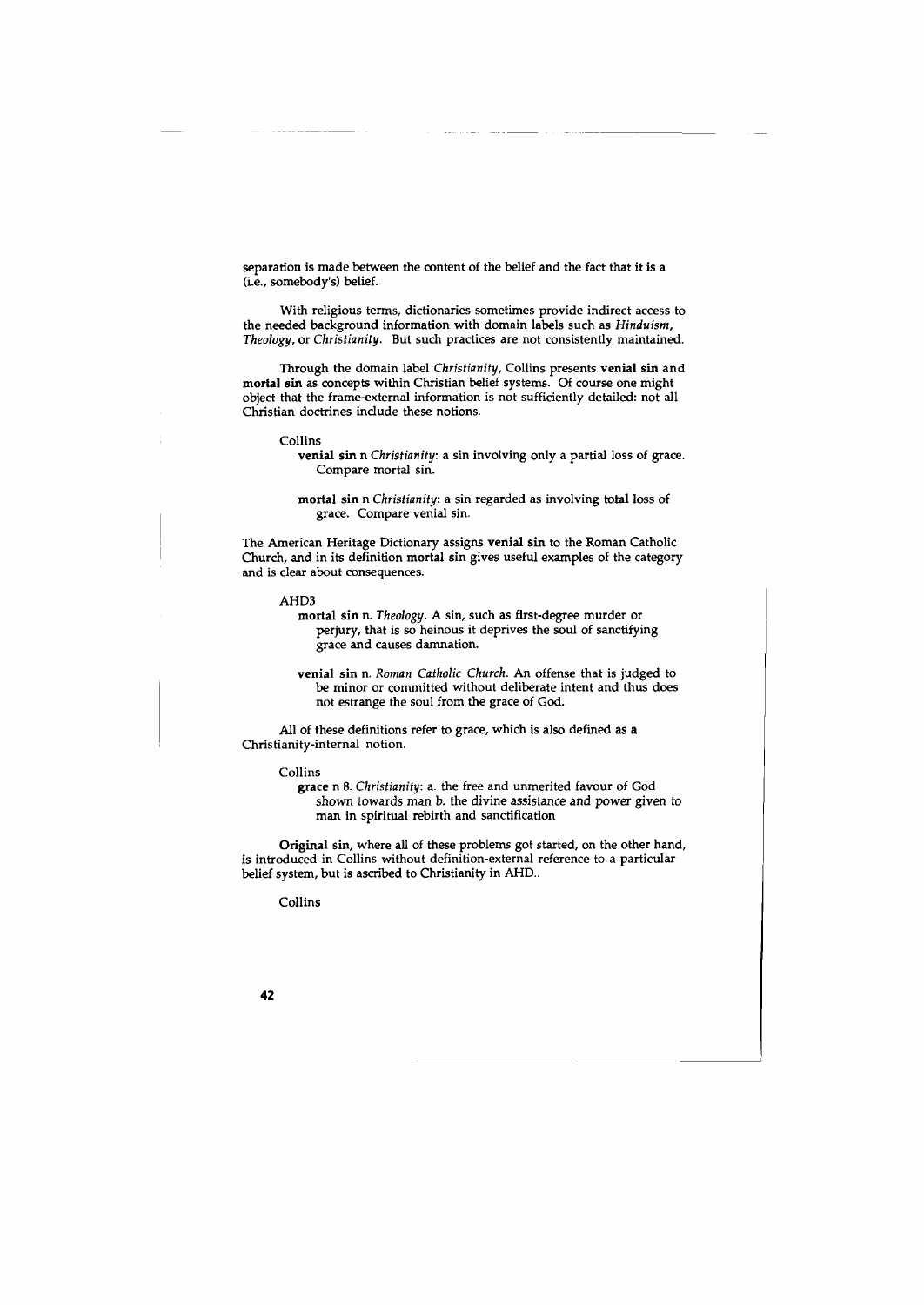#### original sin n a state of sin held to be innate in mankind as descendants of Adam

To judge from the language of the Collins definition, this is just the way things are. The hedge "held to be..." in this definition invites the inference that the definers have no doubts about the existence of this universal state of sin, but they do allow as matters of controversy its innateness and its origin in a decision made by our ultimate ancestors. (This hedge, of course, gives a wrong understanding of the concept itself.)

#### AHD3

original sin n. According to Christian theology, the condition of sin that marks all human beings as a result of Adam's first act of disobedience.

The American Heritage Dictionary here chose to give the frame-localizing information in the defining phrase rather than as a subject tag.

The connections between sin and grace on the one hand and hell and heaven on the other hand are not made explicit by the Collins lexicographers.

Collins

hell n 1. *Christianity:* (sometimes *cap.)* a. the place or state of eternal punishment of the wicked after death, with Satan as its ruler. b. forces of evil regarded as residing there.

heaven n 1. (sometimes cap.) *Christianity:* a. the abode of God and the angels. b. the place or state of communion with God after death

The American Heritage Dictionary sees hell as belong to "many religions" but has no frame-external marking on heaven.

#### AHD3

---------

heaven n. Often Heaven. a. The abode of God, the angels, and the souls of those who are granted salvation.b. An eternal state of communion with God; everlasting bliss.

hell n. 1.a Often Hell. The abode of condemned souls and devils in some religions; the place of eternal punishment for the wicked after death, presided over by Satan.

With the words heaven and hell we become aware of some of the lexicographer's difficulties with this family of terms. At some level we would like a dictionary informed by a theory of frame semantics to show how the concepts and categories it introduces are related to each other, so that, for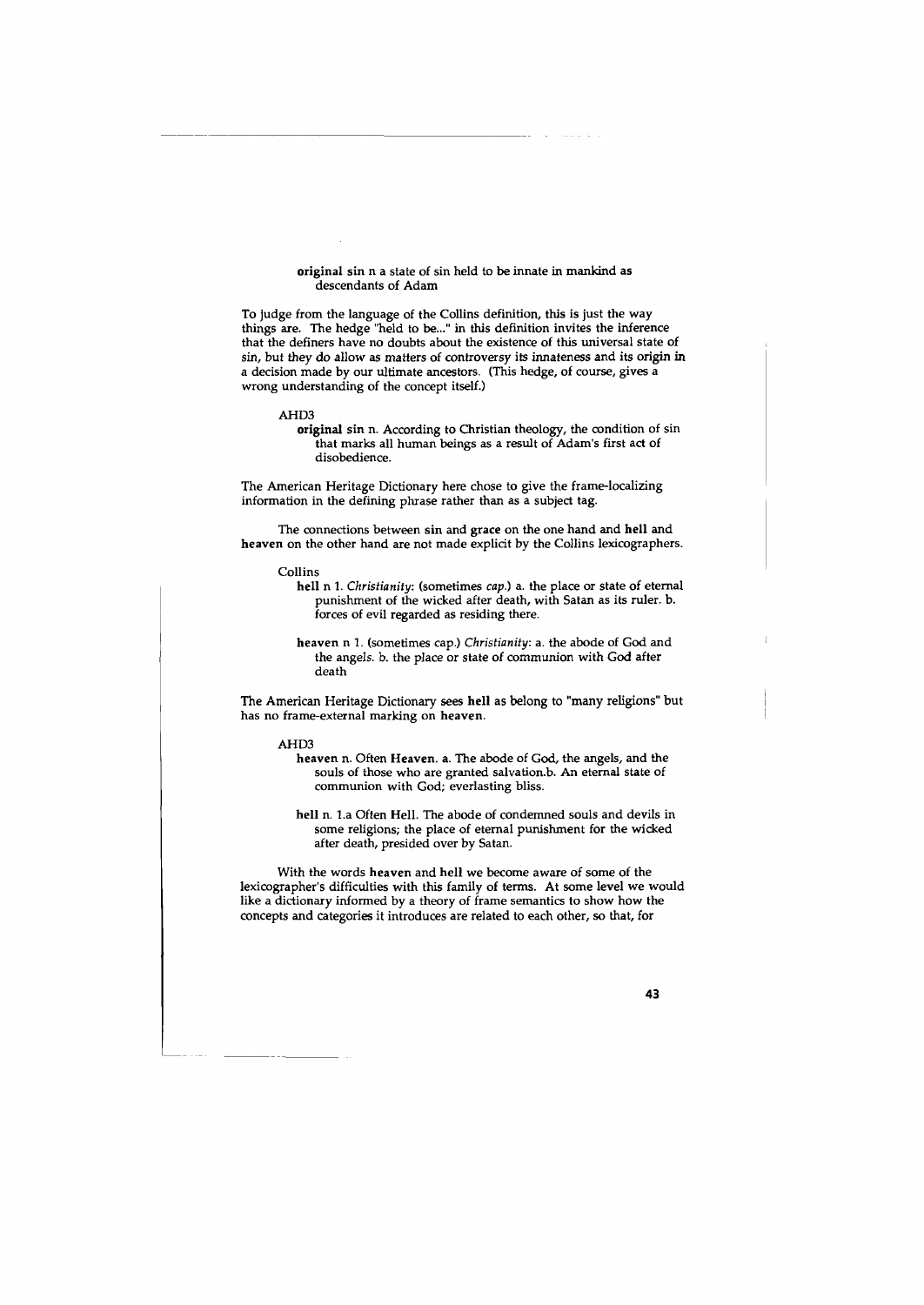example, notions like grace and salvation and heaven, sin and damnation and hell, would all be connected; but since heaven and hell are concepts found in many religions, this would require an assumption that the words have separate meanings in each of those religions.

Alternatives to heaven and hell are purgatory and limbo. Both Collins and AHD attribute purgatory, to Roman Catholic beliefs, while limbo is taken to be a more general notion.

Collins

purgatory n. 1. *Chiefly R.* C. *Church.* a state or place in which the souls of those who have died in a state of grace are believed to undergo a limited amount of suffering to expiate their venial sins and become purified of the remaining effects of mortal sins.

limbo n. 1. *(often cap.) Christianity.* the supposed abode of infants dying without baptism and the just who died before Christ.

#### AHD3

purgatory n. 1. *Roman Catholic Church.* A state in which the souls of those who have died in grace must expiate their sins.

limbo n. 1. Often Limbo. *Theology.* The abode of just or innocent souls excluded from the beatific vision but not condemned to further punishment.

The Collins writers felt it necessary to include the hedges "are believed to" and "supposed" even though the belief-context was provided with the subject labels.

The wprd God is assigned to *Theology,* in Collins; it has no frame tag in the American Heritage Dictionary, but the belief context is shown with the phrase "conceived as." (There must have been some interesting in-house discussions at Collins leading to the use of upper-case initials - Supreme, Being, Creator - in their definition.)

Collins

God n 1. *Theo/.* the sole Supreme Being, eternal, spiritual and transcendant, who is the Creator and ruler of all and is infinite in all attributes; the object of worship in monotheistic religions.

#### AHD3

god n. 1. God. a. A being conceived as the perfect, omnipotent, omniscient originator and ruler of the universe, the principal object of faith and worship in monotheistic religions. b. The force, effect, or a manifestation of this being.

-------------------------------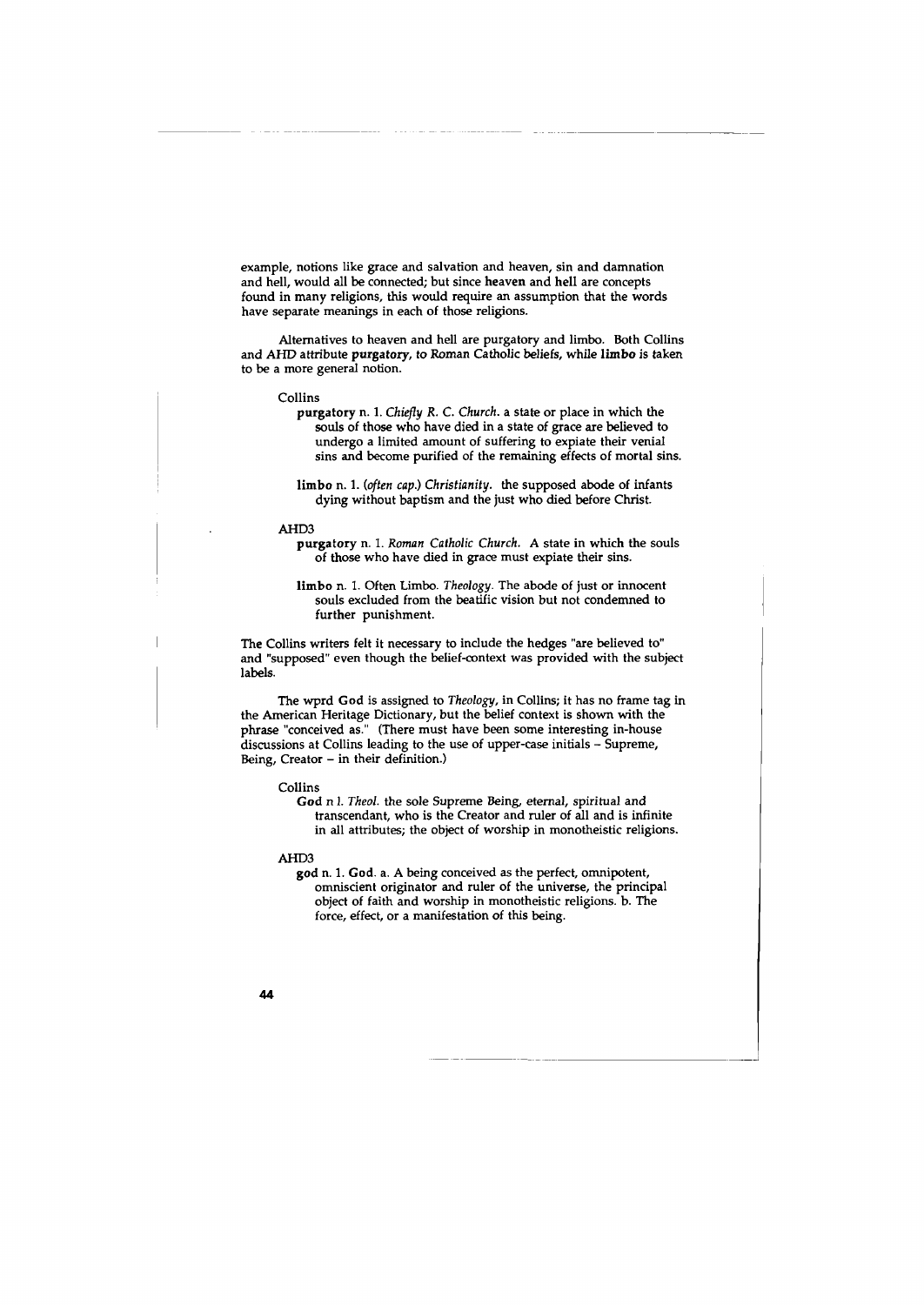The Collins lexicographers present Satan without any qualifications: no hedging inside the defining statement and no domain-label covering the whole thing. The definition just tells you who he is. The American Heritage Dictionary assigns the concept to theology.

#### Collins

Satan n 1. the devil, adversary of God, and tempter of mankind; sometimes identified with Lucifer (Luke 4:5-8).

#### AHD3

Satan n. *Theology.* The profoundly evil adversary of God and humanity, often identified with the leader of the fallen angels, the Devil.

We have seen cases where the external-frame information is indicated with a domain label (e.g., *Christianity),* and we have seen cases where it is alluded to by a hedge inside the defining phrase (e.g., "held to be"...). There are also cases of definitions which need such external reference but which lack them, making them essentially uninterpretable, similar to what we saw with Karmen vortext street earlier. The Chambers Dictionary definition of reincarnate is an example:

#### Chambers

reincarnate *v.t.* to cause to be born again in another body or form: to embody again in flesh.

I am sure that if I did not have some independent notion of reincarnation, for which I could make reference to beliefs about a "soul" (a term requiring its own external framework) that originally inhabited one body leaving that body at death, I could not have imagined the conditions under which something can get "embodied again in flesh", and I don't think that looking up the words embody or flesh in that same dictionary would have been able to help me.

Before leaving the spiritual domain, I permit myself to observe that even in an area in which real-world facts are hard to come by, Collins has chosen to add, in the angel entry, some useful encyclopedic information about angelic social stratification.

#### Collins

angel n. 1. *Theo!.* one of a class of spiritual beings attendant upon God. In medieval angelology they are divided by rank into nine orders: seraphim, cherubim, thrones, dominations (or dominions), virtues, powers, principalities (or princedoms), archangels, and angels.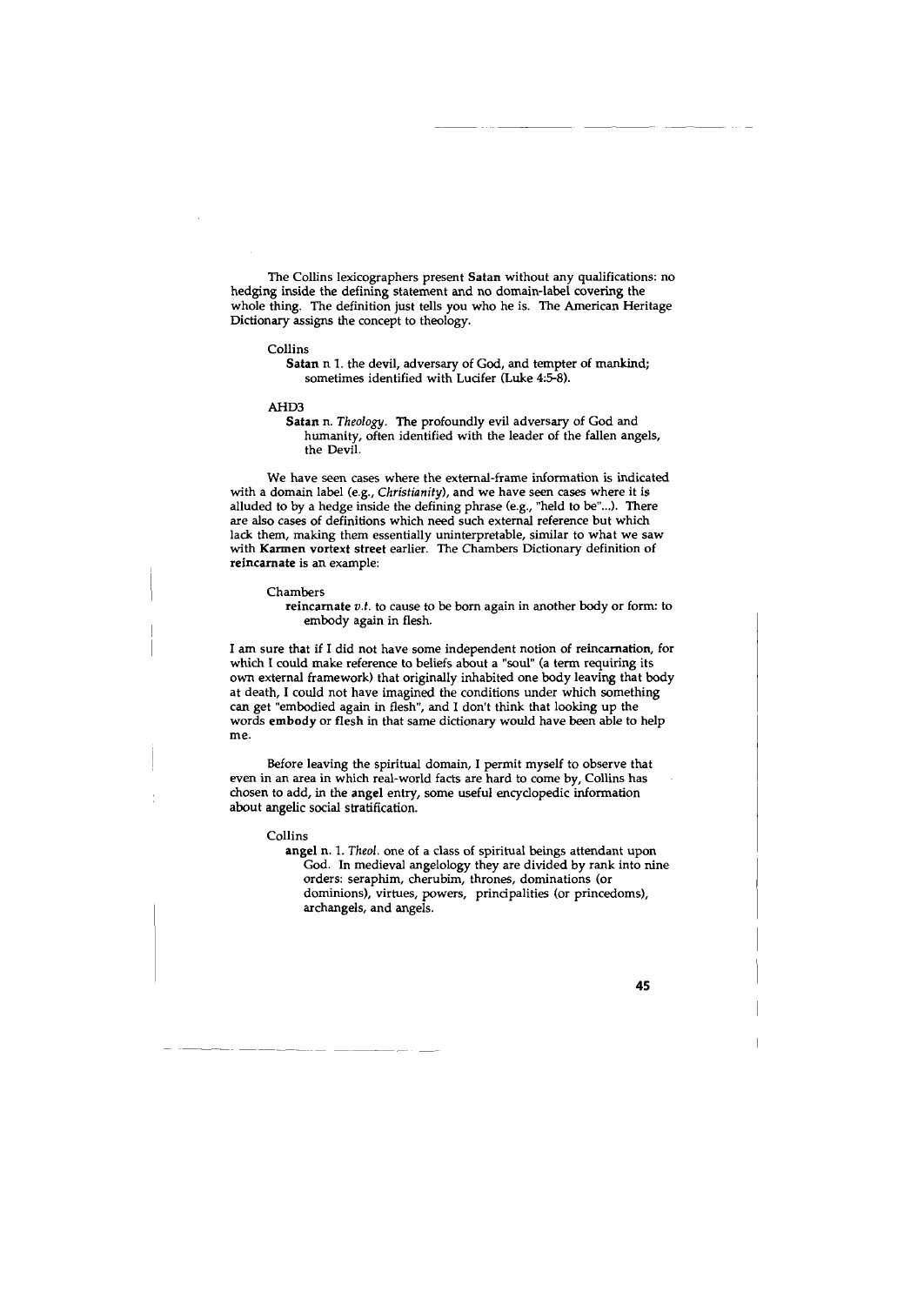I have no interest in criticizing dictionaries for their treatment of religious terms. My fascination with this terminology has been mainly because this is an area in which it is important to keep track of the difference between what a word means and the fact that the word is a part of a large and complex package of beliefs. This task of maintaining this separation is difficult because there is no convenient mechanism for doing this. If labels like *Theology* and *Hinduism* were consistently used, and definition-internal hedges about beliefs were avoided, the problem could be partly solved; but such labels generally represent categories that are too broad for the meaning to be properly anchored in its own proper belief system.

### A Frame-Informed Dictionary

I believe that a dictionary should make it easy for the reader to know what background frames motivate the category a given word represents. In the case of scientific and technical vocabulary, this may not seem like a problem, since the people who use terminological dictionaries presumably are already trained in the basics of the relevant discipline. In the case of the most general vocabulary, this is not seen as a problem, since everybody who uses the dictionary already has access to the relevant frames.

However, we are not only interested in practical dictionaries and everyday users. If we return to the interests of the NLP researcher, we can remind ourselves once again that a computer needs to be provided with the frames that the rest of us already possess, and so lexical information that anchored a text in a conceptual structure that allowed precise inferences would have to be regarded as useful in systems seeking to achieve some level of automatic language understanding. The concept of "frame" has long played an important role in NLP research.

But more than that, the frames that underlie word meanings should become the basis for the recognition of semantic relations among words, and among word senses. The concept of antonym, for example, covers a very broad range of relations, and their nature can be clarified if the semantic frames the words are situated in are made clear. The frames that underlie word meanings should become the basis for recognizing semantic differences across languages, especially since these sometimes permit generalizations across frame characteristics.

*We* can imagine an electronic lexical resource which links word definitions with information about frames (in some ways this can be thought of as linking entries in a dictionary with entries in a very special kind of encyclopedia), and we can imagine lexicography projects that are devoted to establishing these links by discovering the nature of the frames. Such projects, to the extent that they try to uncover the semantic frames underlying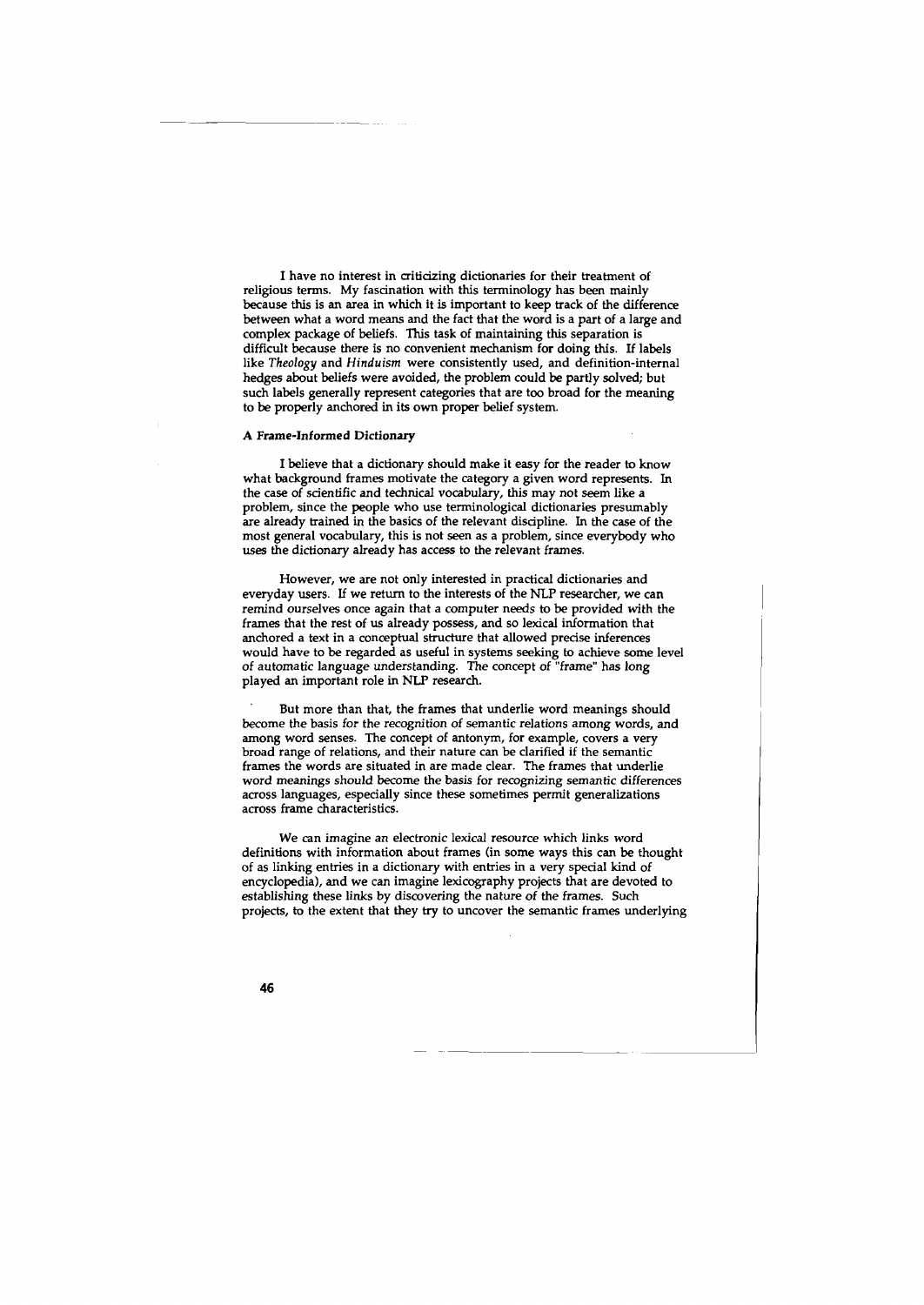the general vocabulary, are not frivolously engaged in designing a data-base for some eventual English-Martian or English-Flatlandic dictionary, but are laying the groundwork for understanding the ways in which the words in our language are connected with each other, the ways in which semantic nearequivalences can differ from each other across languages, and the ways in which the vocabulary of a language is an index of the culture of its speakers.

(In my oral presentation I hope to be able to present a brief description of one aspect of the DELIS project, devoted to the description and exploitation of the semantic frames underlying the vocabulary of sensation and perception.)

#### References

- Bowerman, Melissa (1989), "Learning a semantic system: what role do cognitive predispositions play?", in H. K. Rice & R. L. Shieffelbusch (eds.), *The Teachability of Language.* Baltimore: Paul H. Brooks.
- Bowerman, Melissa (to appear), "The origins of children's spatial semantic cateogries: cognitive versus linguistic determinants", in J. J. Gumperz & S. C. Levinson (eds.), *Rethinking Linguistic Relativity.* Cambridge: Cambridge University Press.
- Fillmore, Charles J. (1982), "Frame semantics," in The Linguistic Society of Korea, *Linguistics in the Morning Calm,* Seoul: Hanshin, pp. 111-1137
- Fillmore, Charles J. (1985), "Frames and the semantics of understanding," in *Quaderni di Semantica* 6.2.222-254.
- Fillmore, Charles J. (1992), "'Corpus linguistics' vs. 'Computer-aided armchair linguistics"', *Directions in Corpus Linguistics* (Proceedings from a 1991 Nobel Symposium on Corpus Linguistics, Stockholm), Berlin: Mouton de Gruyter, pp. 35-60
- Fillmore, Charles J. and Beryl T. Atkins (1994), "Starting where the dictionaries stop: the challenge for computational lexicography" in B. T. Atkins & A. Zampolli, eds., *Computational Approach to the Lexicon,*  Oxford University Press
- Fillmore, Charles J. and Beryl T. Atkins (1992),"Towards a frame-based lexicon: the case of RISK", in Adrienne Lehrer and Eva Kittay *(eds.),Frames and Fields,* Erlbaum Publishers, pp. 75-102

Malinowski, Bronislaw (1922), *Argonauts of the Western Pacific,* London: Routledge and Kegan Paul